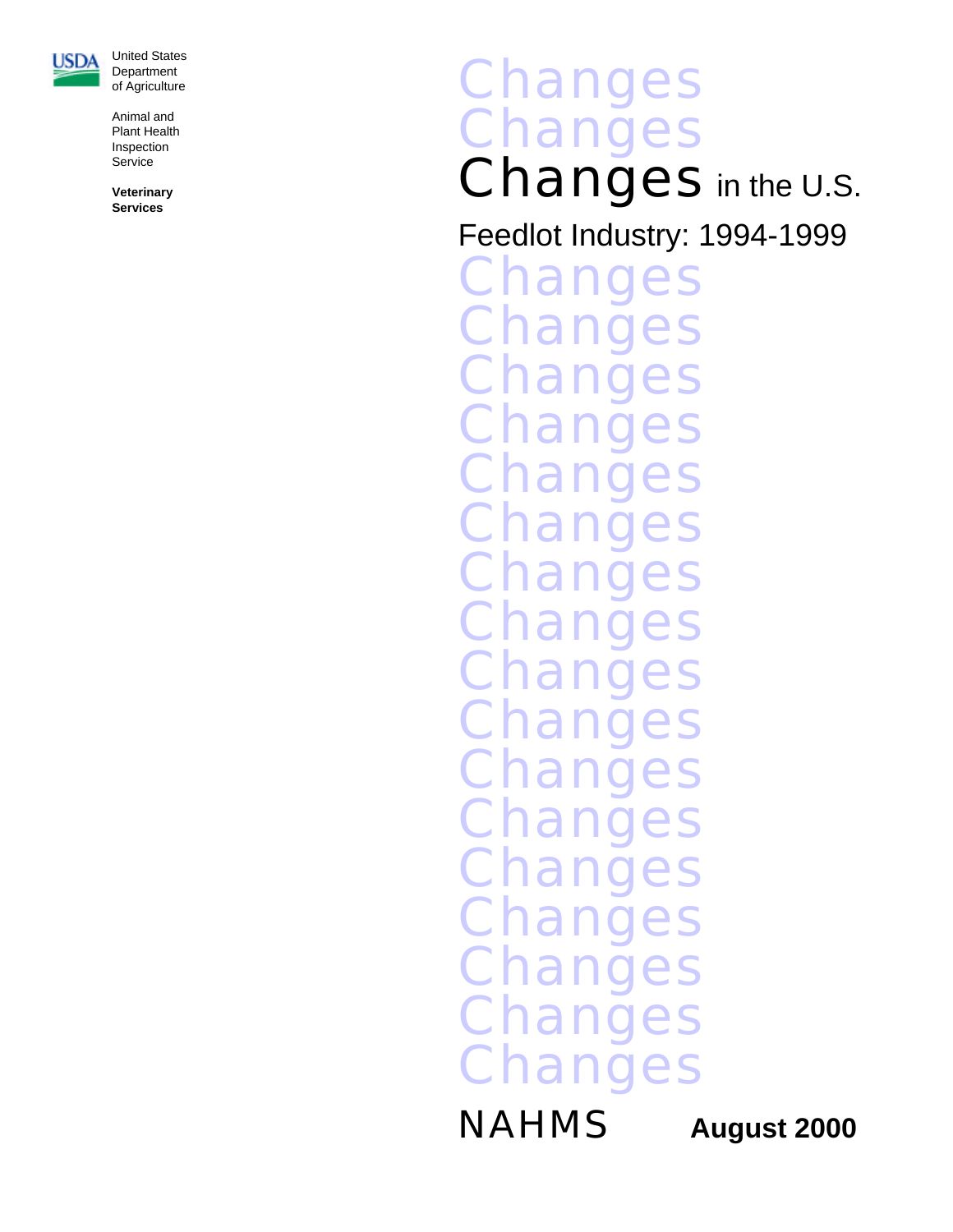### **Ac knowl edg ments**

This report has been prepared from material received and analyzed by the U.S. Department of Agriculture (USDA), Animal and Plant Health Inspection Service (APHIS), Veterinary Services (VS) during a nationwide study of management and animal health on feedlot operations.

The Feedlot '99 study was a cooperative effort between State and Federal agricultural statisticians, animal health officials, university researchers, extension personnel, and feedlot owners and operators. We want to thank the hundreds of industry members who helped determine the direction and objectives of this study by participating in focus groups.

Thanks to the National Agricultural Statistics Service (NASS) enumerators and State and Federal Veterinary Medical Officers (VMO's) and Animal Health Technician's (AHT's) who visited the operations and collected the data for their hard work and dedication to the National Animal Health Monitoring System (NAHMS). The roles of the producer, Area Veterinarian in Charge (AVIC), NAHMS Coordinator, VMO, AHT, and NASS enumerator were critical in providing quality data for Feedlot '99 reports. Special recognition goes to Dr. Guy Loneragan from the Integrated Livestock Management program at Colorado State University for his contribution to the design and implementation of the Feedlot '99 study and analysis and interpretation of these data. Thanks also to the Centers for Epidemiology and Animal Health (CEAH) for their efforts in generating and distributing timely reports from Feedlot '99 data.

All participants are to be commended for their efforts, particularly the producers whose voluntary efforts made the Feedlot '99 study possible.

Thomas E. Walton **Director** Centers for Epidemiology and Animal Health

\_\_\_\_\_\_\_\_\_\_\_\_\_\_\_\_\_\_\_\_\_\_\_\_\_\_\_\_\_\_\_\_\_\_\_\_\_\_\_\_\_

Suggested bibliographic citation for this report:

USDA. 2000. Changes in the U.S. Feedlot Industry, 1994-1999. USDA:APHIS:VS, CEAH, National Animal Health Monitoring System. Fort Collins, CO. #N327.0800

Contacts for further information: Questions or comments on Feedlot '99 study methodology or data analysis: Dr. David Dargatz. Information on reprints or other NAHMS reports: Ms. Nina Stanton.

Telephone: (970) 490-8000 E-mail: NAHMSweb@usda.gov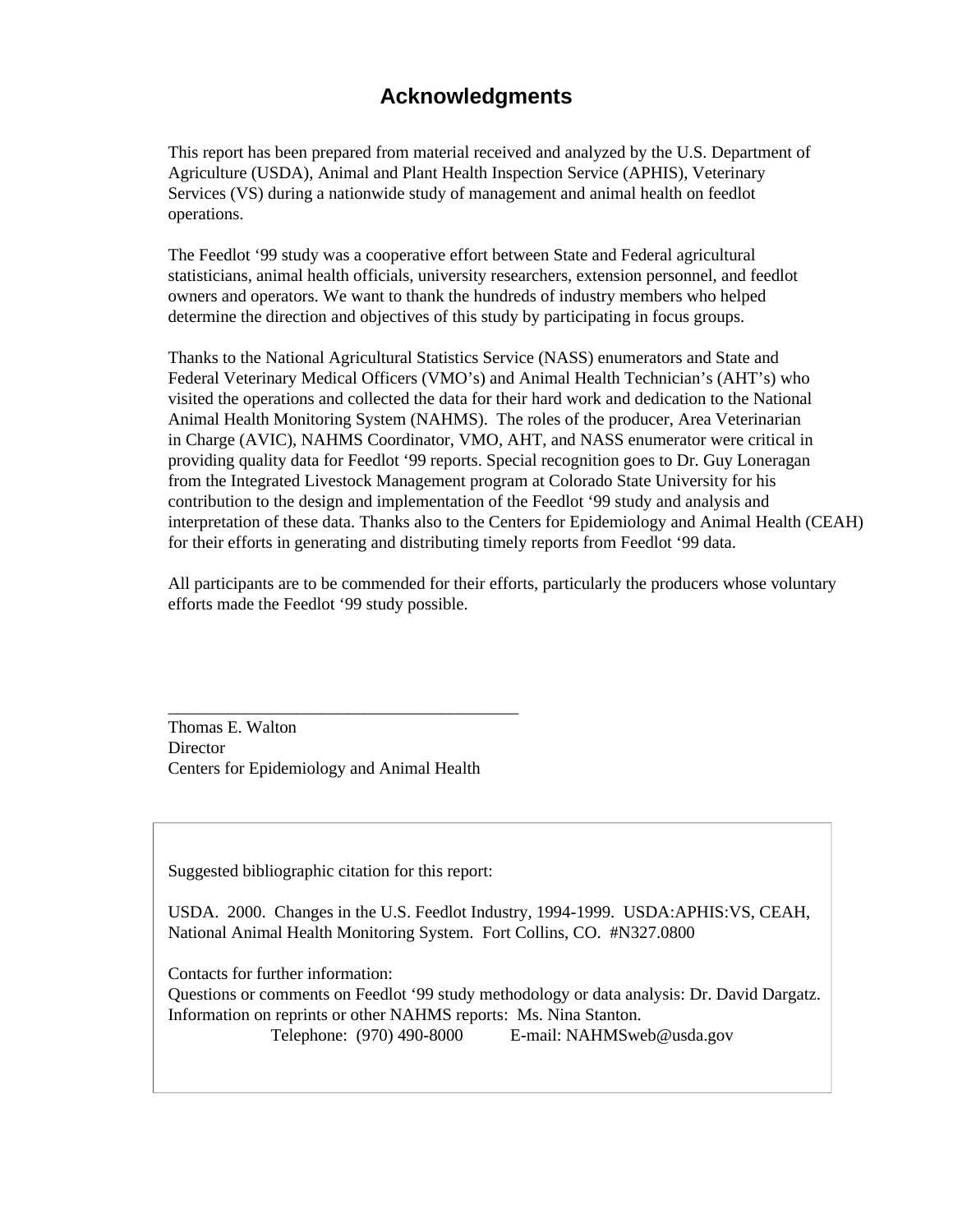### **Table of Contents**

| 7. All cattle and calves (beef and dairy) production, disposition, and income,                     |
|----------------------------------------------------------------------------------------------------|
|                                                                                                    |
| 2. Cattle source and ownership of placements 20                                                    |
| 3. Branding and identification $\ldots \ldots \ldots \ldots \ldots \ldots \ldots \ldots \ldots 26$ |
|                                                                                                    |
| 2. Use of veterinarian and nutritionist services 32                                                |
|                                                                                                    |
| A. Responding Operations - 1,000 Head or More Capacity Feedlots 36                                 |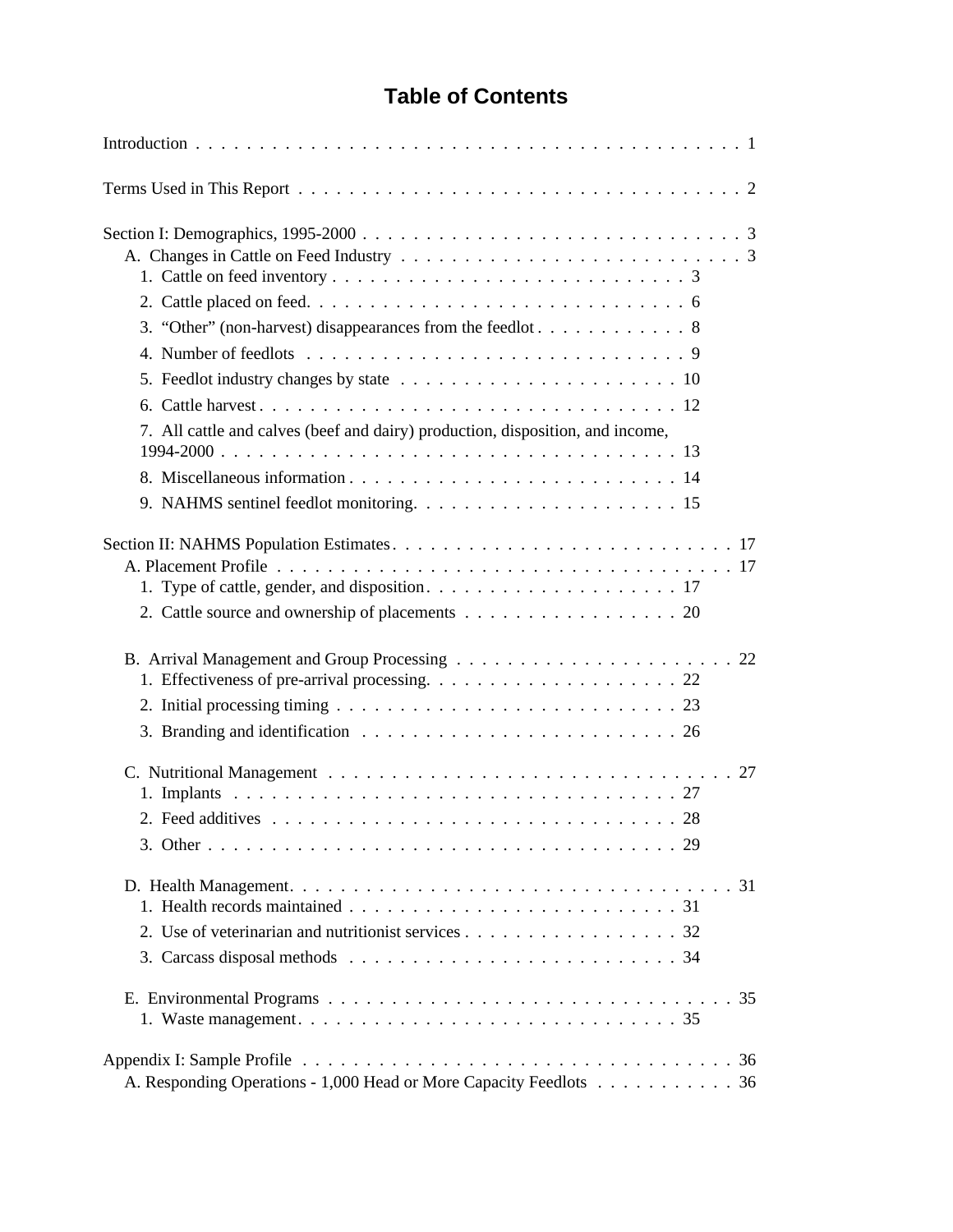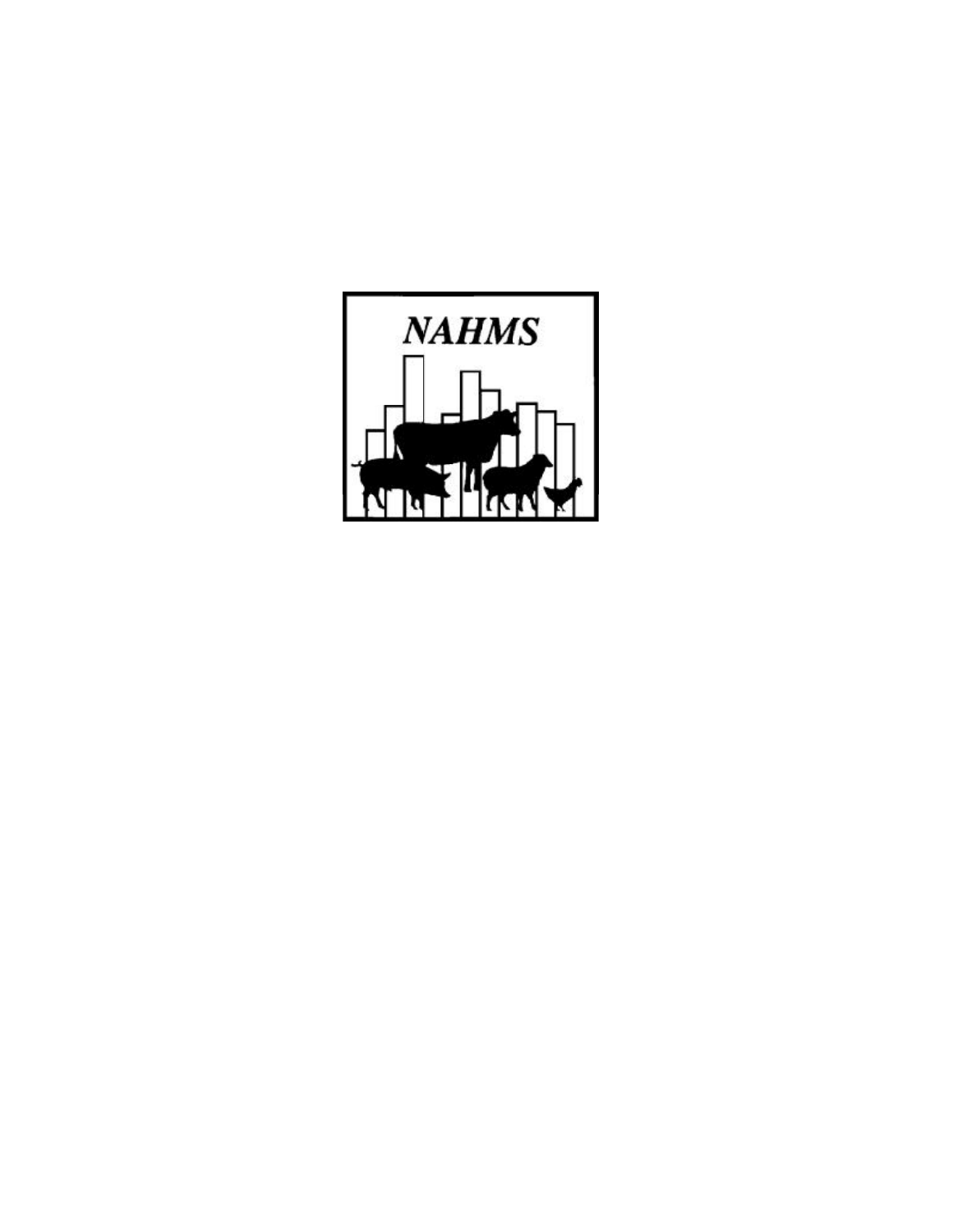#### **In tro duc tion**

In 1983, promoters of the concept that would become the USDA's National Animal Health Monitoring System (NAHMS) envisioned a program that would monitor changes and trends in national animal health and man agement. They hoped to provide periodic snapshots of U.S. animal industries. With these overviews, industry members could identify opportunities for improvement, provide changing foundations for research and special studies, and detect emerging problems.

Section I of this report shows demographic changes of the United States feed lot industry from a historical per spective primarily from data provided by the USDA's National Agricultural Statistics Service (NASS).

Results of two NAHMS national studies in Section II provide additional information on changes in the U.S. feed lot industry during the 5-year period from 1995 to 2000.

NAHMS' first national study of the U.S. feed lot industry, the 1994/95 Cattle On Feed Evaluation (COFE), provided a snapshot of animal health and management that would serve as a baseline from which to measure industry changes in animal health and management. Completion of the NAHMS' Feedlot '99 study allows an

as as assessment of change over time, and thus, has begun to fulfill the early vision of the program for the feed lot industry.

COFE Phase I included data collected from 1,411 feedlots in 13 major cattle on feed states.<sup>1</sup> Data were collected via telephone from 913 producers with less than 1,000 head one-time feedlot capacity and via personal interview from 498 producers with 1,000 head or more capacity from August 1 through September 16, 1994. State and Federal Veterinary Medical Officers conducted subsequent data collection on 453 operations with 1,000 head or more capacity from October 3 through December 21, 1994. These states accounted for 85.8 percent of the U.S. cattle on feed inventory as of January 1, 1994.





The Feedlot '99 study focused on health and health management data collection on those feedlots with 1,000 head or more capacity in 12 major cattle on feed states (see map).<sup>2</sup> Data were collected on 520 feedlot operations via personal interview from August 16 through September 22, 1999. These states accounted for 95.8 percent of the cattle on feed in lots with 1,000 head or more capacity in the U.S. as of January 1, 1999.

In general, questions for COFE and Feedlot '99 referred to management practices for cattle placed during a 12-month period from July 1 of the previous year through June 30 of the current year.

Results of the feed lot and other studies are accessible on the World Wide Web at www.aphis.usda.gov/vs/ceah/cahm (see Beef Feedlot). For questions about this report or additional Feedlot '99 and NAHMS results, please contact:

> Centers for Epidemiology and Animal Health USDA:APHIS:VS, attn. NAHMS 555 South Howes; Fort Collins, CO 80521 (970) 490-8000; NAHMSweb@usda.gov www.aphis.usda.gov/vs/ceah/cahm

\*Identification numbers are assigned to each graph in this report for public reference.

1 Arizona, Calfiornia, Colorado, Idaho, Illinois, Iowa, Kansas, Minnesota, Nebraska, Oklahoma, South Dakota, Texas, and Washington.

2 Arizona, Calfiornia, Colorado, Idaho, Iowa, Kansas, Nebraska, New Mexico, Oklahoma, South Dakota, Texas, and Washington.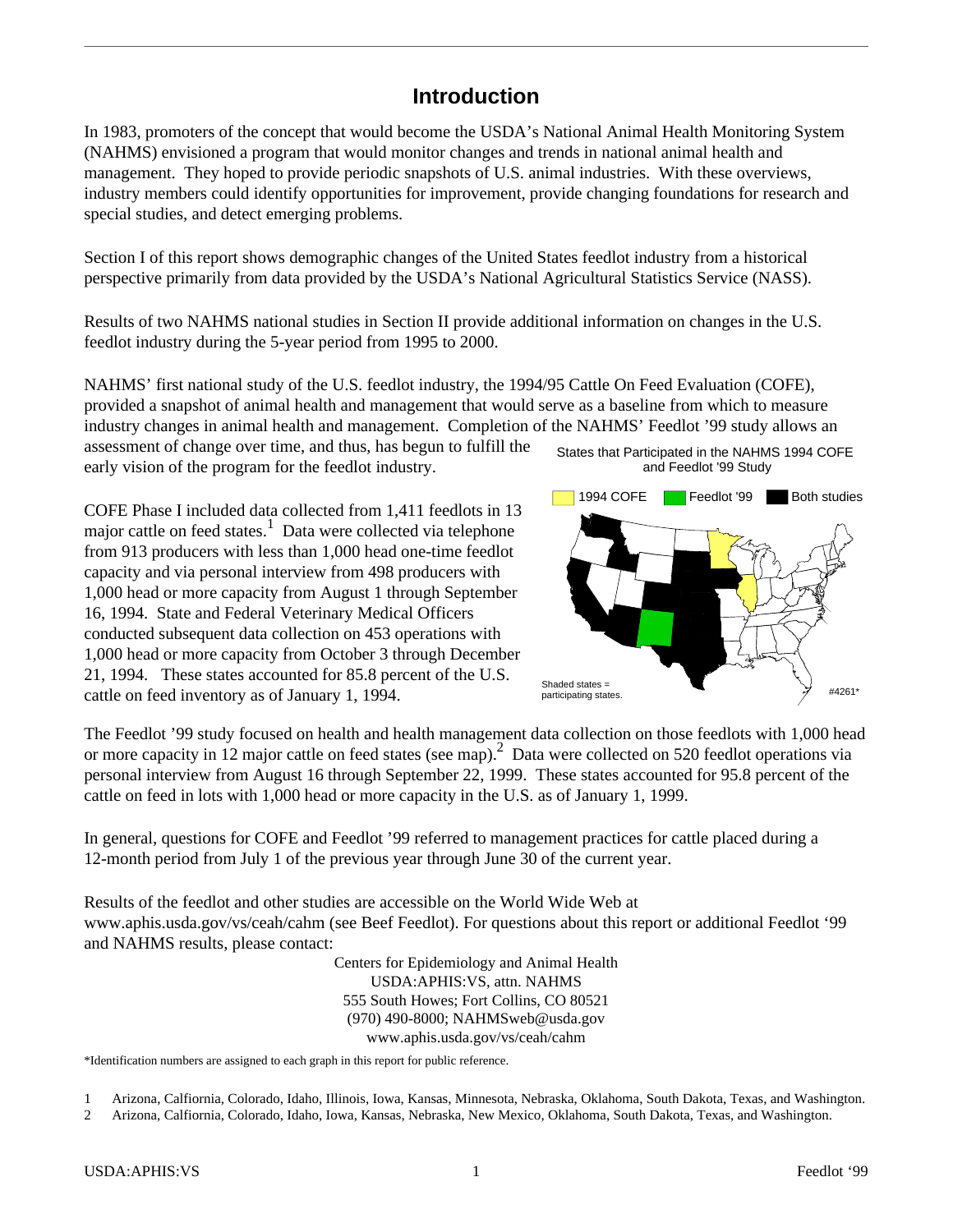### **Terms Used in This Report**

**Cattle placed/placement**: Cattle placed in a feed lot, fed a high-energy ration and intended for the slaughter market.

**Cattle on feed**: Animals being fed a high-energy ration of grain, silage, hay, and/or protein supplement for the slaughter market, excluding cattle being "backgrounded only" for later sale as feeders or later placement in another feed lot and animals grown for breeding.

**MGA** ® : melengesterol acetate, a heat suppressant for females.

**N/A**: Not applicable.

**N/AV**: Not available.

**Operation**: An area of land managed as a unit by an individual, partnership, or hired manager.

**Percent cattle**: The total number of cattle with a certain attribute divided by the total number of cattle on all operations (or on all operations within a certain category such as by operation capacity or region).

**Percent operations**: The number of operations with a certain attribute divided by the total number of operations. Percentages will sum to  $100$  where the attributes are mutually exclusive (i.e., percentage of operations located within each region). Percentages will **not** sum to 100 where the attributes are not mutually exclusive (i.e., the percentage of operations using treatment methods where operations may have used more than one method). **Examples of a** 

**Population estimates:** Averages and proportions weighted to represent the population. For this report, the reference population was all operations with 1,000 head or more capacity in the selected states. Estimates in this report are provided with a measure of precision called the *standard error*. A confidence interval can be created with bounds equal to the estimate plus or minus two standard errors. If the only error is sampling error, then confidence intervals created in this manner will contain the true population mean 95 out of 100 times. In the example at right, an estimate of 7.5 with a standard error of 1.0 results in a confidence interval of 5.5 to 9.5 (two times the standard error above and below the estimate). The second estimate of 3.4 shows a standard error of 0.3 and results in a confidence interval of 2.8 and 4.0. Alternatively, the 90 percent confidence interval would be created by multiplying the standard error by 1.65 instead of two. Most estimates in



this report are rounded to the nearest tenth. If rounded to 0, the standard error was reported as  $(0.0)$ . If there were no reports of the event, no standard error was reported (--).

**Sample profile**: Information that describes characteristics of the operations from which data were collected.

**Operation capacity**: Size groupings based on feed lot capacity. The capacity is the total number of head of cattle that could be accommodated in the feed lot at one time.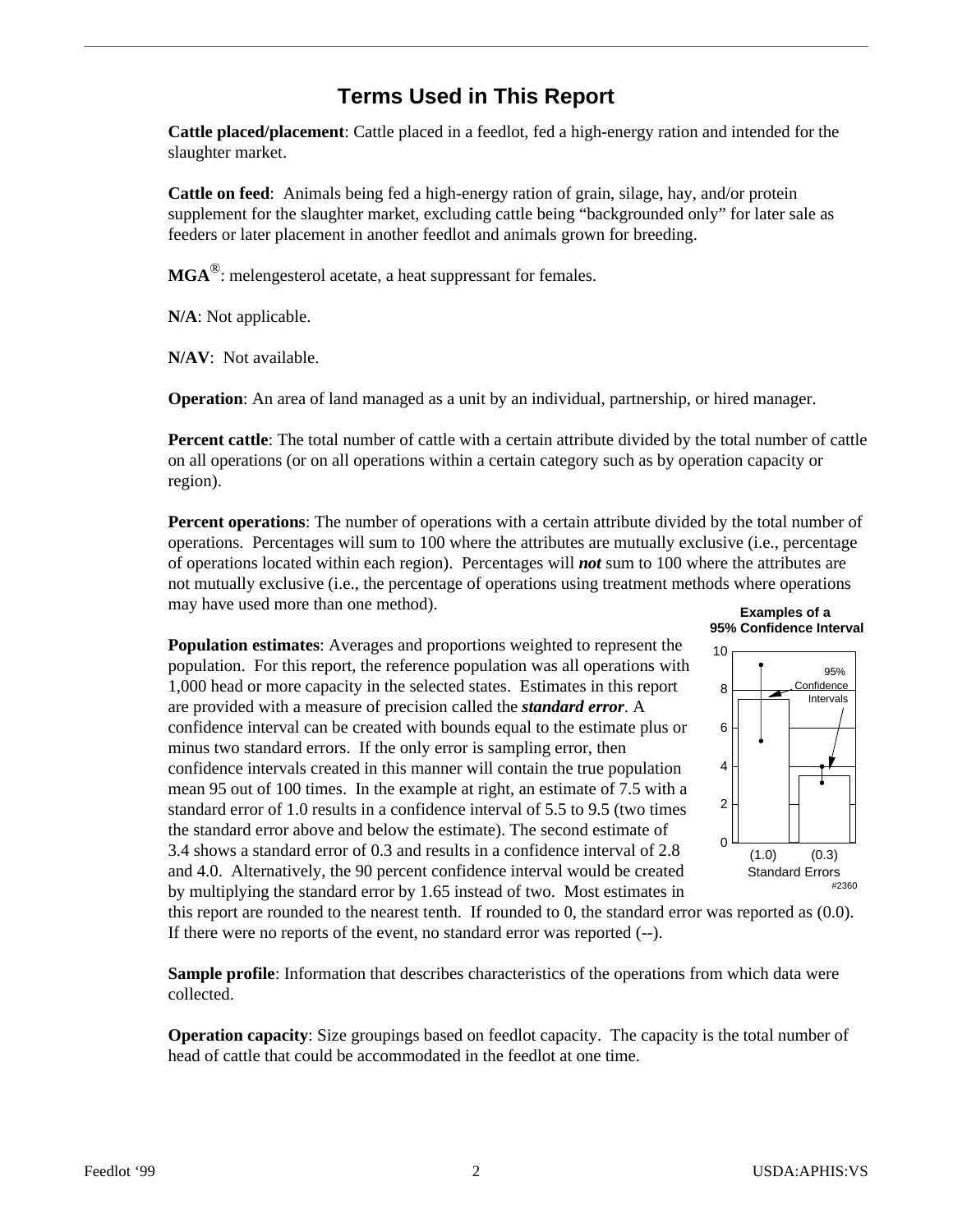## **Section I: Demographics, 1995-2000**

### A. Changes in Cattle on Feed Industry

#### **1. Cattle on Feed Inventory**

Throughout each year, the USDA's National Agricultural Statistics Service (NASS) surveys a random sample of producers to provide national estimates of animal populations and food production. This section reports NASS' demographics of the U.S. feedlot industry as estimated from their surveys. In January and July of each year, both feedlots of less than 1,000 head capacity and those of 1,000 head or more capacity are surveyed to provide the U.S. estimate of cattle on feed. Thereafter on a monthly basis, only the large feedlots are surveyed.

The following tables show changes over the previous 5 years in total inventory of cattle on feed, size of feedlots, characteristics of placements, disappearance, and number of feedlots. The period of January 1, 1995, through January 1, 2000, is characterized by a general increase in the total number of cattle on feed with a decline only from 1998 to 1999. January 1, 2000, shows a 12.6 percent increase over January 1, 1995.

| a. Number of cattle on feed in the U.S., January and July 1995 and 2000: |            |                                                         |                    |            |                          |                    |  |  |  |
|--------------------------------------------------------------------------|------------|---------------------------------------------------------|--------------------|------------|--------------------------|--------------------|--|--|--|
|                                                                          |            | January 1                                               |                    |            | July 1                   |                    |  |  |  |
| Year                                                                     | 1,000 Head | Percent<br><b>Previous Year</b>                         | Percent of<br>1995 | 1.000 Head | Percent<br>Previous Year | Percent of<br>1995 |  |  |  |
| 1995                                                                     | 12.420     | 95.4                                                    | 100.0              | 11.200     | 106.7                    | 100.0              |  |  |  |
| 1996                                                                     | 12,958     | 104.3                                                   | 104.3              | 9.800      | 87.5                     | 87.5               |  |  |  |
| 1997                                                                     | 13.181     | 101.7                                                   | 106.1              | 10.900     | 111.2                    | 97.3               |  |  |  |
| 1998                                                                     | 13.608     | 103.2                                                   | 109.6              | 11,000     | 100.9                    | 98.2               |  |  |  |
| 1999                                                                     | 13.219     | 97.1                                                    | 106.4              | 11,500     | 104.5                    | 102.7              |  |  |  |
| 2000                                                                     | 13,983     | 105.8                                                   | 112.6              | 12,300     | 107.0                    | 109.8              |  |  |  |
|                                                                          |            | Source: National Agriculture Statistics Service (NASS). |                    |            |                          |                    |  |  |  |

Number of Cattle on Feed in the U.S., January 1995 - 2000



Number Head (Thousands)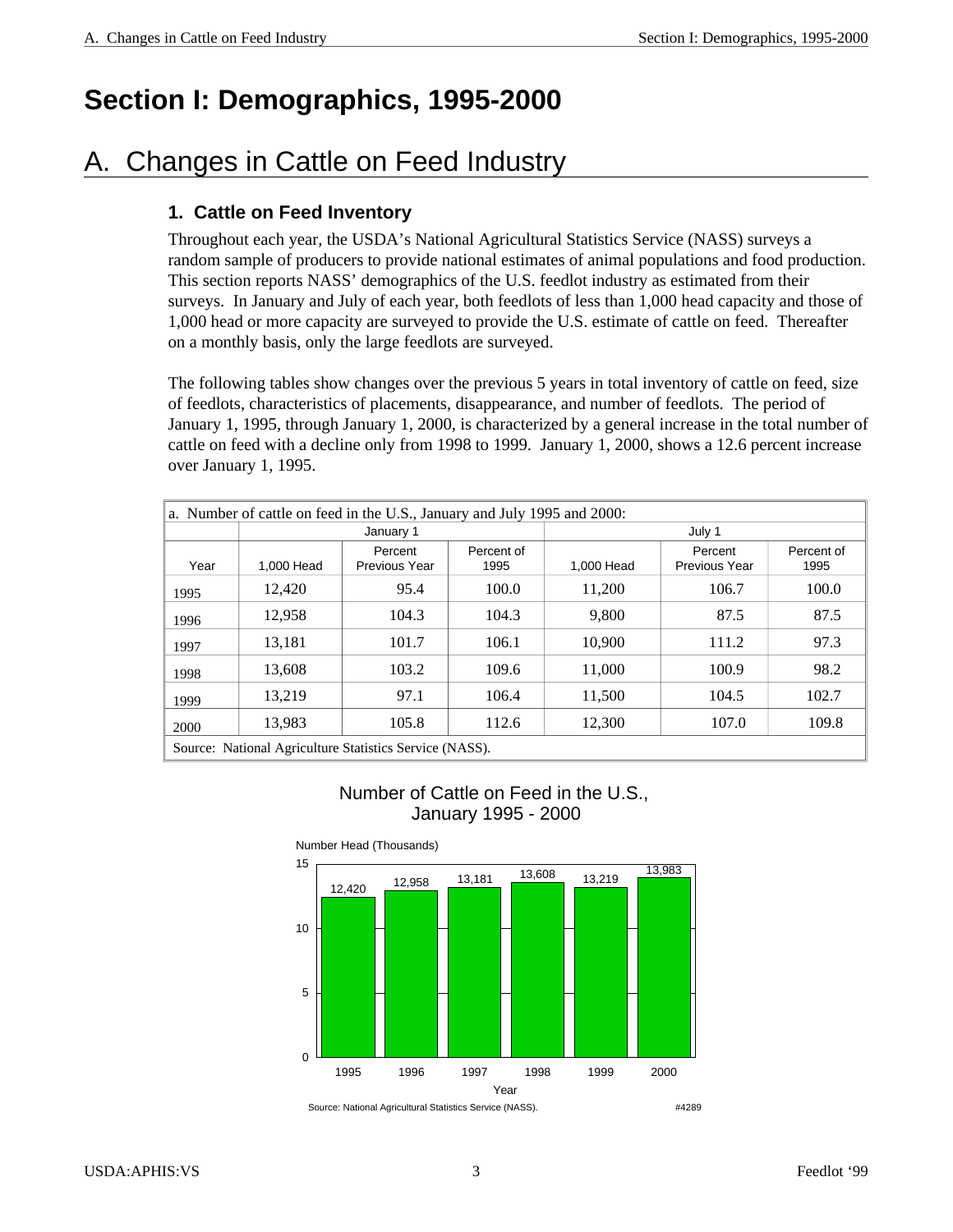| b. Number of cattle on feed in the U.S. on small vs. large feedlots, January 1, 1995 - 2000: |                                                 |                                        |                 |                                      |                                 |                 |  |  |  |
|----------------------------------------------------------------------------------------------|-------------------------------------------------|----------------------------------------|-----------------|--------------------------------------|---------------------------------|-----------------|--|--|--|
|                                                                                              |                                                 | Feedlots Less than 1,000 Head Capacity |                 | Feedlots 1,000 Head or More Capacity |                                 |                 |  |  |  |
| Year                                                                                         | 1,000 Head                                      | Percent<br>Previous Year               | Percent of 1995 | 1,000 Head                           | <b>Percent Previous</b><br>Year | Percent of 1995 |  |  |  |
| 1995                                                                                         | 3,020                                           | N/AV                                   | 100.0           | 9,400                                | N/AV                            | 100.0           |  |  |  |
| 1996                                                                                         | 2,612                                           | 86.5                                   | 86.5            | 10.346                               | 110.1                           | 110.1           |  |  |  |
| 1997                                                                                         | 2,623                                           | 100.4                                  | 86.9            | 10,558                               | 102.0                           | 112.3           |  |  |  |
| 1998                                                                                         | 2,453                                           | 93.5                                   | 81.2            | 11.155                               | 105.7                           | 118.7           |  |  |  |
| 1999                                                                                         | 2,552                                           | 104.0                                  | 84.5            | 10.667                               | 95.6                            | 113.5           |  |  |  |
| 2000                                                                                         | 2,508                                           | 98.3                                   | 83.0            | 11.475                               | 107.6                           | 122.1           |  |  |  |
| Source:                                                                                      | National Agriculture Statistics Service (NASS). |                                        |                 |                                      |                                 |                 |  |  |  |

The increase in number on feed clearly occurs in feedlots with 1,000 head or more capacity.

Cattle on Feed in the U.S. on Feedlots as a Percent of 1995 by Operation Capacity, January 1, 1995 - 2000

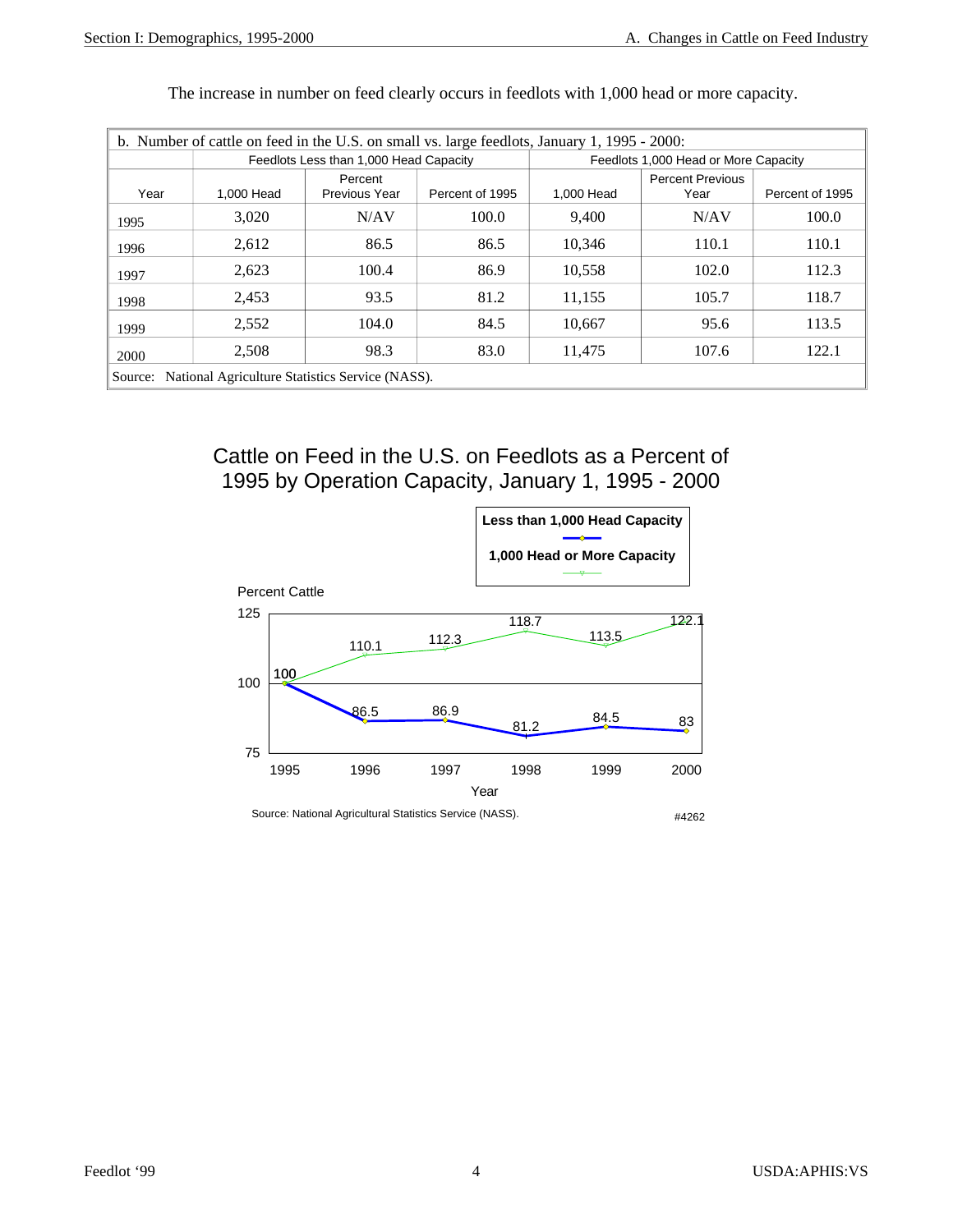Feedlots with 32,000 head or more capacity show a steady 2 percent increase per year in their contribution to the total number of cattle on feed and accounted for over one-third (35.9 percent) of all cattle on feed on January 1, 2000.

| c. Number of cattle on feed in the U.S. by feedlot capacity, January 1, 1995 - 2000: |                         |                     |               |                     |               |                     |               |                      |               |                     |  |
|--------------------------------------------------------------------------------------|-------------------------|---------------------|---------------|---------------------|---------------|---------------------|---------------|----------------------|---------------|---------------------|--|
|                                                                                      | Less than 1,000<br>Head |                     |               | 1,000 - 7,999 Head  |               | 8,000 - 15,999 Head |               | 16,000 - 31,999 Head |               | 32,000 Head or More |  |
| Year                                                                                 | 1,000<br>Head           | Percent<br>of Total | 1,000<br>Head | Percent<br>of Total | 1.000<br>Head | Percent<br>of Total | 1,000<br>Head | Percent<br>of Total  | 1.000<br>Head | Percent<br>of Total |  |
| 1995                                                                                 | 3,020                   | 24.3                | N/AV          | N/AV                | N/AV          | N/AV                | N/AV          | N/AV                 | N/AV          | N/AV                |  |
| 1996                                                                                 | 2,612                   | 20.2                | N/AV          | N/AV                | N/AV          | N/AV                | N/AV          | N/AV                 | N/AV          | N/AV                |  |
| 1997                                                                                 | 2,623                   | 19.9                | 2,365         | 18.0                | 1,543         | 11.7                | 2,707         | 20.5                 | 3.943         | 29.9                |  |
| 1998                                                                                 | 2,453                   | 18.0                | 2,433         | 17.9                | 1,596         | 11.7                | 2,797         | 20.6                 | 4,329         | 31.8                |  |
| 1999                                                                                 | 2,552                   | 19.3                | 2,212         | 16.7                | 1,424         | 10.8                | 2,546         | 19.3                 | 4.485         | 33.9                |  |
| 2000                                                                                 | 2,508                   | 17.9                | 2,389         | 17.1                | 1,556         | 11.1                | 2,512         | 18.0                 | 5,018         | 35.9                |  |
| Source: National Agriculture Statistics Service (NASS).                              |                         |                     |               |                     |               |                     |               |                      |               |                     |  |

The inventory mix of steers and heifers changed from 65 to 60 percent steers and 35 to 40 percent heifers from 1995 to 2000.

| d. Number of steers, heifers, cows, and bulls on feed in 1,000 head or more capacity feedlots,<br>January 1, 1995 - 2000: |                                                         |                     |                                    |                     |              |                     |  |  |  |
|---------------------------------------------------------------------------------------------------------------------------|---------------------------------------------------------|---------------------|------------------------------------|---------------------|--------------|---------------------|--|--|--|
|                                                                                                                           | <b>Steers &amp; Steer Calves</b>                        |                     | <b>Heifers &amp; Heifer Calves</b> |                     | Cows & Bulls |                     |  |  |  |
| Year                                                                                                                      | 1,000 Head                                              | Percent<br>of Total | 1,000 Head                         | Percent<br>of Total | 1,000 Head   | Percent<br>of Total |  |  |  |
| 1995                                                                                                                      | 6,105                                                   | 64.9                | 3,260                              | 34.7                | 35           | 0.4                 |  |  |  |
| 1996                                                                                                                      | 6,635                                                   | 64.1                | 3,627                              | 35.1                | 84           | 0.8                 |  |  |  |
| 1997                                                                                                                      | 6,398                                                   | 60.6                | 4,069                              | 38.5                | 91           | 0.9                 |  |  |  |
| 1998                                                                                                                      | 6,796                                                   | 60.9                | 4,300                              | 38.6                | 59           | 0.5                 |  |  |  |
| 1999                                                                                                                      | 6,461                                                   | 60.6                | 4,153                              | 38.9                | 53           | 0.5                 |  |  |  |
| 2000                                                                                                                      | 6,840                                                   | 59.6                | 4,574                              | 39.9                | 61           | 0.5                 |  |  |  |
|                                                                                                                           | Source: National Agriculture Statistics Service (NASS). |                     |                                    |                     |              |                     |  |  |  |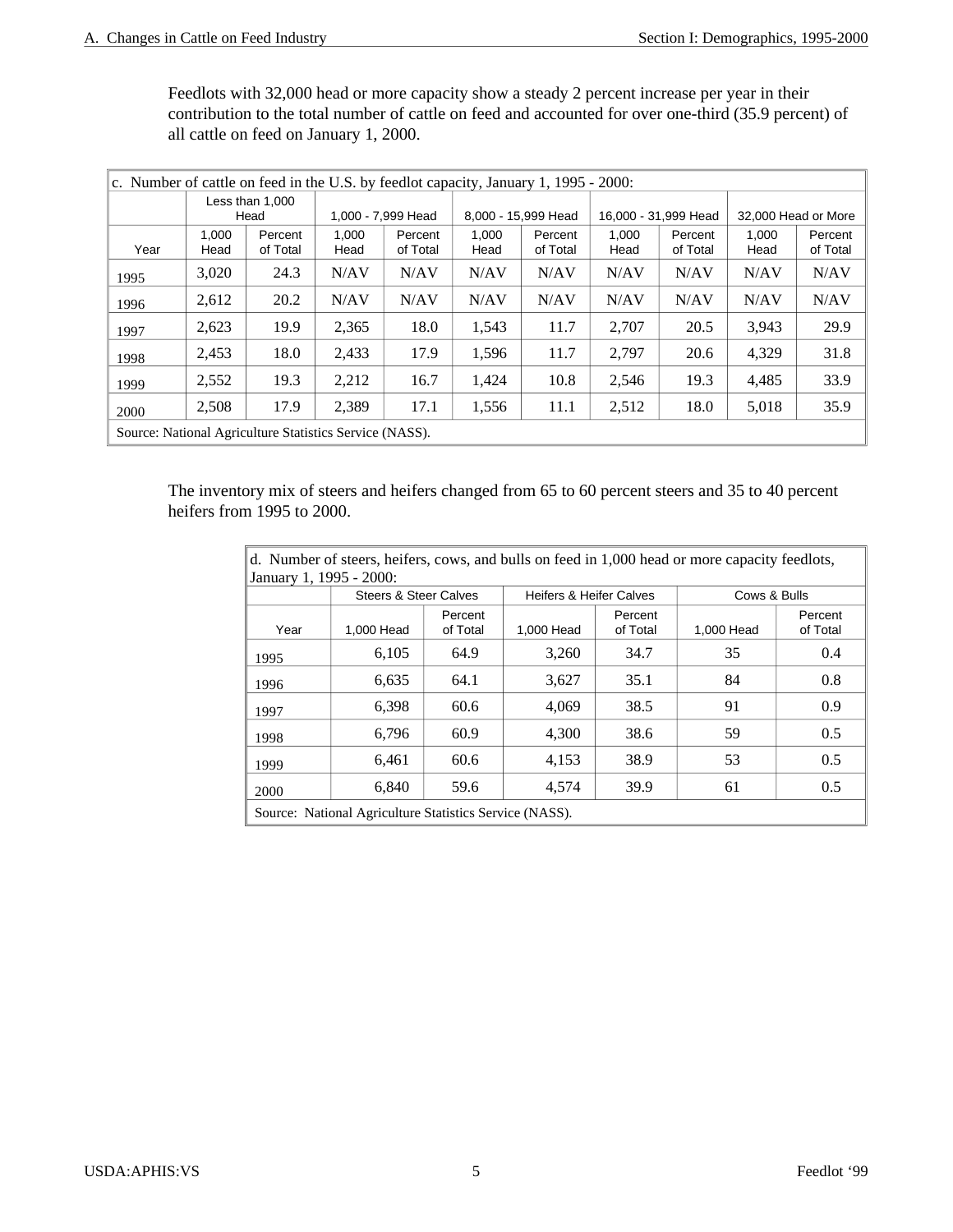#### **2. Cattle Placed on Feed**

There are no clear trends in the number of cattle placed by weight group, although the proportion of cattle placed at 800 lbs. or more each January seems to have increased slightly to 17.1 percent of the total placed during January 2000. Proportions placed in the other size groups vary, suggesting changing conditions, such as availability, pasture conditions, may have more of an impact than a trend in placement weight.

a. Number of cattle placed on feed during January by weight group in 1,000 head or more capacity feedlots, January 1, 1995 - 2000:

|      | Less than 600 lbs.                                      |                     | 600 - 699 lbs. |                     | 700 - 799 lbs. |                     | 800 or more lbs. |                     |
|------|---------------------------------------------------------|---------------------|----------------|---------------------|----------------|---------------------|------------------|---------------------|
| Year | 1,000 Head                                              | Percent<br>of Total | 1,000 Head     | Percent<br>of Total | 1,000 Head     | Percent<br>of Total | 1.000 Head       | Percent<br>of Total |
| 1995 | N/A                                                     | N/A                 | N/A            | N/A                 | N/A            | N/A                 | N/A              | N/A                 |
| 1996 | 260                                                     | 16.8                | 550            | 35.5                | 499            | 32.2                | 240              | 15.5                |
| 1997 | 409                                                     | 21.7                | 657            | 34.8                | 522            | 27.7                | 299              | 15.8                |
| 1998 | 317                                                     | 18.4                | 560            | 32.4                | 550            | 31.9                | 299              | 17.3                |
| 1999 | 379                                                     | 19.6                | 628            | 32.5                | 604            | 31.2                | 322              | 16.7                |
| 2000 | 494                                                     | 22.2                | 696            | 31.3                | 654            | 29.4                | 382              | 17.1                |
|      | Source: National Agriculture Statistics Service (NASS). |                     |                |                     |                |                     |                  |                     |

Percent of Cattle by Month in Feedlots with 1,000 Head or More Capacity, 1999

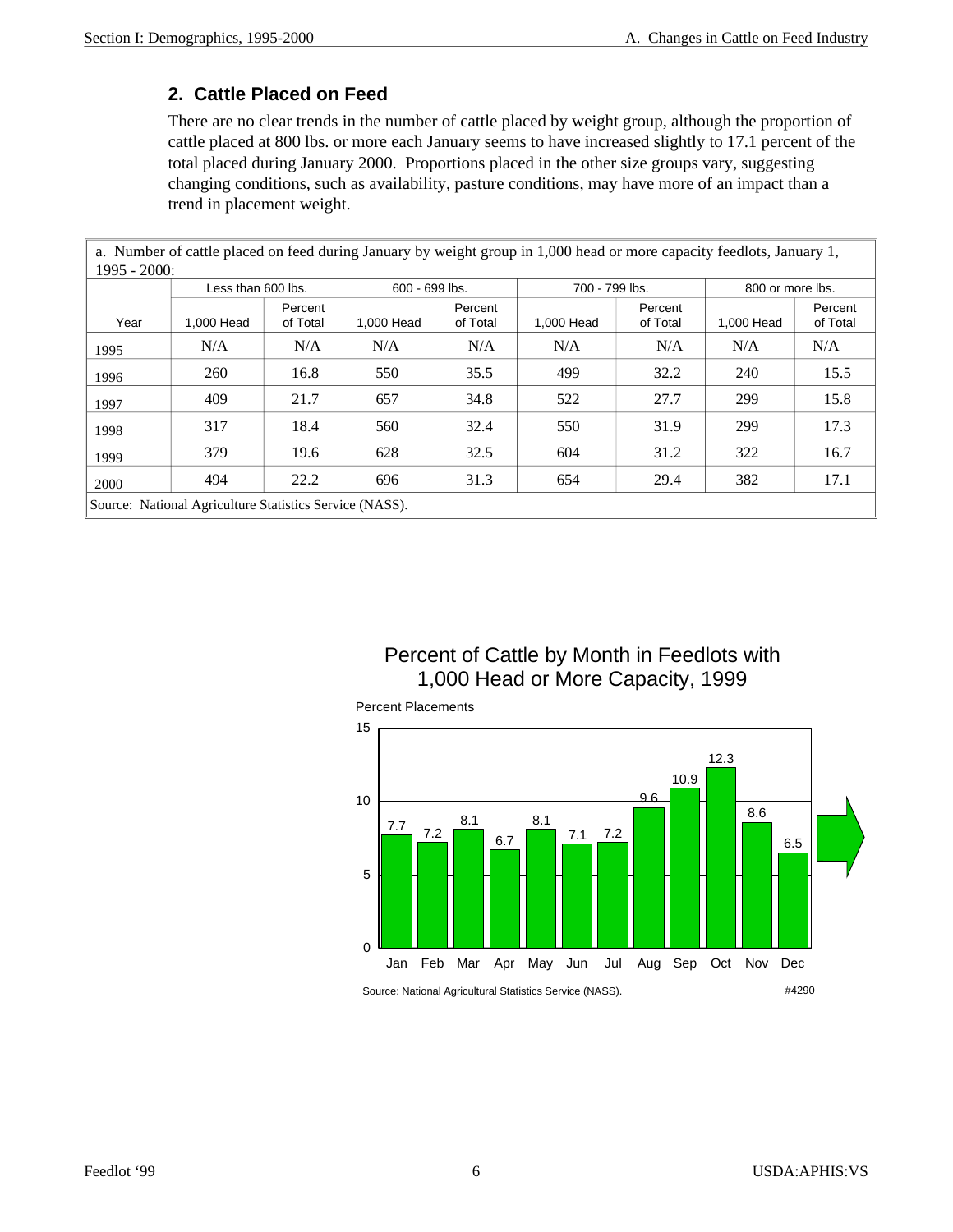The number of cattle placed by month over the 4-year period, 1996-1999, consistently shows the largest number placed during October, the next largest in September, followed by August or November.

| b. Number of cattle placed on feed by month in 1,000 head or more capacity feedlots, January 1996 - 1999: |            |                                                                                                |            |                                 |            |                                 |            |                                 |  |  |
|-----------------------------------------------------------------------------------------------------------|------------|------------------------------------------------------------------------------------------------|------------|---------------------------------|------------|---------------------------------|------------|---------------------------------|--|--|
|                                                                                                           |            | 1996                                                                                           | 1997       |                                 | 1998       |                                 |            | 1999                            |  |  |
| Month                                                                                                     | 1,000 Head | Percent of<br>Previous<br>Month                                                                | 1,000 Head | Percent of<br>Previous<br>Month | 1,000 Head | Percent of<br>Previous<br>Month | 1,000 Head | Percent of<br>Previous<br>Month |  |  |
| January                                                                                                   | 1,549      | 89.6                                                                                           | 1,887      | 111.3                           | 1,726      | 111.2                           | 1,933      | 127.8                           |  |  |
| February                                                                                                  | 1,713      | 110.6                                                                                          | 1,797      | 95.2                            | 1,496      | 86.7                            | 1,808      | 93.5                            |  |  |
| March                                                                                                     | 1,948      | 113.7                                                                                          | 1,966      | 109.4                           | 1,709      | 114.2                           | 2,031      | 112.3                           |  |  |
| April                                                                                                     | 1,364      | 70.0                                                                                           | 1,548      | 78.7                            | 1,584      | 92.7                            | 1,688      | 83.1                            |  |  |
| May                                                                                                       | 1,557      | 114.1                                                                                          | 1,864      | 120.4                           | 2,033      | 128.3                           | 2,049      | 121.4                           |  |  |
| June                                                                                                      | 1,305      | 83.8                                                                                           | 1,444      | 77.5                            | 1,564      | 76.9                            | 1,794      | 87.6                            |  |  |
| July                                                                                                      | 1,746      | 133.8                                                                                          | 1,995      | 138.2                           | 1,937      | 123.8                           | 1,812      | 101.0                           |  |  |
| August                                                                                                    | 2,265      | 129.7                                                                                          | 2,429      | 121.8                           | 2,063      | 106.5                           | 2,428      | 134.0                           |  |  |
| September                                                                                                 | 2,653      | 117.1                                                                                          | 2,711      | 111.6                           | 2,660      | 128.9                           | 2,759      | 113.6                           |  |  |
| October                                                                                                   | 3,007      | 113.3                                                                                          | 2,916      | 107.6                           | 2,830      | 106.4                           | 3,114      | 112.9                           |  |  |
| November                                                                                                  | 2,348      | 78.1                                                                                           | 2,207      | 75.7                            | 2,065      | 73.0                            | 2,170      | 69.7                            |  |  |
| December                                                                                                  | 1,695      | 72.2                                                                                           | 1,552      | 70.3                            | 1,512      | 73.2                            | 1,646      | 75.9                            |  |  |
| Total                                                                                                     | 23,150     |                                                                                                | 24,316     |                                 | 23,179     |                                 | 23,183     |                                 |  |  |
|                                                                                                           |            | Source: National Agriculture Statistics Service (NASS) (1005 data are available but not shown) |            |                                 |            |                                 |            |                                 |  |  |

| Source: National Agriculture Statistics Service (NASS). (1995 data are available but not shown.) |  |
|--------------------------------------------------------------------------------------------------|--|
|--------------------------------------------------------------------------------------------------|--|

| c. Percent of yearly placements by month and year in feedlots with 1,000 head or more capacity, 1996 - 1999: |                           |       |       |       |  |  |  |  |
|--------------------------------------------------------------------------------------------------------------|---------------------------|-------|-------|-------|--|--|--|--|
|                                                                                                              | <b>Percent Placements</b> |       |       |       |  |  |  |  |
| Month                                                                                                        | 1996<br>1997<br>1998      |       |       |       |  |  |  |  |
| January                                                                                                      | 6.7                       | 7.7   | 7.4   | 7.7   |  |  |  |  |
| February                                                                                                     | 7.4                       | 7.4   | 6.5   | 7.2   |  |  |  |  |
| March                                                                                                        | 8.4                       | 8.1   | 7.4   | 8.1   |  |  |  |  |
| April                                                                                                        | 5.9                       | 6.4   | 6.8   | 6.7   |  |  |  |  |
| May                                                                                                          | 6.7                       | 7.7   | 8.8   | 8.1   |  |  |  |  |
| June                                                                                                         | 5.6                       | 5.9   | 6.7   | 7.1   |  |  |  |  |
| July                                                                                                         | 7.5                       | 8.2   | 8.4   | 7.2   |  |  |  |  |
| August                                                                                                       | 9.8                       | 10.0  | 8.9   | 9.6   |  |  |  |  |
| September                                                                                                    | 11.5                      | 11.1  | 11.5  | 10.9  |  |  |  |  |
| October                                                                                                      | 13.0                      | 12.0  | 12.2  | 12.3  |  |  |  |  |
| November                                                                                                     | 10.2                      | 9.1   | 8.9   | 8.6   |  |  |  |  |
| December                                                                                                     | 7.3                       | 6.4   | 6.5   | 6.5   |  |  |  |  |
| Total                                                                                                        | 100.0                     | 100.0 | 100.0 | 100.0 |  |  |  |  |
| Source: National Agriculture Statistics Service (NASS). (1995 data are available but not shown.)             |                           |       |       |       |  |  |  |  |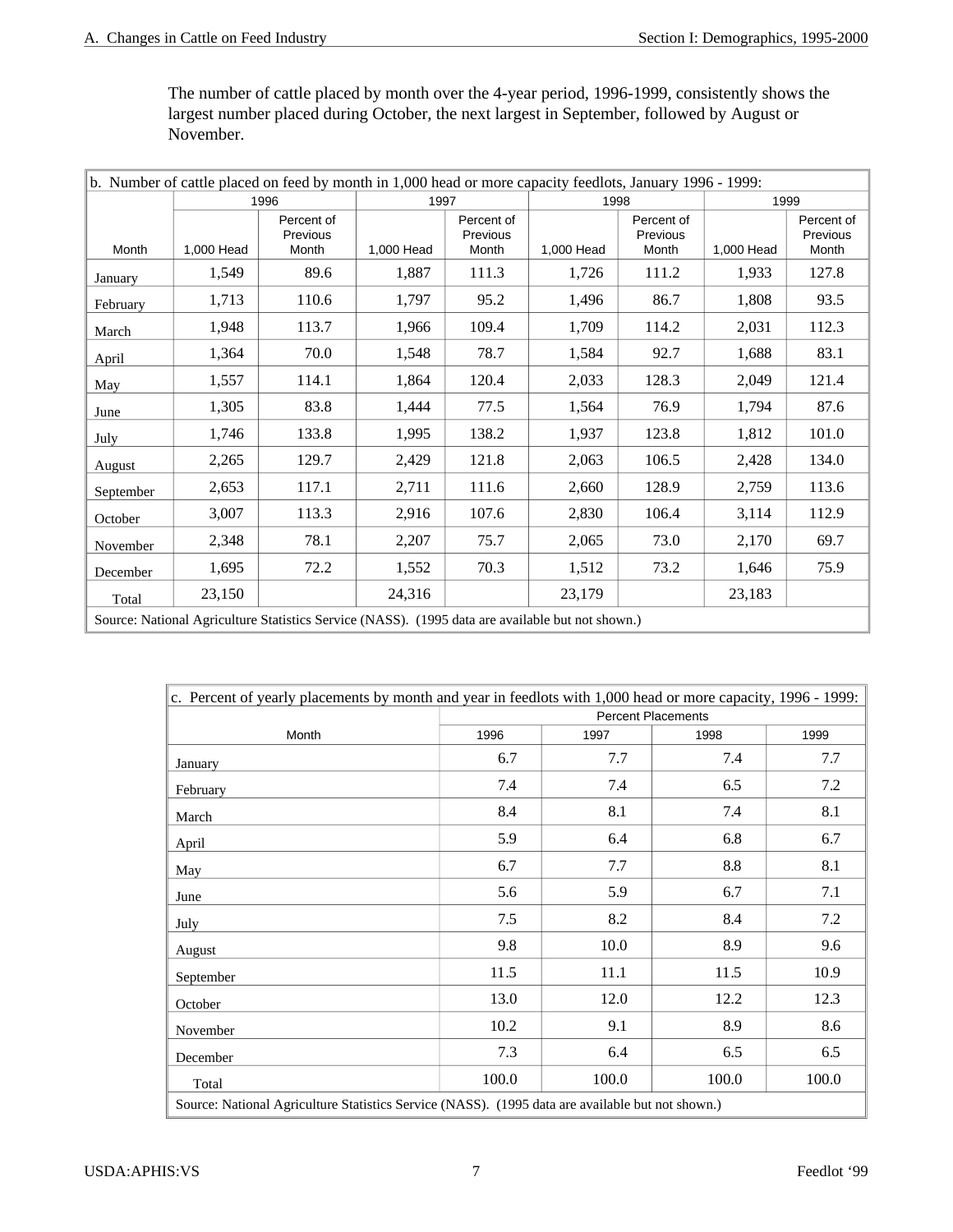#### **3. "Other" (Non-harvest) Disappearances from the Feedlot**

The table below provides monthly estimates of cattle departures from feedlots for reasons other than harvest. This disappearance includes not only death loss, but return of cattle to pasture and placement in another feedlot. This number varied from roughly 50,000 to 100,000 head each month.

| a. Number of cattle placed on feed for the slaughter market that left the feedlot for non-harvest reasons, such as death loss, |                                                                                                  |                                 |            |                                 |            |                                 |            |                                 |  |
|--------------------------------------------------------------------------------------------------------------------------------|--------------------------------------------------------------------------------------------------|---------------------------------|------------|---------------------------------|------------|---------------------------------|------------|---------------------------------|--|
| movement from feedlots to pasture, and shipments to other feedlots by month, January 1996 - 1999, in 1,000 head or more        |                                                                                                  |                                 |            |                                 |            |                                 |            |                                 |  |
| capacity feedlots:                                                                                                             |                                                                                                  |                                 |            |                                 |            |                                 |            |                                 |  |
|                                                                                                                                | 1996                                                                                             |                                 | 1997       |                                 | 1998       |                                 | 1999       |                                 |  |
| Month                                                                                                                          | 1,000 Head                                                                                       | Percent of<br>Previous<br>Month | 1,000 Head | Percent of<br>Previous<br>Month | 1,000 Head | Percent of<br>Previous<br>Month | 1,000 Head | Percent of<br>Previous<br>Month |  |
| January                                                                                                                        | 65                                                                                               | 95.6                            | 92         | 107.0                           | 99         | 116.5                           | 70         | 82.4                            |  |
| February                                                                                                                       | 72                                                                                               | 110.8                           | 61         | 66.3                            | 69         | 69.7                            | 65         | 92.9                            |  |
| March                                                                                                                          | 76                                                                                               | 105.6                           | 86         | 141.0                           | 94         | 136.2                           | 71         | 109.2                           |  |
| April                                                                                                                          | 107                                                                                              | 140.8                           | 98         | 114.0                           | 92         | 97.9                            | 104        | 146.5                           |  |
| May                                                                                                                            | 84                                                                                               | 78.5                            | 117        | 119.4                           | 93         | 101.1                           | 99         | 95.2                            |  |
| June                                                                                                                           | 70                                                                                               | 83.3                            | 60         | 51.3                            | 72         | 77.4                            | 63         | 63.6                            |  |
| July                                                                                                                           | 62                                                                                               | 88.6                            | 57         | 95.0                            | 50         | 69.4                            | 52         | 82.5                            |  |
| August                                                                                                                         | 50                                                                                               | 80.6                            | 45         | 78.9                            | 52         | 104.0                           | 55         | 105.8                           |  |
| September                                                                                                                      | 70                                                                                               | 140.0                           | 53         | 117.8                           | 61         | 117.3                           | 62         | 112.7                           |  |
| October                                                                                                                        | 78                                                                                               | 111.4                           | 91         | 171.7                           | 52         | 85.2                            | 80         | 129.0                           |  |
| November                                                                                                                       | 93                                                                                               | 119.2                           | 85         | 93.4                            | 78         | 150.0                           | 83         | 103.7                           |  |
| December                                                                                                                       | 86                                                                                               | 92.5                            | 85         | 100.0                           | 85         | 109.0                           | 90         | 108.4                           |  |
| Total                                                                                                                          | 913                                                                                              | $-$                             | 930        |                                 | 897        | --                              | 894        | $\overline{\phantom{a}}$        |  |
|                                                                                                                                | Source: National Agriculture Statistics Service (NASS). (1995 data are available but not shown.) |                                 |            |                                 |            |                                 |            |                                 |  |

Cattle departures from feedlots for reasons other than harvest appears relatively constant over time.

| b. Number of cattle placed on feed for the slaughter market that left the feedlot for non-harvest<br>reasons, such as death loss, movement from feedlots to pasture, and shipments to other feedlots,<br>as a percent of yearly placements in 1,000 head or more capacity feedlots: |         |
|-------------------------------------------------------------------------------------------------------------------------------------------------------------------------------------------------------------------------------------------------------------------------------------|---------|
| Year                                                                                                                                                                                                                                                                                | Percent |
| 1996                                                                                                                                                                                                                                                                                | 3.94    |
| 1997                                                                                                                                                                                                                                                                                | 3.82    |
| 1998                                                                                                                                                                                                                                                                                | 3.87    |
| 1999                                                                                                                                                                                                                                                                                | 3.86    |
| Source: National Agriculture Statistics Service (NASS). (1995 data are available but not shown.)                                                                                                                                                                                    |         |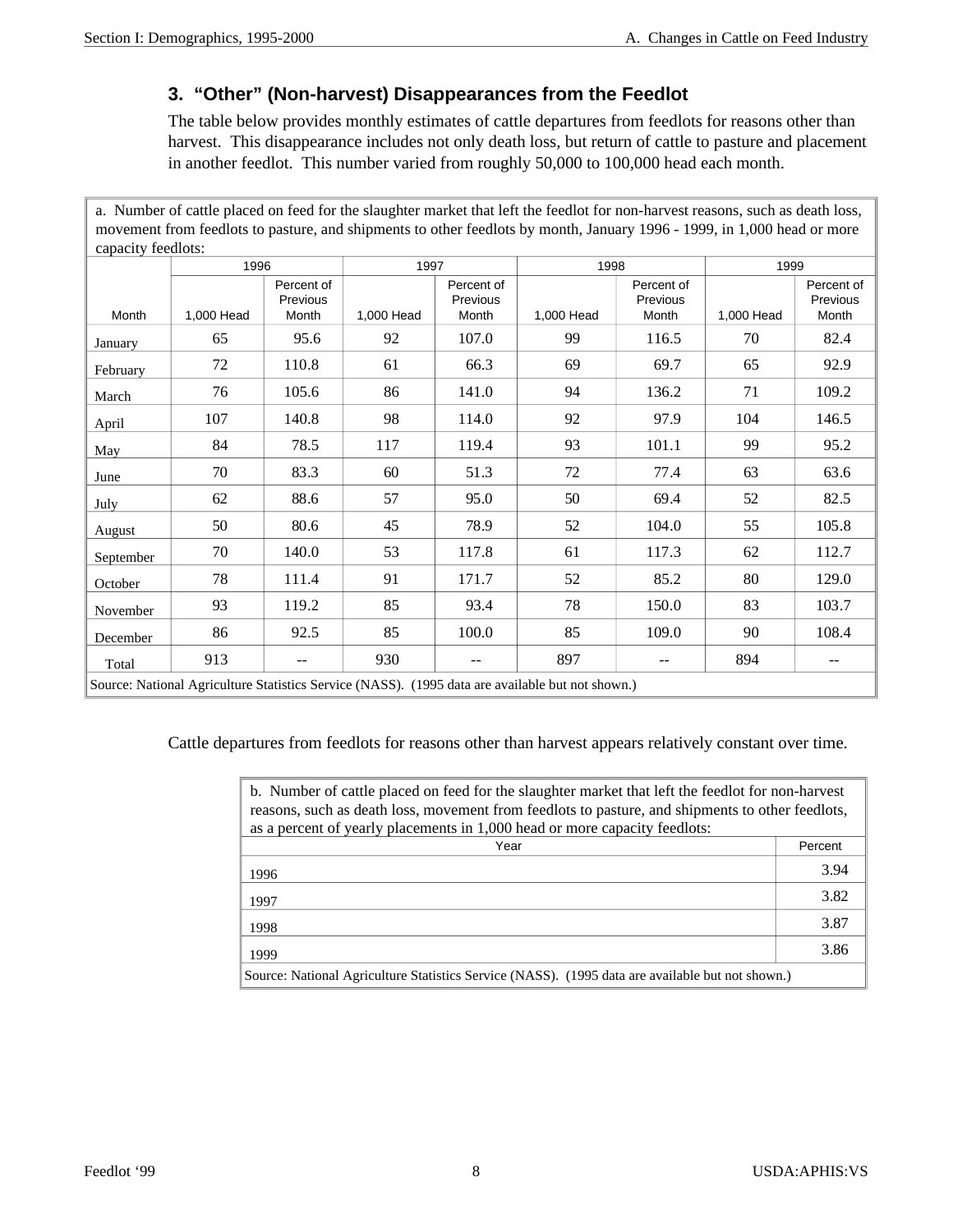#### **4. Number of Feedlots**

The total number of feedlots declined steadily over the 4 years from 1996 through 1999. Total feedlots in 1999 was 9 percent less than in 1996. The decline was predominantly in feedlots with a capacity of fewer than 1,000 head, while the number of feedlots for most large size groups increased.

| a. Number of feedlots in the U.S. by operation capacity, January 1996 - 1999: |         |                                |         |                                |         |                                |         |                                |  |
|-------------------------------------------------------------------------------|---------|--------------------------------|---------|--------------------------------|---------|--------------------------------|---------|--------------------------------|--|
|                                                                               |         | 1996<br>1997                   |         |                                | 1998    |                                |         | 1999                           |  |
| Capacity<br>(Number Head)                                                     | Number  | Percent of<br>Previous<br>Year | Number  | Percent of<br>Previous<br>Year | Number  | Percent of<br>Previous<br>Year | Number  | Percent of<br>Previous<br>Year |  |
| Less than $1,000$                                                             | 110,000 | N/AV                           | 104,000 | 94.5                           | 102,000 | 98.1                           | 100,000 | 98.0                           |  |
| 1.000-1.999                                                                   | 874     | N/AV                           | 842     | 96.3                           | 834     | 99.0                           | 831     | 99.6                           |  |
| $2,000 - 3,999$                                                               | 515     | N/AV                           | 504     | 97.9                           | 491     | 97.4                           | 507     | 103.3                          |  |
| 4,000-7,999                                                                   | 304     | N/AV                           | 308     | 101.3                          | 313     | 101.6                          | 336     | 107.3                          |  |
| 8,000-15,999                                                                  | 187     | N/AV                           | 191     | 102.1                          | 184     | 96.3                           | 193     | 104.9                          |  |
| 16,000-31,999                                                                 | 138     | N/AV                           | 137     | 99.3                           | 143     | 104.4                          | 141     | 98.6                           |  |
| 32,000 or more                                                                | 91      | N/AV                           | 93      | 102.2                          | 107     | 115.1                          | 111     | 103.7                          |  |
| Total                                                                         | 112,109 | N/AV                           | 106,075 | 94.6                           | 104,072 | 98.1                           | 102,119 | 98.1                           |  |
| Source: National Agriculture Statistics Service (NASS). (1995 not available). |         |                                |         |                                |         |                                |         |                                |  |

#### Number of Feedlots in the U.S., 1996 - 1999

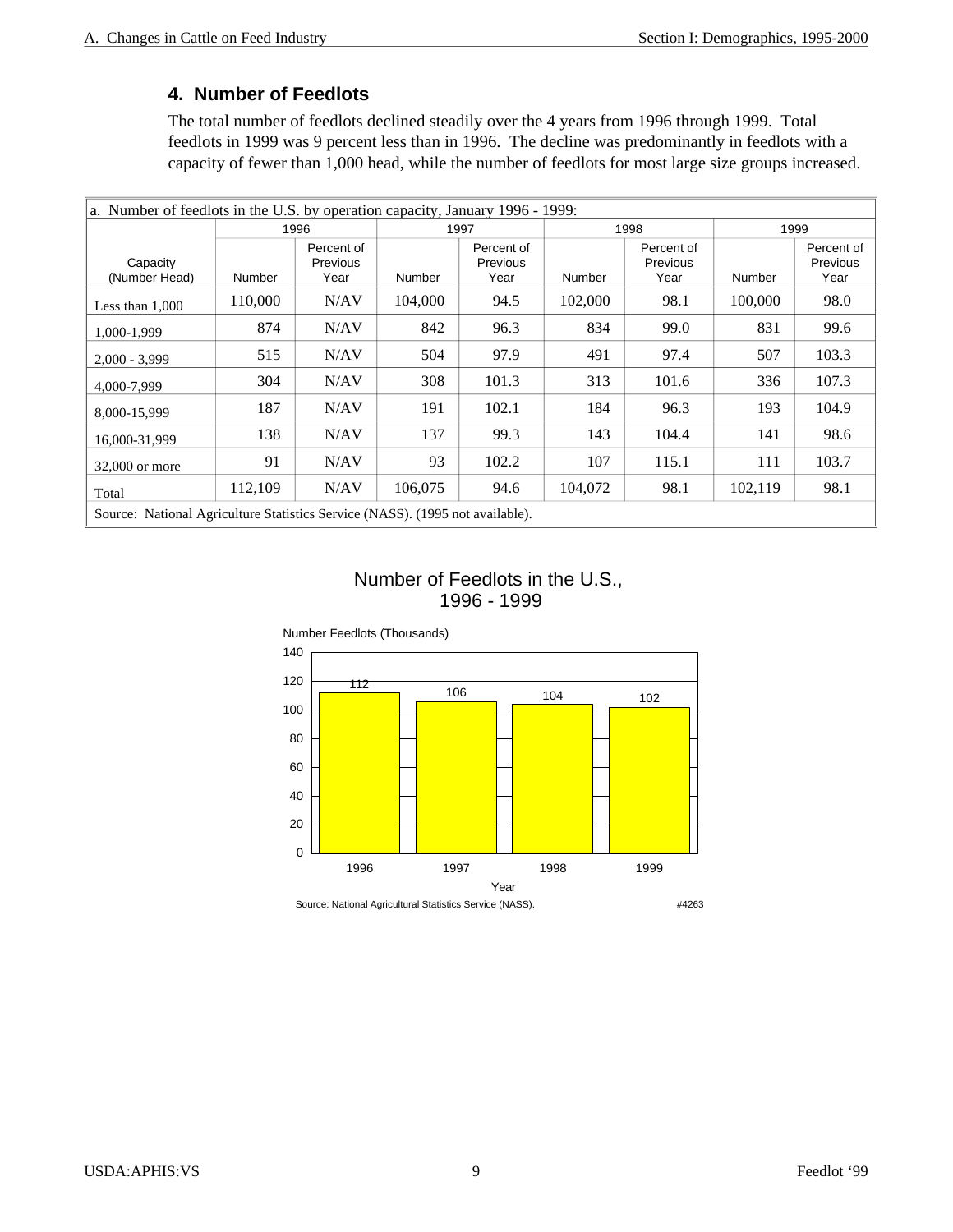#### **5. Feedlot Industry Changes by State**

The following table describes U.S. feedlot industry changes by state between January 1, 1995, and January 1, 2000, based on NASS data.

States that historically have fed the majority of feedlot cattle have continued to increase their share of the U.S. feedlot industry. Colorado, Iowa, Kansas, Nebraska, and Texas accounted for 67 percent of the total U.S. cattle on feed on January 1, 1995. On January 1, 2000, the proportion of cattle on feed in these states had risen to 72 percent. Of the remaining states, most western states (namely Arizona, California, and Washington) were feeding more cattle, while mid-western states (Illinois, Indiana, Michigan, and Ohio) were feeding fewer.

Note: Eleven states were in both the NAHMS 1994 Cattle on Feed Evaluation (COFE) and Feedlot '99 study.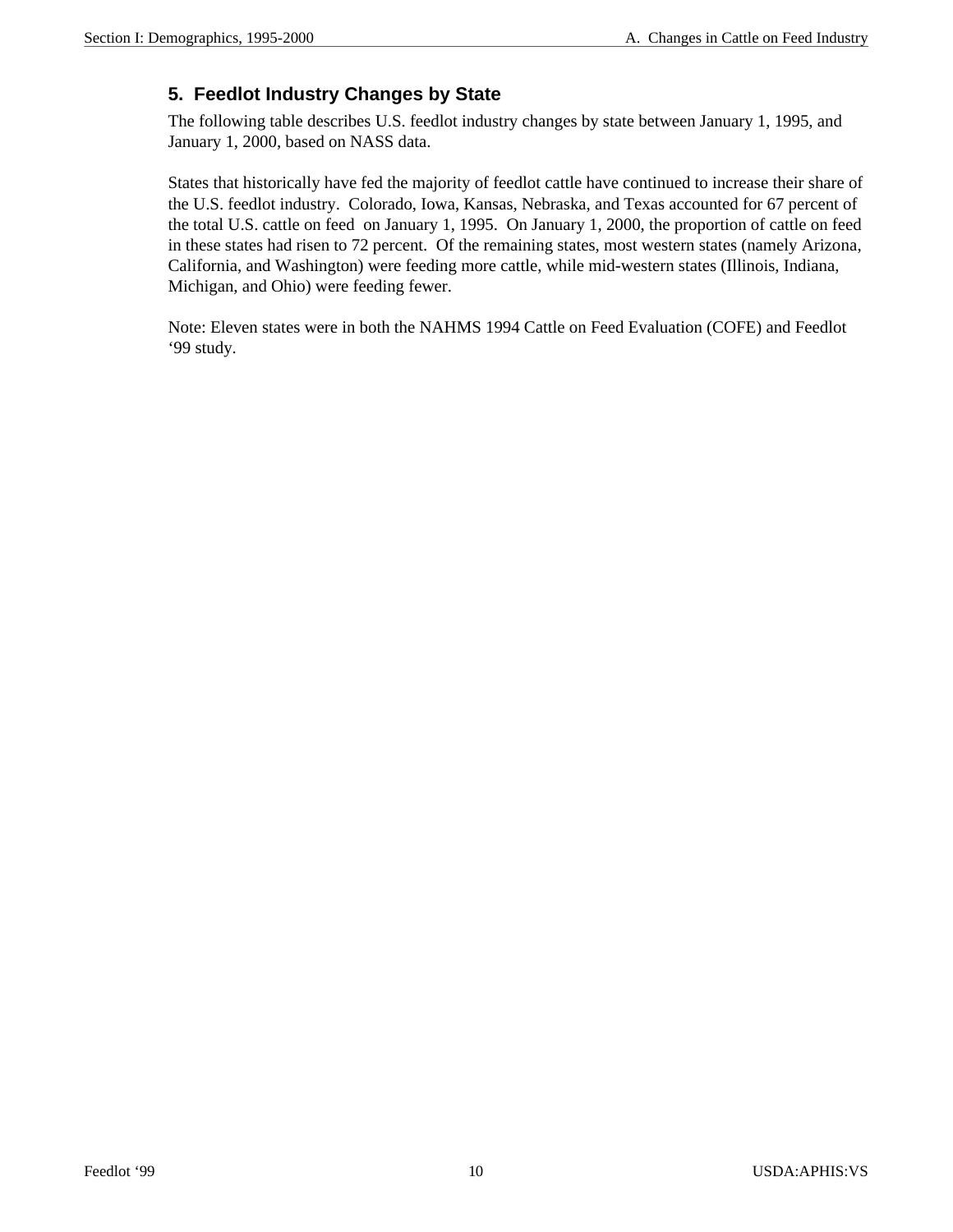| a. Changes in number cattle/calves on feed and number feedlots by state (NASS data), 1995 and 2000: |          |                       |                          |                                            |                |                     |                        |                 |      |                  |  |  |
|-----------------------------------------------------------------------------------------------------|----------|-----------------------|--------------------------|--------------------------------------------|----------------|---------------------|------------------------|-----------------|------|------------------|--|--|
|                                                                                                     |          |                       |                          | # of Cattle/Calves on Feed (Thousand Head) |                |                     | <b>Number Feedlots</b> |                 |      |                  |  |  |
|                                                                                                     |          | On-farm Participation | 1,000+ Capacity Feedlots |                                            |                | <b>All Feedlots</b> |                        | <1,000 Capacity |      | 1,000+ Capacity  |  |  |
| <b>State</b>                                                                                        | COFE '94 | Feedlot '99           | 1/1/95                   | 1/1/00                                     | 1/1/95         | 1/1/00              | 1994                   | 1999            | 1994 | 1999             |  |  |
| Alabama                                                                                             |          |                       |                          |                                            | 8              | $\overline{4}$      |                        |                 |      |                  |  |  |
| Alaska                                                                                              |          |                       |                          |                                            | $\ast$         | $\ast$              |                        |                 |      |                  |  |  |
| Arizona                                                                                             | Yes      | Yes                   | 210                      | 272                                        | 210            | 272                 |                        |                 | 10   | $\boldsymbol{7}$ |  |  |
| Arkansas                                                                                            |          |                       |                          |                                            | 13             | 11                  |                        |                 |      |                  |  |  |
| California                                                                                          | Yes      | Yes                   | 400                      | 415                                        | 400            | 415                 |                        |                 | 38   | $24\,$           |  |  |
| Colorado                                                                                            | Yes      | Yes                   | 966                      | 1,180                                      | 990            | 1,200               |                        |                 | 172  | 162              |  |  |
| Connecticut                                                                                         |          |                       |                          |                                            | $\ast$         | $\ast$              |                        |                 |      |                  |  |  |
| Delaware                                                                                            |          |                       |                          |                                            | $\ast$         | $\ast$              |                        |                 |      |                  |  |  |
| Florida                                                                                             |          |                       |                          |                                            | $\ast$         | $\ast$              |                        |                 |      |                  |  |  |
| Georgia                                                                                             |          |                       |                          |                                            | 15             | 3                   |                        |                 |      |                  |  |  |
| Hawaii                                                                                              |          |                       |                          |                                            | $\ast$         | $\ast$              |                        |                 |      |                  |  |  |
| Idaho                                                                                               | Yes      | Yes                   | 255                      | 310                                        | 270            | 315                 |                        |                 | 60   | 55               |  |  |
| Illinois                                                                                            | Yes      |                       |                          |                                            | 280            | 230                 | 7,150                  | 6,300           |      |                  |  |  |
| Indiana                                                                                             |          |                       |                          |                                            | 200            | 120                 | N/AV                   | 5,800           |      |                  |  |  |
| Iowa                                                                                                | Yes      | Yes                   | 365                      | 375                                        | 910            | 1,100               | 14,725                 | 12,000          | 275  | 325              |  |  |
| Kansas                                                                                              | Yes      | Yes                   | 1,990                    | 2,310                                      | 2,040          | 2,350               |                        |                 | 305  | 220              |  |  |
| Kentucky                                                                                            |          |                       |                          |                                            | 40             | 15                  |                        |                 |      |                  |  |  |
| Louisiana                                                                                           |          |                       |                          |                                            | 5              | $\ast$              |                        |                 |      |                  |  |  |
| Maine                                                                                               |          |                       |                          |                                            | $\ast$         | $\ast$              |                        |                 |      |                  |  |  |
| Maryland                                                                                            |          |                       |                          |                                            | 20             | 17                  |                        |                 |      |                  |  |  |
| Massachusetts                                                                                       |          |                       |                          |                                            | $\ast$         | $\ast$              |                        |                 |      |                  |  |  |
| Michigan                                                                                            |          |                       |                          |                                            | 210            | 200                 | N/AV                   | 4,000           |      |                  |  |  |
| Minnesota                                                                                           | Yes      |                       |                          |                                            | 300            | 285                 | 7,950                  | 7,400           |      |                  |  |  |
| Mississippi                                                                                         |          |                       |                          |                                            | $\overline{4}$ | $\ast$              |                        |                 |      |                  |  |  |
| Missouri                                                                                            |          |                       |                          |                                            | 70             | 100                 | N/AV                   | 3,900           |      |                  |  |  |
| Montana                                                                                             |          |                       |                          |                                            | 100            | $70\,$              |                        |                 |      |                  |  |  |
| Nebraska                                                                                            | Yes      | Yes                   | 1,730                    | 2,300                                      | 1,940          | 2,440               | 5,050                  | 4,335           | 650  | 685              |  |  |
| Nevada                                                                                              |          |                       |                          |                                            | 25             | 21                  |                        |                 |      |                  |  |  |
| New Hampshire                                                                                       |          |                       |                          |                                            | $\ast$         | $\ast$              |                        |                 |      |                  |  |  |
| New Jersey                                                                                          |          |                       |                          |                                            | $\overline{4}$ | 3                   |                        |                 |      |                  |  |  |
| New Mexico                                                                                          |          | Yes                   | N/AV                     | 116                                        | 155            | 116                 |                        |                 | N/AV | 10               |  |  |
| New York                                                                                            |          |                       |                          |                                            | 25             | 30                  |                        |                 |      |                  |  |  |
| North Carolina                                                                                      |          |                       |                          |                                            | 15             | 5                   |                        |                 |      |                  |  |  |
| North Dakota                                                                                        |          |                       |                          |                                            | 100            | $70\,$              | N/AV                   | 1,600           |      |                  |  |  |
| Ohio                                                                                                |          |                       |                          |                                            | 225            | 190                 | N/AV                   | 7,400           |      |                  |  |  |
| Oklahoma                                                                                            | Yes      | Yes                   | 375                      | 430                                        | 380            | 435                 |                        |                 | 20   | $27\,$           |  |  |
| Oregon                                                                                              |          |                       |                          |                                            | 100            | 50                  |                        |                 |      |                  |  |  |
| Pennsylvania                                                                                        |          |                       |                          |                                            | 80             | 75                  | N/AV                   | 5,100           |      |                  |  |  |
| Rhode Island                                                                                        |          |                       |                          |                                            | $\ast$         | $\ast$              |                        |                 |      |                  |  |  |
| South Carolina                                                                                      |          |                       |                          |                                            | 7              | 6                   |                        |                 |      |                  |  |  |
| South Dakota                                                                                        | Yes      | Yes                   | 160                      | 194                                        | 340            | 350                 | 3,700                  | 3,200           | 100  | 123              |  |  |
| Tennessee                                                                                           |          |                       |                          |                                            | 27             | 10                  |                        |                 |      |                  |  |  |
| Texas                                                                                               | Yes      | Yes                   | 2,370                    | 2,900                                      | 2,380          | 2,910               |                        |                 | 137  | 142              |  |  |
| Utah                                                                                                |          |                       |                          |                                            | 60             | 35                  |                        |                 |      |                  |  |  |
| Vermont                                                                                             |          |                       |                          |                                            | $\ast$         | $\ast$              |                        |                 |      |                  |  |  |
| Virginia                                                                                            |          |                       |                          |                                            | 40             | $27\,$              |                        |                 |      |                  |  |  |
| Washington                                                                                          | Yes      | Yes                   | 151                      | 228                                        | 156            | 235                 |                        |                 | 20   | 19               |  |  |
| West Virginia                                                                                       |          |                       |                          |                                            | 10             | 7                   |                        |                 |      |                  |  |  |
| Wisconsin                                                                                           |          |                       |                          |                                            | 150            | 160                 | N/AV                   | 7,400           |      |                  |  |  |
| Wyoming                                                                                             |          |                       |                          |                                            | 100            | 90                  |                        |                 |      |                  |  |  |
| * Other states                                                                                      |          |                       | $\rm N/AV$               | 445                                        | 16             | 11                  | N/AV                   | 31,565          | N/AV | 320              |  |  |
| U.S.                                                                                                | 13       | 12                    | 9,400                    | 11,475                                     | 12,420         | 13,983              | N/AV                   | 100,000         | N/AV | 2,119            |  |  |
|                                                                                                     |          |                       |                          |                                            |                |                     |                        |                 |      |                  |  |  |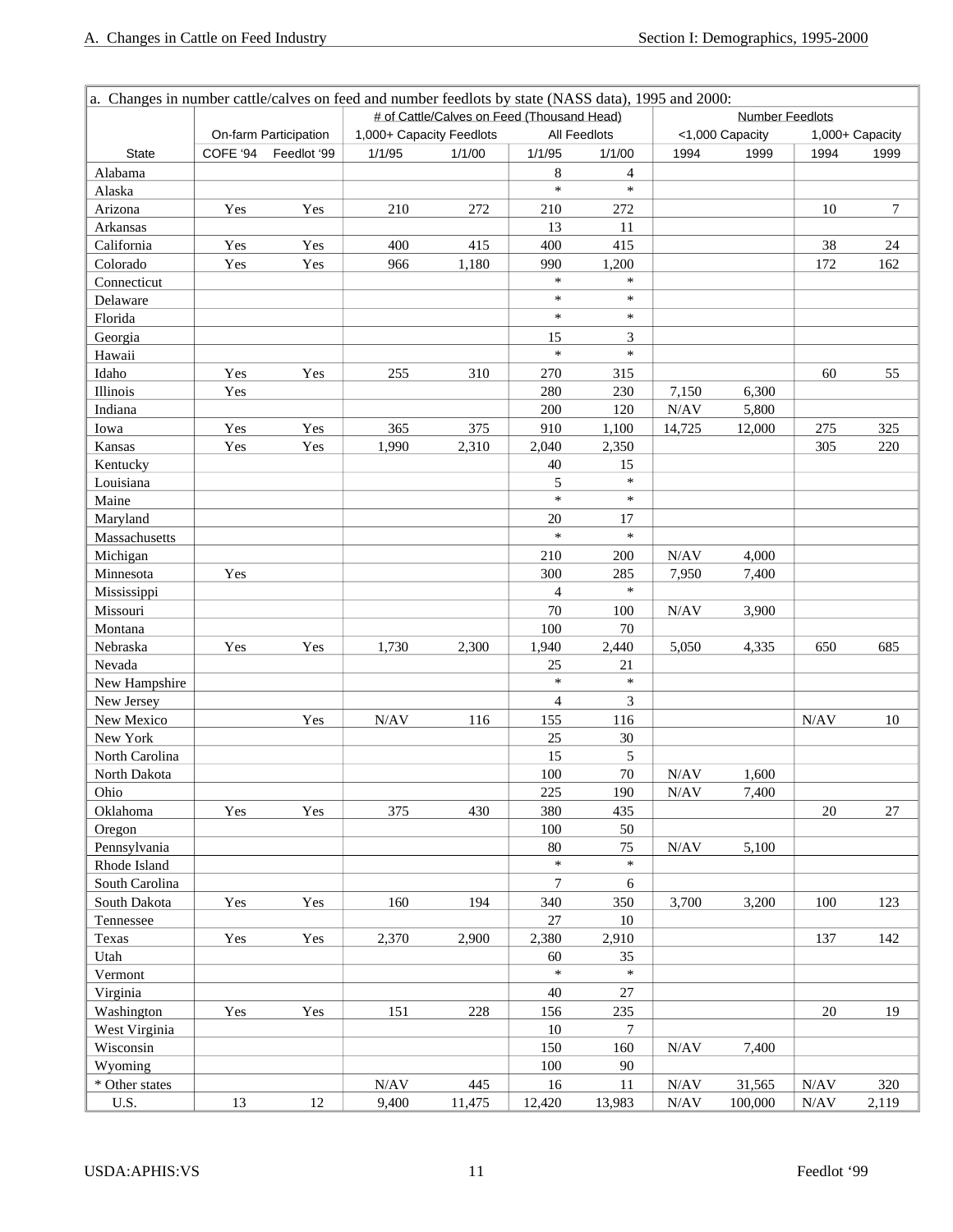#### **6. Cattle Harvest**

The total federally inspected slaughter from 1995 to 2000 shows a decreasing contribution from steers and a higher contribution from heifers. This same relationship was seen when comparing the January 1 steer and heifer inventories on feed (see table I.A.1.d).

| a. Cattle slaughtered under Federal Inspection, 1995 and 1999: |                                |                         |                                |                  |                 |  |  |  |  |  |  |
|----------------------------------------------------------------|--------------------------------|-------------------------|--------------------------------|------------------|-----------------|--|--|--|--|--|--|
|                                                                | 1995                           |                         | 1999                           |                  |                 |  |  |  |  |  |  |
| Classification                                                 | Number Head<br>(Thousand Head) | <b>Percent of Total</b> | Number Head<br>(Thousand Head) | Percent of Total | Percent of 1995 |  |  |  |  |  |  |
| <b>Steers</b>                                                  | 17,887.2                       | 51.3                    | 17,608.0                       | 49.6             | 98.4            |  |  |  |  |  |  |
| Heifers                                                        | 10,174.6                       | 29.2                    | 11,648.4                       | 32.8             | 114.5           |  |  |  |  |  |  |
| Dairy cows                                                     | 2,861.7                        | 8.2                     | 2,573.3                        | 7.3              | 89.9            |  |  |  |  |  |  |
| Other cows                                                     | 3,281.1                        | 9.4                     | 3,029.7                        | 8.5              | 92.3            |  |  |  |  |  |  |
| Bulls and stags                                                | 674.4                          | 1.9                     | 626.9                          | 1.8              | 93.0            |  |  |  |  |  |  |
| 34,879.0<br>101.7<br>100.0<br>35,486.3<br>100.0<br>Total       |                                |                         |                                |                  |                 |  |  |  |  |  |  |
| Source: National Agriculture Statistics Service (NASS).        |                                |                         |                                |                  |                 |  |  |  |  |  |  |

June was the peak fed-cattle harvest month for both 1995 and 1999. Finished market weights for each month in 1999 were heavier compared to 1995, ranging from 17 lbs. higher in August and September up to 40 lbs. higher in March.

| b. Cattle slaughtered under Federal Inspection* by month, 1995 and 1999:                                                        |                               |                                    |                               |                                    |                                                       |
|---------------------------------------------------------------------------------------------------------------------------------|-------------------------------|------------------------------------|-------------------------------|------------------------------------|-------------------------------------------------------|
|                                                                                                                                 | 1995                          |                                    | 1999                          |                                    | Change in                                             |
| Month                                                                                                                           | Number Head<br>(in Thousands) | Live<br>Weight/Head<br>(in Pounds) | Number Head<br>(in Thousands) | Live<br>Weight/Head<br>(in Pounds) | Average Live Weight<br>$(1999 - 1995)$<br>(In Pounds) |
| January                                                                                                                         | 2,802.4                       | 1,192                              | 2,903.5                       | 1,224                              | $+32$                                                 |
| February                                                                                                                        | 2,529.6                       | 1,187                              | 2,665.2                       | 1,225                              | $+38$                                                 |
| March                                                                                                                           | 2,900.5                       | 1,180                              | 2,990.2                       | 1,220                              | $+40$                                                 |
| April                                                                                                                           | 2,601.6                       | 1,175                              | 2,916.4                       | 1,204                              | $+29$                                                 |
| May                                                                                                                             | 3,076.8                       | 1,173                              | 2,947.2                       | 1,191                              | $+18$                                                 |
| June                                                                                                                            | 3,199.8                       | 1,179                              | 3,153.9                       | 1,197                              | $+18$                                                 |
| July                                                                                                                            | 2,890.7                       | 1,187                              | 3,036.8                       | 1,208                              | $+21$                                                 |
| August                                                                                                                          | 3,175.8                       | 1,191                              | 3,099.3                       | 1,208                              | $+17$                                                 |
| September                                                                                                                       | 3,034.6                       | 1,196                              | 3,044.9                       | 1,213                              | $+17$                                                 |
| October                                                                                                                         | 2,999.0                       | 1,194                              | 3,033.2                       | 1,217                              | $+23$                                                 |
| November                                                                                                                        | 2,914.8                       | 1,192                              | 2,881.5                       | 1,220                              | $+28$                                                 |
| December                                                                                                                        | 2,753.4                       | 1,197                              | 2,814.2                       | 1,228                              | $+31$                                                 |
| Total                                                                                                                           | 34,879.0                      | 1,187                              | 35,486.3                      | 1,212                              | $+25$                                                 |
| * Federally inspected cattle slaughter accounted for 97.9 percent of the total commercial slaughter in 1995 and 98.2 percent in |                               |                                    |                               |                                    |                                                       |

\* Federally inspected cattle slaughter accounted for 97.9 percent of the total commercial slaughter in 1995 and 98.2 percent in 1999. The components of total commercial slaughter in 1999 (36.2 million head) were federally inspected slaughter (35.5 million and head) and other slaughter (0.7 million head). Source: National Agriculture Statistics Service (NASS).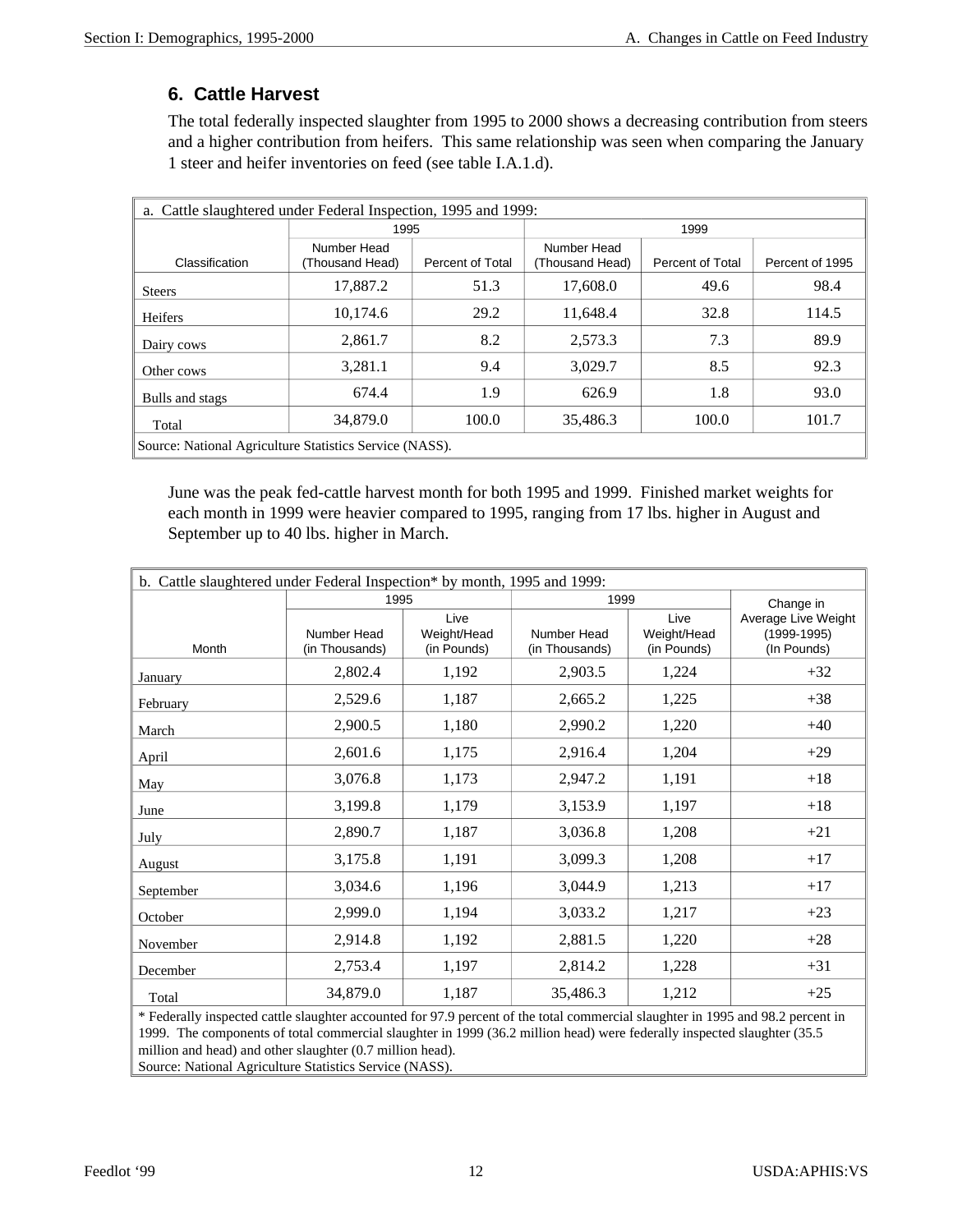#### **7. All Cattle and Calves (Beef and Dairy) Production, Disposition, and Income, 1994-2000**

| Change by year:<br>a.                                   |                         |                    |          |            |                  |         |                         |  |  |  |  |  |
|---------------------------------------------------------|-------------------------|--------------------|----------|------------|------------------|---------|-------------------------|--|--|--|--|--|
|                                                         | Number (Thousand Head)  |                    |          |            |                  |         |                         |  |  |  |  |  |
|                                                         | January 1               |                    |          | Marketings |                  | Deaths  | Gross Income            |  |  |  |  |  |
| Year                                                    | All Cattle<br>Inventory | Total<br>Calf Crop | Cattle   | Calves     | Calves<br>Cattle |         | (in Billion<br>Dollars) |  |  |  |  |  |
| 1994                                                    | 100,973.6               | 40.104.5           | 46.499.1 | 9.571.2    | 1,589.0          | 2,681.3 | \$36.6                  |  |  |  |  |  |
| 1995                                                    | 102,785.2               | 40,263.7           | 48.741.0 | 9,656.1    | 1,644.7          | 2,738.8 | \$34.3                  |  |  |  |  |  |
| 1996                                                    | 103,548.2               | 39,823.0           | 48.721.9 | 10,295.1   | 1,761.3          | 2,810.6 | \$31.3                  |  |  |  |  |  |
| 1997                                                    | 101,655.7               | 38,960.9           | 49,646.7 | 10.154.4   | 1,847.1          | 2,828.6 | \$36.3                  |  |  |  |  |  |
| 1998                                                    | 99,744.0                | 38,812.1           | 47,226.7 | 9.729.1    | 1,668.0          | 2,541.5 | \$33.7                  |  |  |  |  |  |
| 1999                                                    | 99,115.0                | 38,710.4           | 48,386.2 | 9,856.4    | 1,659.0          | 2,454.8 | \$36.8                  |  |  |  |  |  |
| 2000                                                    | 98,048.0                | N/AV               | N/AV     | N/AV       | N/AV             | N/AV    | N/AV                    |  |  |  |  |  |
| Source: National Agriculture Statistics Service (NASS). |                         |                    |          |            |                  |         |                         |  |  |  |  |  |

All Cattle Inventory in the U.S., January 1, 1994 - 2000





#### Gross Income from Cattle in the U.S., 1994 - 1999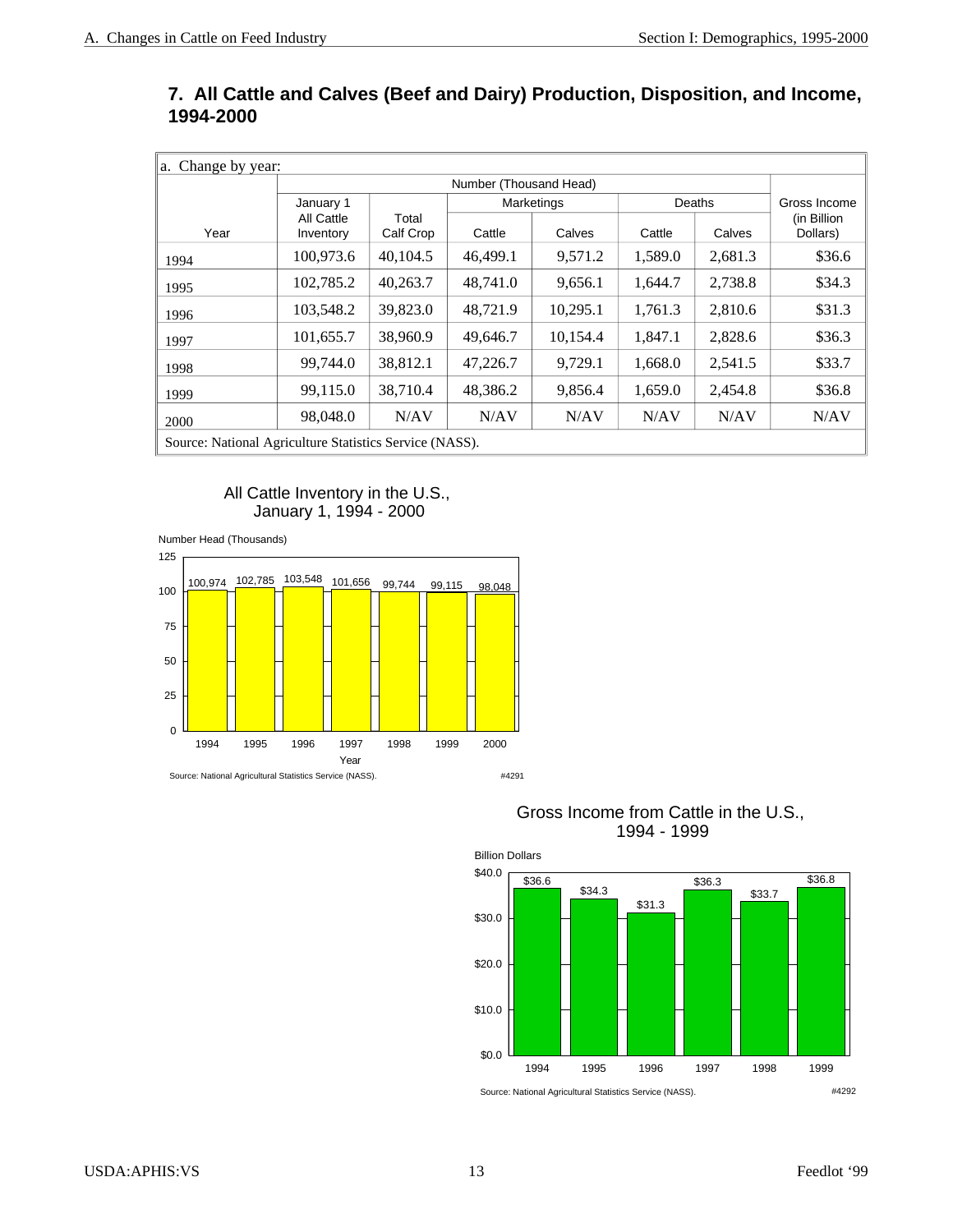#### **8. Miscellaneous Information**

| a. Cattle whole carcass condemnations, 1993 - 1999 (thousand head): |                       |                     |                      |  |  |  |  |  |  |  |  |
|---------------------------------------------------------------------|-----------------------|---------------------|----------------------|--|--|--|--|--|--|--|--|
| Year                                                                | Number<br>Slaughtered | Number<br>Condemned | Percent<br>Condemned |  |  |  |  |  |  |  |  |
| 1993                                                                | 32,441                | 159.9               | 0.49                 |  |  |  |  |  |  |  |  |
| 1994                                                                | 33,121                | 164.5               | 0.50                 |  |  |  |  |  |  |  |  |
| 1995                                                                | 34,640                | 174.1               | 0.50                 |  |  |  |  |  |  |  |  |
| 1996                                                                | 35,714                | 181.5               | 0.51                 |  |  |  |  |  |  |  |  |
| 1997                                                                | 35,576                | 176.2               | 0.50                 |  |  |  |  |  |  |  |  |
| 1998                                                                | 34,911                | 157.1               | 0.44                 |  |  |  |  |  |  |  |  |
| 1999                                                                | N/AV                  | N/AV                | N/AV                 |  |  |  |  |  |  |  |  |

Source: Condemnations include ante-mortem and post-mortem inspection.

Under Federal Inspection fiscal year ending September 30, reported by the Food Safety Inspection Service (FSIS), USDA. Iowa Ag Stats, 515-284-4340.

| b. Weighted average choice fed steer cattle prices<br>by year, 1994 - 1999*: |                           |  |  |  |  |  |  |  |
|------------------------------------------------------------------------------|---------------------------|--|--|--|--|--|--|--|
| Year                                                                         | Price<br>(in Dollars/cwt) |  |  |  |  |  |  |  |
| 1994                                                                         | \$69.29                   |  |  |  |  |  |  |  |
| 1995                                                                         | \$66.57                   |  |  |  |  |  |  |  |
| 1996                                                                         | \$65.00                   |  |  |  |  |  |  |  |
| 1997                                                                         | \$66.09                   |  |  |  |  |  |  |  |
| 1998                                                                         | \$61.73                   |  |  |  |  |  |  |  |
| 1999                                                                         | \$65.65                   |  |  |  |  |  |  |  |
| * Cattle-Fax, P.O. Box 3947, Englewood, CO 80155.                            |                           |  |  |  |  |  |  |  |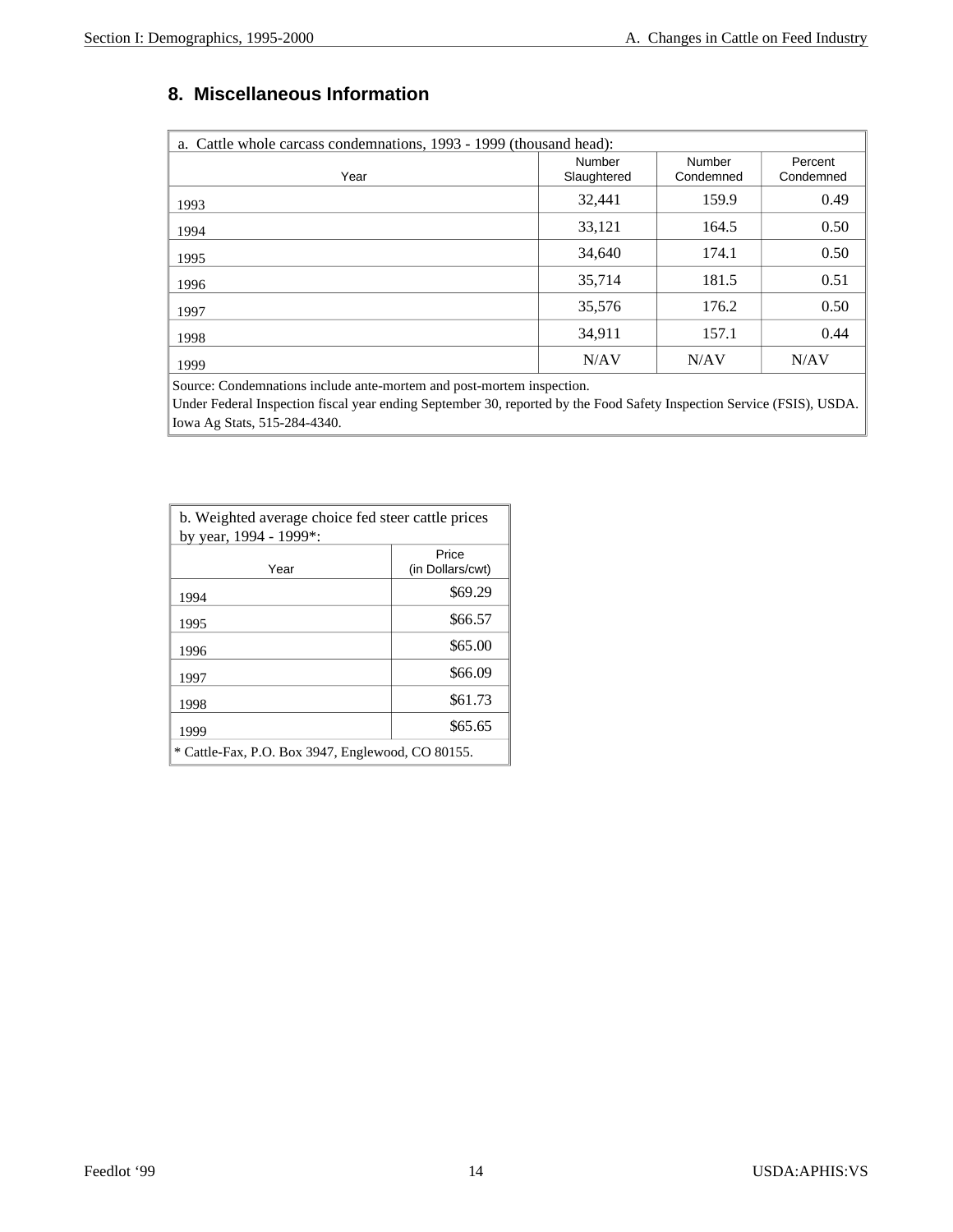#### **9. NAHMS Sentinel Feedlot Monitoring**

The Sentinel Feedlot Monitoring program was developed to identify changes in disease occurrence in cattle on U.S. feedlots. Since data collection was initiated in 1993, NAHMS has gathered data from an increasing number of feedlots (via consulting veterinarians). Participation in this program is voluntary and confidential. Data for the tables below were from 57 feedlots (six veterinarians) in 1994 and 94 feedlots (nine veterinarians) in 1999.

Feedlot data are submitted monthly through veterinary consultants to maintain confidentiality. Cause of death is attributed by feedlot personnel under the supervision of the consulting veterinarian. In return for sharing data on cattle health, the veterinarians receive monthly reports which summarize and compare data from their client feedlots with those from all feedlots submitted that month. Data from all participating feedlots\* and those feedlots\*\* that had supplied at least 10 months of data each year from January 1, 1994, through December 31, 1999, are presented below.

Results differed little between all participating feedlots and those that had contributed at least 10 months of data each year since 1994. The increase in death loss as a percent of cattle may have resulted from:

1) a change in type of animal placed over time,

2) changes in health management of cattle in the feedlots,

3) reduced numbers of cattle sold prior to slaughter weight for health reasons so that they

were more likely to have died from their disease at the feedlot, or

4) changes in nutritional management of the cattle at the feedlot.

| a. Number of cattle and calves that died as a percent of the number placed during the calendar year by year:      |                           |                                     |  |  |  |  |  |  |  |
|-------------------------------------------------------------------------------------------------------------------|---------------------------|-------------------------------------|--|--|--|--|--|--|--|
|                                                                                                                   |                           | <b>Percent of Cattle</b>            |  |  |  |  |  |  |  |
| Year                                                                                                              | All Sentinel<br>Feedlots* | Sentinel Subgroup:<br>24 Feedlots** |  |  |  |  |  |  |  |
| 1994                                                                                                              | 1.0                       | 1.0                                 |  |  |  |  |  |  |  |
| 1995                                                                                                              | 1.2                       | 1.2                                 |  |  |  |  |  |  |  |
| 1996                                                                                                              | 1.1                       | 1.1                                 |  |  |  |  |  |  |  |
| 1997                                                                                                              | 1.4                       | 1.3                                 |  |  |  |  |  |  |  |
| 1998                                                                                                              | 1.3                       | 1.3                                 |  |  |  |  |  |  |  |
| 1999                                                                                                              | 1.4                       | 1.4                                 |  |  |  |  |  |  |  |
| *All feedlots participating in the Sentinel Feedlot Monitoring program from January 1, 1994, through December 31, |                           |                                     |  |  |  |  |  |  |  |
| 1999.                                                                                                             |                           |                                     |  |  |  |  |  |  |  |
| **Those sentinel feedlots that had submitted at least 10 months of data each year from January 1, 1994, through   |                           |                                     |  |  |  |  |  |  |  |
| December 31, 1999.                                                                                                |                           |                                     |  |  |  |  |  |  |  |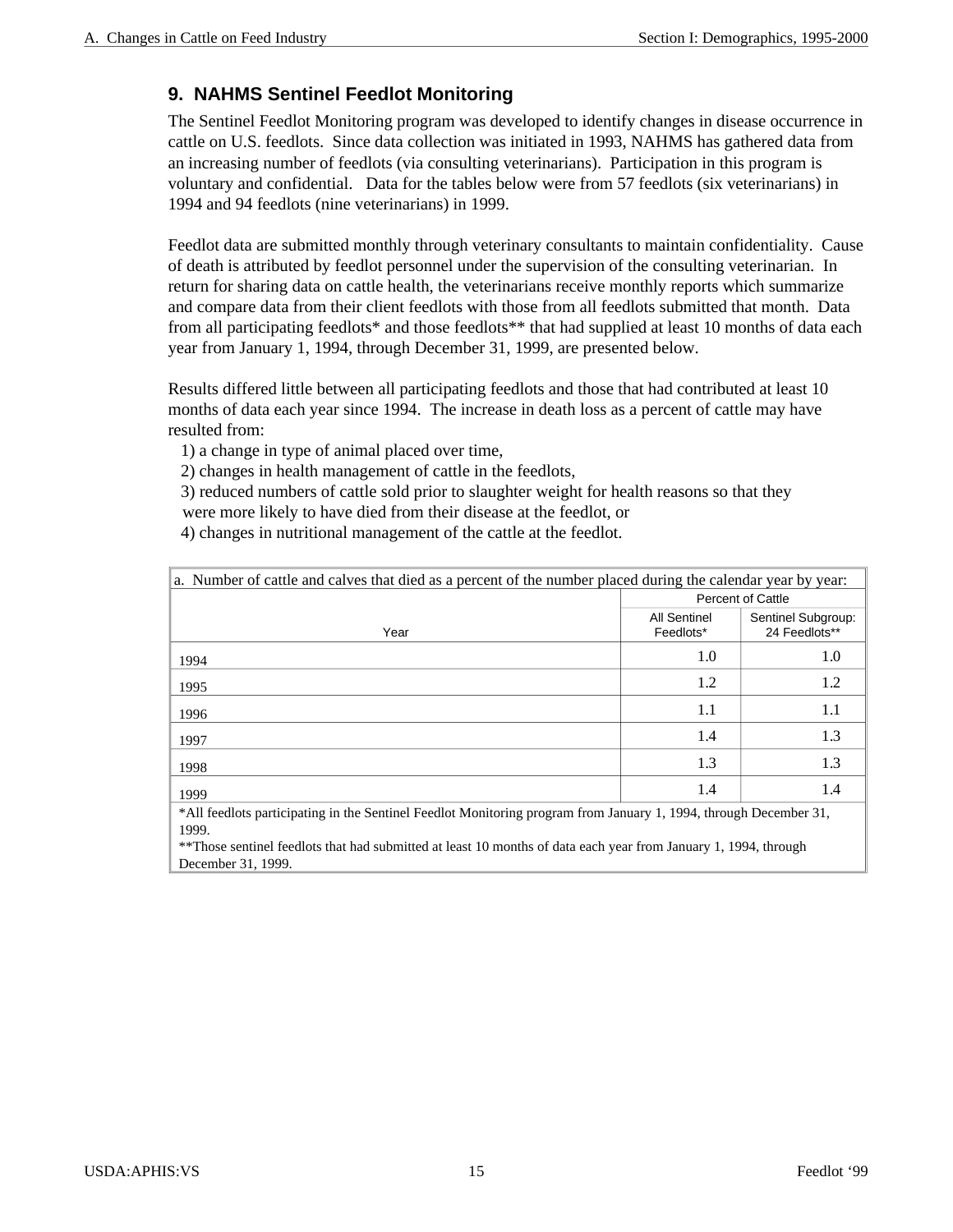The proportion of cattle deaths attributed to respiratory causes appears to have increased, whereas the proportion of deaths attributed to digestive causes decreased.

| b. Percent of total death loss by attributed cause of loss and summarization category: |                                  |                           |       |       |  |  |  |  |  |  |
|----------------------------------------------------------------------------------------|----------------------------------|---------------------------|-------|-------|--|--|--|--|--|--|
|                                                                                        |                                  | <b>Percent Death Loss</b> |       |       |  |  |  |  |  |  |
| Year                                                                                   | Respiratory                      | Digestive                 | Other | Total |  |  |  |  |  |  |
|                                                                                        |                                  | All Sentinel Feedlots**   |       |       |  |  |  |  |  |  |
| 1994                                                                                   | 52.1                             | 27.2                      | 20.7  | 100.0 |  |  |  |  |  |  |
| 1995                                                                                   | 55.4                             | 24.8                      | 19.8  | 100.0 |  |  |  |  |  |  |
| 1996                                                                                   | 55.4                             | 24.0                      | 20.6  | 100.0 |  |  |  |  |  |  |
| 1997                                                                                   | 59.6                             | 21.4                      | 19.0  | 100.0 |  |  |  |  |  |  |
| 1998                                                                                   | 57.0                             | 23.2                      | 19.8  | 100.0 |  |  |  |  |  |  |
| 1999                                                                                   | 61.5                             | 19.5                      | 19.0  | 100.0 |  |  |  |  |  |  |
|                                                                                        | Sentinel Subgroup: 24 Feedlots** |                           |       |       |  |  |  |  |  |  |
| 1994                                                                                   | 52.2                             | 28.8                      | 19.0  | 100.0 |  |  |  |  |  |  |
| 1995                                                                                   | 54.4                             | 28.0                      | 17.6  | 100.0 |  |  |  |  |  |  |
| 1996                                                                                   | 53.5                             | 28.3                      | 18.2  | 100.0 |  |  |  |  |  |  |
| 1997                                                                                   | 58.2                             | 24.7                      | 17.1  | 100.0 |  |  |  |  |  |  |
| 1998                                                                                   | 56.8                             | 26.0                      | 17.2  | 100.0 |  |  |  |  |  |  |
| 1999                                                                                   | 61.2                             | 21.9                      | 16.9  | 100.0 |  |  |  |  |  |  |

\*All feedlots participating in the Sentinel Feedlot Monitoring program from January 1, 1994, through December 31, 1999.

\*\*Those sentinel feedlots that had submitted at least 10 months of data each year from January 1, 1994, through December 31, 1999.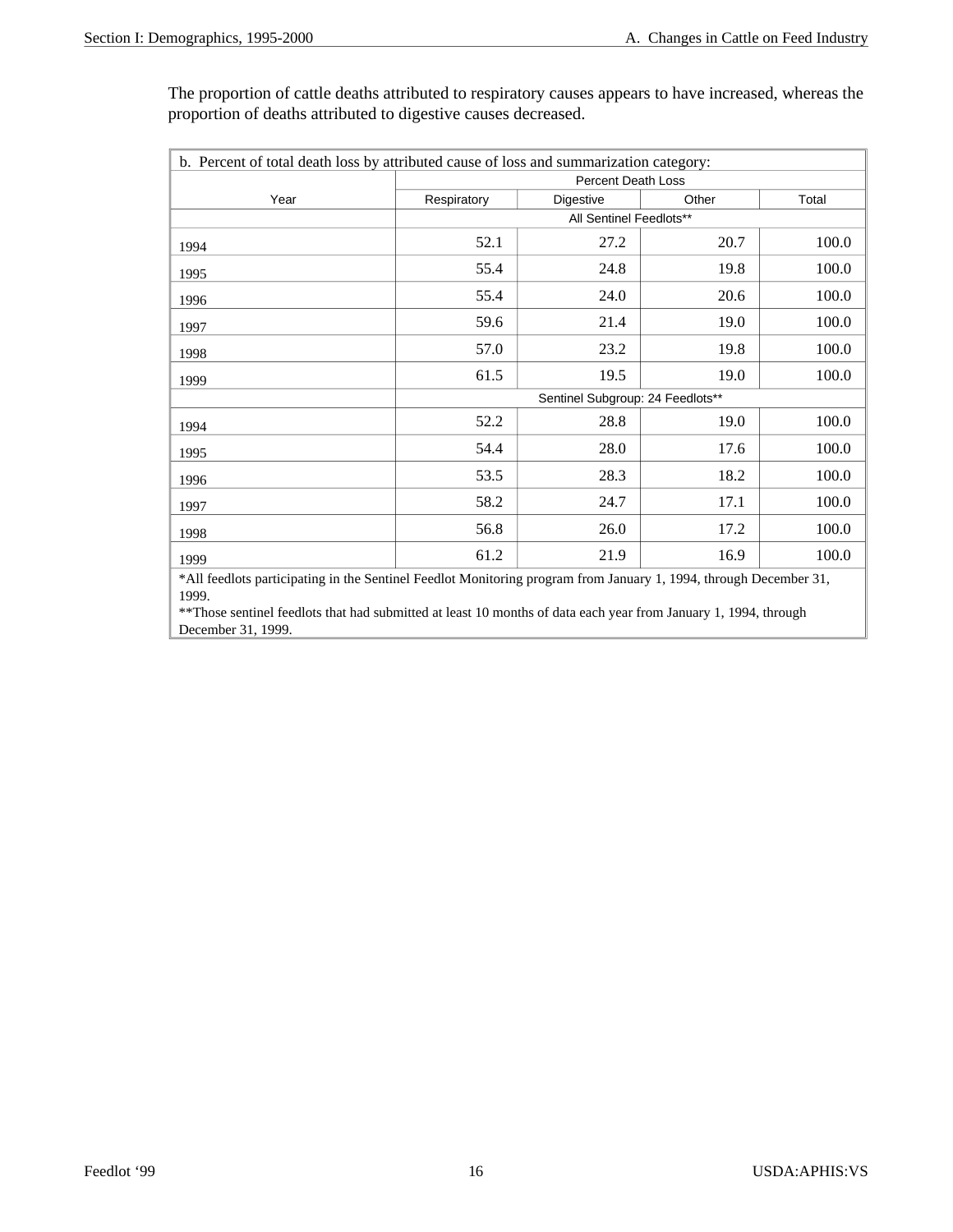## **Section II: NAHMS Population Estimates**

The time frame for questions regarding placements and procedures performed on cattle is for the years ending June 30 in 1994 (COFE) and 1999 (Feedlot '99 study).

### A. Placement Profile

#### **1. Type of Cattle, Gender, and Disposition**

The percentage of feedlots that placed beef steers and heifers changed little from 1994 to 1999. Although feedlots that placed dairy steers and heifers were in the minority, data suggest a decreased percentage of feedlots placed these classes of dairy cattle in 1999.

 a. Percent of operations that placed the following types of cattle for the U.S. slaughter market by operation capacity, 1994 - 1999: 1994 COFE **Feedlot** '99 1,000 - 7,999 **Head** 8,000 Head or More | All Operations 1,000 - 7,999 **Head** 8,000 Head or More | All Operations Type of Cattle | Percent Stand. Error Percent Stand. Error Percent Stand. Error Percent Stand. Error | Percent Stand. Error Percent Stand. Error Steers and heifers less than 700 lbs. Beef or beef crossbreeds  $\begin{vmatrix} 76.3 & (2.1) & 94.9 & (1.1) & 81.2 & (1.5) & 76.9 & (2.4) & 94.3 & (1.1) & 81.8 & (1.8) \end{vmatrix}$ Dairy breeds 8.1 (1.2) 47.3 (2.3) 18.4 (1.1) 5.4 (0.9) 24.2 (1.9) 10.6 (0.9) Steers and heifers 700 lbs. or more Beef or beef crossbreeds 77.5 (2.0) 94.1 (1.1) 81.9 (1.5) 74.3 (2.5) 95.2 (0.8) 80.0 (1.8) Dairy breeds 12.6 (1.5) 37.7 (2.4) 19.2 (1.3) 7.9 (1.4) 26.0 (2.1) 12.9 (1.2) Cows and bulls *Question variation: Did you place any cows? bulls? Did you place any cows? Did you place any bulls?* Beef or beef crossbreeds 7.3 (1.2) 12.4 (1.7) 8.7 (1.0) 23.1 (2.2) 40.3 (2.3) 27.8 (1.7) Dairy breeds  $0.1 \t(0.0)$  1.0  $(0.4)$  0.4  $(0.1)$  0.6  $(0.4)$  1.9  $(0.6)$  1.0  $(0.3)$ \* During the period July 1 of the previous year through June 30th of the current year.

Percent of Operations that Placed the Following Types of

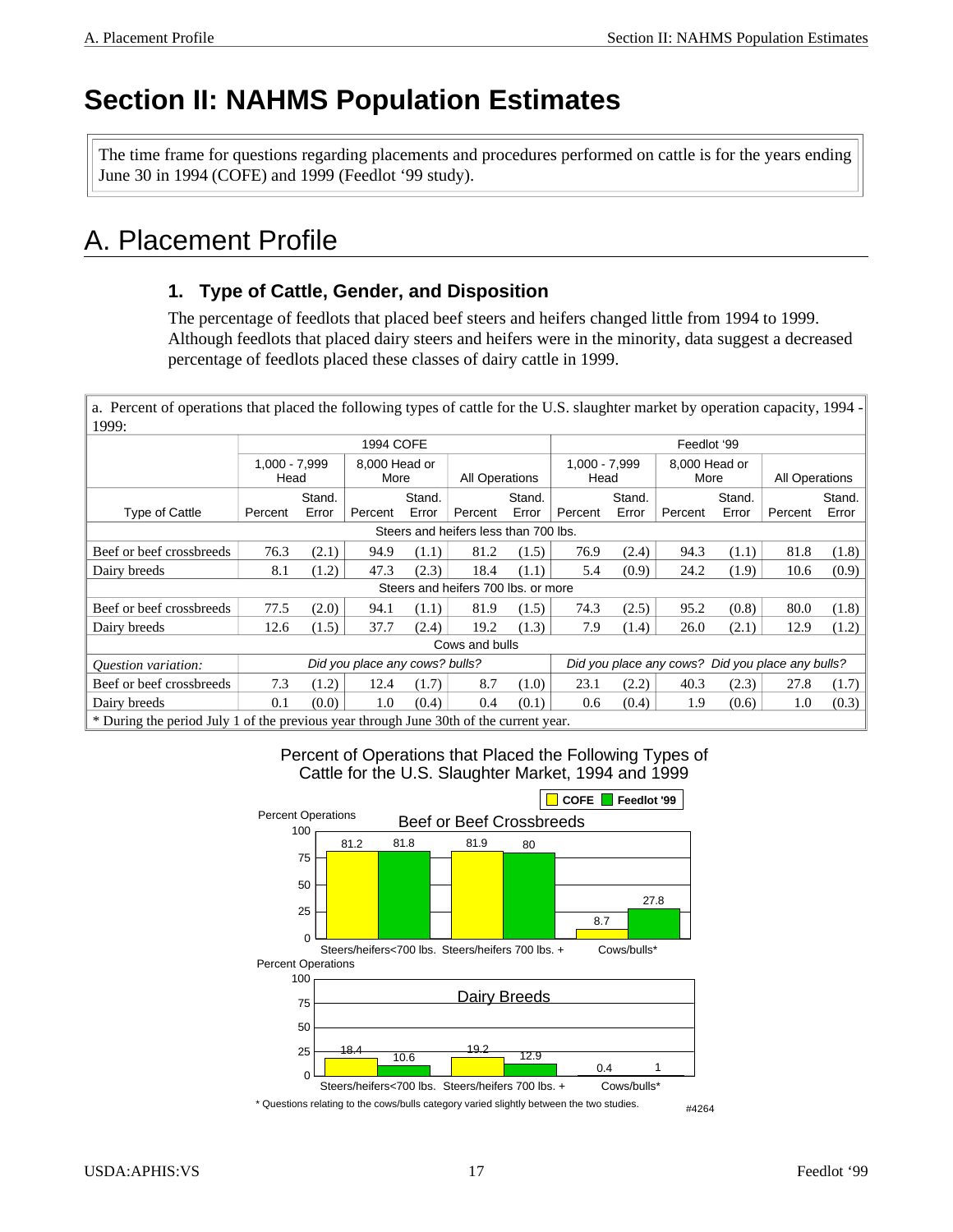For all operations, the percentages of dairy breed placements weighing less than 700 lbs declined from 1994 to 1999 (5.1 percent compared to 1.5, respectively). There was a smaller decrease in dairy breed placements weighing 700 lbs. or more (1.9 percent compared to 1.2 percent, respectively). With regard to beef breeds and beef crossbreeds, small feedlots tended to increase the percentage of placements weighing less that 700 lbs. Conversely, large feedlots increased the number of placements weighing 700 lbs. or more.

| b. Percent of cattle placed for the U.S. slaughter market by type of cattle and by operation capacity: |                         |                  |                               |                |                                     |                |                       |                |                       |                |                                            |                |  |
|--------------------------------------------------------------------------------------------------------|-------------------------|------------------|-------------------------------|----------------|-------------------------------------|----------------|-----------------------|----------------|-----------------------|----------------|--------------------------------------------|----------------|--|
|                                                                                                        |                         | <b>1994 COFE</b> |                               |                |                                     |                |                       | Feedlot '99    |                       |                |                                            |                |  |
|                                                                                                        | $1,000 - 7,999$<br>Head |                  | 8,000 Head or<br>More         |                | All Operations                      |                | 1,000 - 7,999<br>Head |                | 8,000 Head or<br>More |                | All Operations                             |                |  |
| <b>Type of Cattle</b>                                                                                  | Percent                 | Stan.<br>Error   | Percent                       | Stan.<br>Error | Percent                             | Stan.<br>Error | Percent               | Stan.<br>Error | Percent               | Stan.<br>Error | Percent                                    | Stan.<br>Error |  |
| Steers and heifers less than 700 lbs.                                                                  |                         |                  |                               |                |                                     |                |                       |                |                       |                |                                            |                |  |
| Beef or beef crossbreeds                                                                               | 39.1                    | (2.0)            | 44.3                          | (1.6)          | 43.4                                | (1.4)          | 42.7                  | (1.9)          | 42.1                  | (1.2)          | 42.2                                       | (1.1)          |  |
| Dairy breeds                                                                                           | 1.6                     | (0.4)            | 5.9                           | (0.7)          | 5.1                                 | (0.6)          | 0.9                   | (0.3)          | 1.5                   | (0.3)          | 1.5                                        | (0.2)          |  |
|                                                                                                        |                         |                  |                               |                | Steers and heifers 700 lbs, or more |                |                       |                |                       |                |                                            |                |  |
| Beef or beef crossbreeds                                                                               | 56.9                    | (2.1)            | 47.5                          | (1.5)          | 49.1                                | (1.3)          | 53.1                  | (1.9)          | 53.8                  | (1.2)          | 53.7                                       | (1.0)          |  |
| Dairy breeds                                                                                           | 1.1                     | (0.2)            | 2.0                           | (0.2)          | 1.9                                 | (0.2)          | 1.4                   | (0.5)          | 1.2                   | (0.3)          | 1.2                                        | (0.2)          |  |
|                                                                                                        |                         |                  |                               |                | Cows and bulls                      |                |                       |                |                       |                |                                            |                |  |
| <i><b>Ouestion variation:</b></i>                                                                      |                         |                  | Percent cows or bulls placed? |                |                                     |                |                       |                |                       |                | Percent cows placed? Percent bulls placed? |                |  |
| Beef or beef crossbreeds                                                                               | 1.3                     | (0.3)            | 0.3                           | (0.1)          | 0.5                                 | (0.1)          | 1.9                   | (0.3)          | 1.4                   | (0.2)          | 1.4                                        | (0.1)          |  |
| Dairy breeds                                                                                           | 0.0                     | (0.0)            | 0.0                           | (0.0)          | 0.0                                 | (0.0)          | 0.0                   | (0.0)          | 0.0                   | (0.0)          | 0.0                                        | (0.0)          |  |
| Total                                                                                                  | 100.0                   |                  | 100.0                         |                | 100.0                               |                | 100.0                 |                | 100.0                 |                | 100.0                                      |                |  |

The profile of animals that were placed on feed for the U.S. beef harvest market clearly changed. In both large and small feedlots, the percentage of steers placed decreased while the percentage of heifers increased. These changes are greatest for those feedlots with 8,000-head or greater capacity and were consistent across beef and dairy types. In the 1994 COFE, 65.4 percent of beef placements were steers, whereas 57.1 percent were steers in the Feedlot '99 study. The proportional increase in heifers may be due in part to decrease in U.S. cattle inventory, i.e., ranchers retained fewer heifers for breeding purposes.

c. Percent of beef cattle (and percent of dairy cattle) placed for the U.S. slaughter market by gender of cattle and by operation capacity:

| operation capacity.     |                               |       |           |               |                |       |                                            |       |               |       |                                            |       |
|-------------------------|-------------------------------|-------|-----------|---------------|----------------|-------|--------------------------------------------|-------|---------------|-------|--------------------------------------------|-------|
|                         |                               |       | 1994 COFE |               |                |       |                                            |       | Feedlot '99   |       |                                            |       |
|                         | $1,000 - 7,999$               |       |           | 8.000 Head or |                |       | 1,000 - 7,999                              |       | 8.000 Head or |       |                                            |       |
|                         | Head                          |       | More      |               | All Operations |       | Head                                       |       | More          |       | <b>All Operations</b>                      |       |
|                         |                               | Stan. |           | Stan.         |                | Stan. |                                            | Stan. |               | Stan. |                                            | Stan. |
| <b>Gender of Cattle</b> | Percent                       | Error | Percent   | Error         | Percent        | Error | Percent                                    | Error | Percent       | Error | Percent                                    | Error |
|                         |                               |       |           |               | <b>Beef</b>    |       |                                            |       |               |       |                                            |       |
| <b>Steers</b>           | 64.8                          | (1.6) | 65.5      | (1.0)         | 65.4           | (0.9) | 61.9                                       | (1.6) | 56.2          | (1.1) | 57.1                                       | (1.0) |
| Heifers                 | 33.9                          | (1.6) | 34.2      | (1.0)         | 34.1           | (0.9) | 36.2                                       | (1.6) | 42.4          | (1.1) | 41.4                                       | (1.0) |
| Question variation:     | Percent cows or bulls placed? |       |           |               |                |       |                                            |       |               |       | Percent cows placed? Percent bulls placed? |       |
| Cows and bulls          | 1.3                           | (0.4) | 0.3       | (0.1)         | 0.5            | (0.1) | 1.9                                        | (0.3) | 1.4           | (0.2) | 1.5                                        | (0.1) |
| Total                   | 100.0                         |       | 100.0     |               | 100.0          |       | 100.0                                      |       | 100.0         |       | 100.0                                      |       |
|                         |                               |       |           |               | Dairy          |       |                                            |       |               |       |                                            |       |
| <b>Steers</b>           | 94.2                          | (1.5) | 97.4      | (1.0)         | 97.2           | (0.9) | 80.3                                       | 6.5   | 90.0          | (2.5) | 88.7                                       | (2.5) |
| Heifers                 | 5.8                           | (1.5) | 2.6       | (1.0)         | 2.8            | (0.9) | 19.6                                       | 6.5   | 9.7           | (2.5) | 11.0                                       | (2.5) |
| Question variation:     | Percent cows or bulls placed? |       |           |               |                |       | Percent cows placed? Percent bulls placed? |       |               |       |                                            |       |
| Cows and bulls          | 0.0                           | (0.0) | 0.0       | (0.0)         | 0.0            | (0.0) | 0.1                                        | (0.0) | 0.3           | (0.1) | 0.3                                        | (0.1) |
| Total                   | 100.0                         |       | 100.0     |               | 100.0          |       | 100.0                                      |       | 100.0         |       | 100.0                                      |       |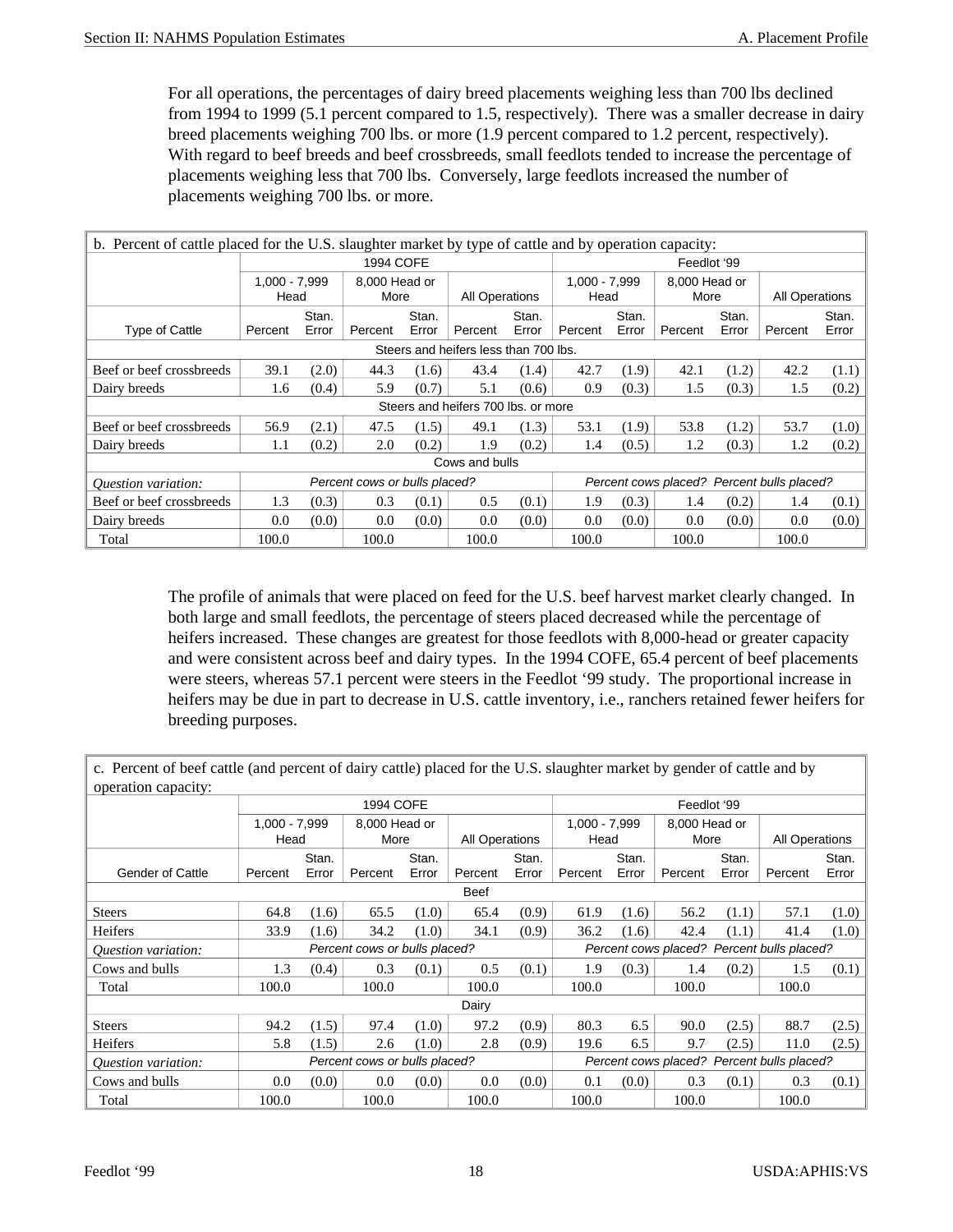The percentages of cattle by final disposition were similar in the two study years. The percentages of placements that were returned to grazing forage and shipped to another feedlot decreased in 1999 compared to 1994. Theft apparently remains no problem for U.S. feedlots*.*

| d. Percent of cattle by disposition category<br>and by operation capacity: |                         |       |                       |        |         |                |             |                         |         |                       |         |                |  |
|----------------------------------------------------------------------------|-------------------------|-------|-----------------------|--------|---------|----------------|-------------|-------------------------|---------|-----------------------|---------|----------------|--|
|                                                                            |                         |       | 1994 COFE             |        |         |                | Feedlot '99 |                         |         |                       |         |                |  |
|                                                                            | $1.000 - 7.999$<br>Head |       | 8.000 Head or<br>More |        |         | All Operations |             | $1.000 - 7.999$<br>Head |         | 8,000 Head or<br>More |         | All Operations |  |
|                                                                            | Stand.                  |       |                       | Stand. | Stand.  |                |             | Stand.                  |         | Stand.                |         | Stand.         |  |
| Category                                                                   | Percent                 | Error | Percent               | Error  | Percent | Error          | Percent     | Error                   | Percent | Error                 | Percent | Error          |  |
| Marketed for harvest                                                       | 94.4                    | (0.5) | 96.1                  | (0.6)  | 95.8    | (0.5)          | 94.8        | (0.5)                   | 97.1    | (0.2)                 | 96.7    | (0.2)          |  |
| Died                                                                       | 1.1                     | (0.1) | 1.2                   | (0.0)  | 1.1     | (0.0)          | 0.9         | (0.0)                   | 1.3     | (0.1)                 | 1.3     | (0.1)          |  |
| Sent to market prior to                                                    |                         |       |                       |        |         |                |             |                         |         |                       |         |                |  |
| slaughter weight                                                           | 0.3                     | (0.1) | 0.4                   | (0.1)  | 0.4     | (0.1)          | 0.4         | (0.2)                   | 0.3     | (0.0)                 | 0.3     | (0.0)          |  |
| Returned to grazing<br>forage                                              | 2.8                     | (0.4) | 1.3                   | (0.3)  | 1.6     | (0.2)          | 1.8         | (0.3)                   | 0.9     | (0.1)                 | 1.1     | (0.1)          |  |
| Shipped to another                                                         |                         |       |                       |        |         |                |             |                         |         |                       |         |                |  |
| feedlot                                                                    | 1.4                     | (0.3) | 1.0                   | (0.4)  | 1.1     | (0.3)          | 2.0         | (0.4)                   | 0.4     | (0.1)                 | 0.6     | (0.1)          |  |
| Stolen                                                                     | 0.0                     | (0.0) | 0.0                   | (0.0)  | 0.0     | (0.0)          | 0.0         | (0.0)                   | 0.0     | (0.0)                 | 0.0     | (0.0)          |  |
| Lost for other reasons                                                     | 0.0                     | (0.0) | 0.0                   | (0.0)  | 0.0     | (0.0)          | 0.1         | (0.0)                   | 0.0     | (0.0)                 | 0.0     | (0.0)          |  |
| Total                                                                      | 100.0                   |       | 100.0                 |        | 100.0   |                | 100.0       |                         | 100.0   |                       | 100.0   |                |  |

<sup>1</sup> Cattle marketed or left the operation from July 1 of the previous year through June of the current year. Other cattle placed in the feedlot for the purposes other than being finished for the U.S. slaughter market such as animals being developed as breeding replacements are not included as disposition.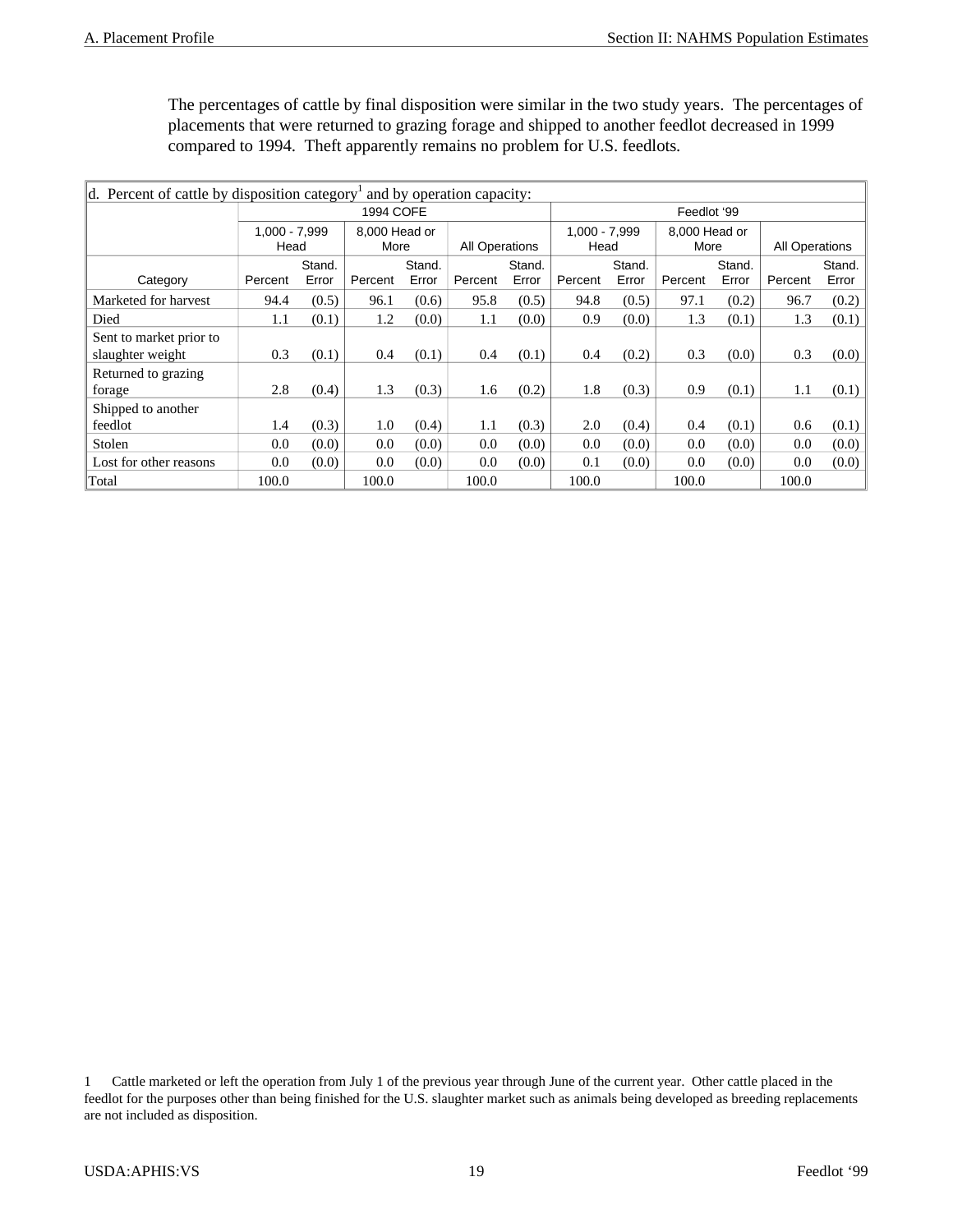#### **2. Cattle Source and Ownership of Placements**

The percentages of animals placed by feedlots from various sources were similar for the two studies. Somewhat more of the cattle placed in each year were provided for custom feeding than were purchased at auction, although approximately one-third of the animals were purchased via auction. Small feedlots placed a larger percentage of cattle from auctions than large feedlots.

| a. Percent of cattle placed for the U.S. slaughter market by <i>source of cattle</i> and by operation capacity: |                         |       |                       |        |         |                |         |                       |         |                       |         |                |
|-----------------------------------------------------------------------------------------------------------------|-------------------------|-------|-----------------------|--------|---------|----------------|---------|-----------------------|---------|-----------------------|---------|----------------|
|                                                                                                                 |                         |       | 1994 COFE             |        |         | Feedlot '99    |         |                       |         |                       |         |                |
|                                                                                                                 | $1,000 - 7,999$<br>Head |       | 8,000 Head or<br>More |        |         | All Operations |         | 1.000 - 7.999<br>Head |         | 8,000 Head or<br>More |         | All Operations |
|                                                                                                                 | Stand.                  |       |                       | Stand. | Stand.  |                |         | Stand.                |         | Stand.                | Stand.  |                |
| Source                                                                                                          | Percent                 | Error | Percent               | Error  | Percent | Error          | Percent | Error                 | Percent | Error                 | Percent | Error          |
| Born on this operation<br>or another operation                                                                  |                         |       |                       |        |         |                |         |                       |         |                       |         |                |
| operated by this feedlot                                                                                        | 2.3                     | (0.4) | 0.6                   | (0.1)  | 0.8     | (0.1)          | 3.1     | (0.6)                 | 0.4     | (0.1)                 | 0.9     | (0.2)          |
| Purchased via auction                                                                                           | 45.1                    | (2.2) | 26.5                  | (1.3)  | 29.7    | (1.2)          | 46.9    | (2.1)                 | 31.0    | (1.3)                 | 33.6    | (1.2)          |
| Purchased via direct sale<br>(cash or video, private)                                                           |                         |       |                       |        |         |                |         |                       |         |                       |         |                |
| treaty)                                                                                                         | 23.5                    | (1.6) | 23.6                  | (1.8)  | 23.6    | (1.5)          | 24.5    | (1.9)                 | 23.6    | (1.6)                 | 23.8    | (1.4)          |
| Provided for custom                                                                                             |                         |       |                       |        |         |                |         |                       |         |                       |         |                |
| feeding                                                                                                         | 24.0                    | (2.3) | 47.4                  | (2.0)  | 43.4    | (1.7)          | 24.7    | (2.1)                 | 44.1    | (1.8)                 | 40.9    | (1.6)          |
| Other source                                                                                                    | 5.1                     | (1.1) | 1.9                   | (0.9)  | 2.5     | (0.8)          | 0.8     | (0.2)                 | 0.9     | (0.3)                 | 0.8     | (0.3)          |
| Total                                                                                                           | 100.0                   |       | 100.0                 |        | 100.0   |                | 100.0   |                       | 100.0   |                       | 100.0   |                |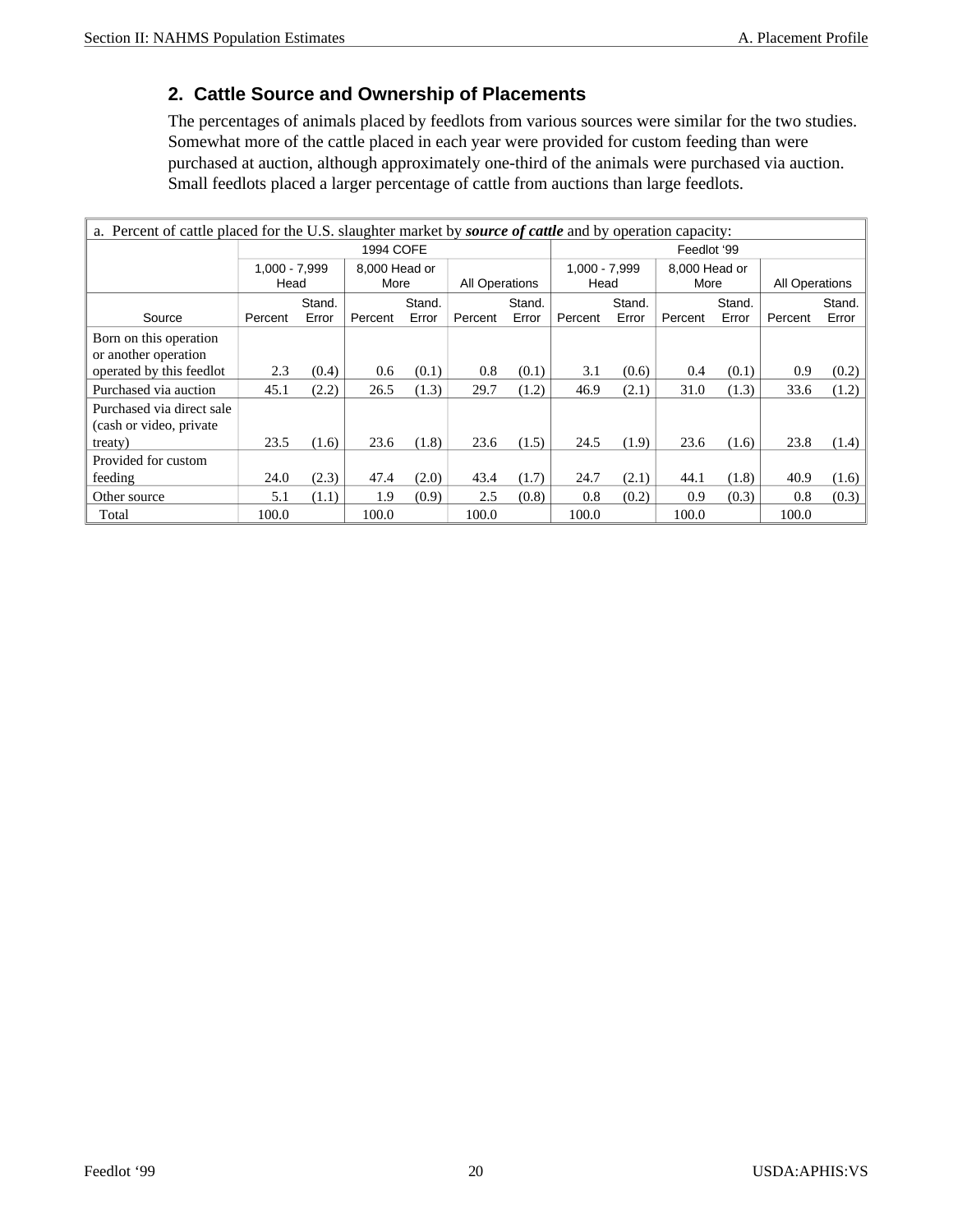The percentage of cattle placed on feed that were owned by large feedlots increased (20.5 percent compared to 34.0 percent of cattle placed). Overall, 26.1 percent of placements were owned by feedlots in 1994 compared to 36.9 percent in 1999. Percentages of cattle owned by others decreased in large feedlots in 1999 compared to 1994.

 b. Percent of cattle placed on feed for the U.S. slaughter market by *type of owner* at time of placement and by operation capacity: 1994 COFE **Feedlot** '99 1,000 - 7,999 Head 8,000 Head or More | All Operations 1,000 - 7,999 Head 8,000 Head or More | All Operations Owner | Percent Stand. Error | Percent Stand. Error | Percent Stand.  $Error$  Percent Stand. Error Percent Stand. Error | Percent Stand. Error This feedlot 52.5 (2.7) 20.5 (1.6) 26.1 (1.4) 52.3 (2.5) 34.0 (2.2) 36.9 (1.8) Joint feedlot ownership with others  $\begin{vmatrix} 7.2 & (0.9) \end{vmatrix}$  8.5 (0.6) 8.2 (0.5) 8.9 (1.4) 8.3 (0.8) 8.4 (0.7) Others (cattle being custom fed for others)  $\begin{vmatrix} 40.3 & (2.6) & 71.0 & (1.7) & 65.7 & (1.5) & 38.8 & (2.5) & 57.7 & (2.2) & 54.7 & (1.8) \end{vmatrix}$ Total 100.0 100.0 100.0 100.0 100.0 100.0 100.0

> Percent of Cattle Placed on Feed for the U.S. Slaughter Market by Type of Owner at the Time of Placement and by Operation Capacity, 1994 and 1999

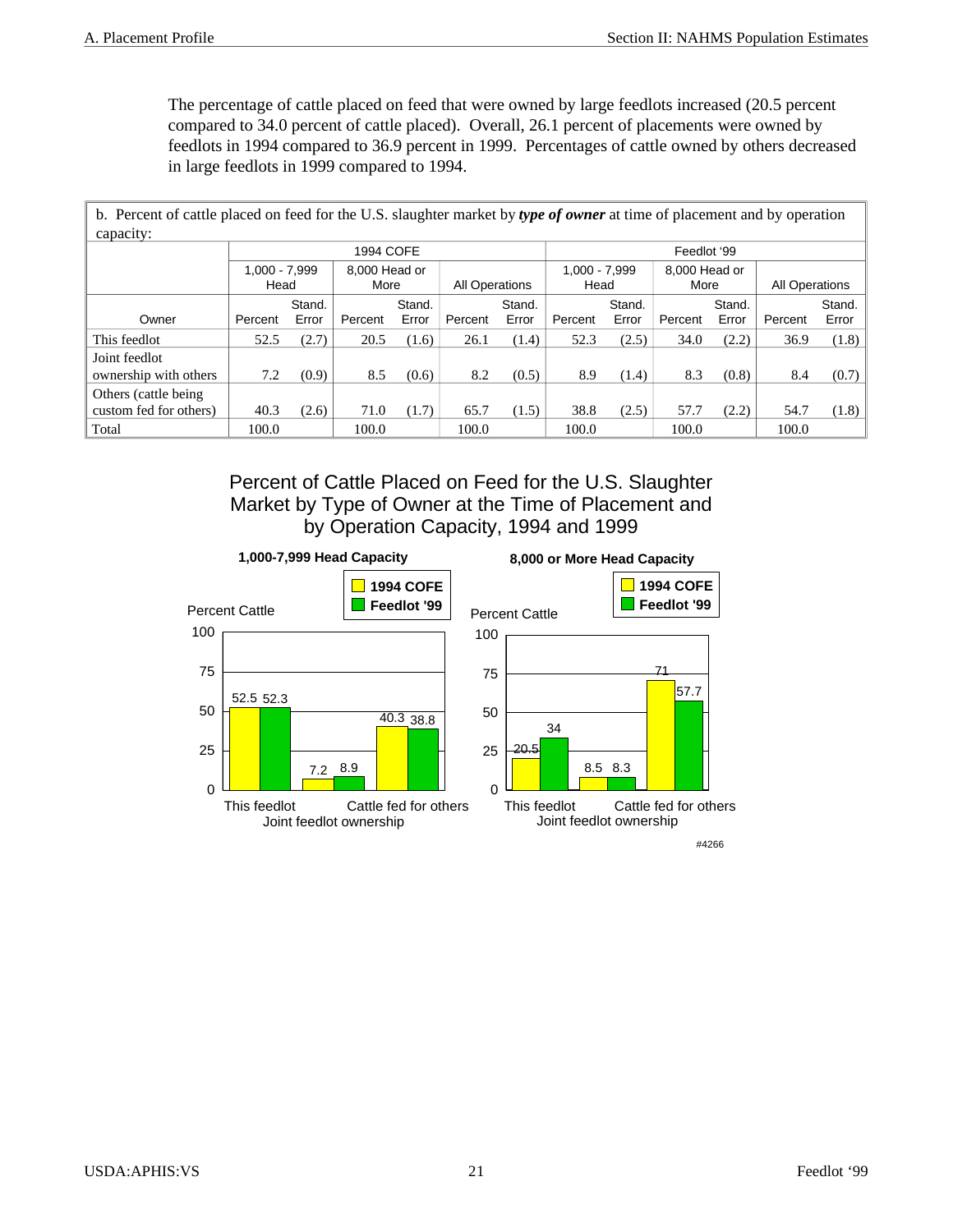### B. Arrival Management and Group Processing

#### **1. Effectiveness of Pre-arrival Processing**

Procedures performed on cattle prior to feedlot arrival have been called preconditioning. Preconditioning has been shown to be effective in decreasing health problems in feedlot cattle, particularly in those animals weighing less than 700 lbs at placement.

A higher percentage of operations reported that each of the pre-arrival procedures listed below were *extremely* or *very* effective in reducing sickness and death loss in cattle placed at less than 700 lbs in 1999 compared to 1994. It appears that most of this increase may be from feedlots that responded *does not apply/don't know* in 1994 which may indicate that producers have become more knowledgeable about the effectiveness of pre-arrival processing.

Percent of Operations\* that Perceived Pre-arrival Management Practices on Cattle <700 lbs. to Be *Extremely* or *Very* Effective in Reducing Sickness and Death Loss, 1994 and 1999



| a. For operations that placed cattle less than 700 lbs., percent of operations by perceived effectiveness of pre-arrival |                        |                 |                   |                 |                                                  |                 |                                                                     |                 |                                  |                 |       |
|--------------------------------------------------------------------------------------------------------------------------|------------------------|-----------------|-------------------|-----------------|--------------------------------------------------|-----------------|---------------------------------------------------------------------|-----------------|----------------------------------|-----------------|-------|
| management practices on cattle less than 700 lbs. placed in reducing sickness and death loss:                            |                        |                 |                   |                 |                                                  |                 |                                                                     |                 |                                  |                 |       |
| Study                                                                                                                    | Extremely<br>Effective | Stand.<br>Error | Verv<br>Effective | Stand.<br>Error | Moderately<br>Effective                          | Stand.<br>Error | Not/Slightly<br>Effective                                           | Stand.<br>Error | Does Not<br>Apply/<br>Don't Know | Stand.<br>Error | Total |
|                                                                                                                          |                        |                 |                   |                 | Introduction of feed bunk                        |                 |                                                                     |                 |                                  |                 |       |
| 1994 COFE                                                                                                                | 12.4                   | (1.3)           | 31.0              | (1.7)           | 16.1                                             | (1.3)           | 1.8                                                                 | (0.5)           | 38.7                             | (1.9)           | 100.0 |
| Feedlot '99                                                                                                              | 22.6                   | (1.7)           | 42.2              | (2.2)           | 17.4                                             | (1.8)           | 3.4                                                                 | (0.9)           | 14.4                             | (1.9)           | 100.0 |
|                                                                                                                          |                        |                 |                   |                 |                                                  |                 | Respiratory vaccine at least 2 weeks prior to weaning               |                 |                                  |                 |       |
| 1994 COFE                                                                                                                | 23.0                   | (1.6)           | 26.6              | (1.6)           | 8.9                                              | (0.9)           | 1.4                                                                 | (0.4)           | 40.1                             | (1.8)           | 100.0 |
| Feedlot '99                                                                                                              | 27.0                   | (2.0)           | 38.8              | (2.2)           | 11.8                                             | (1.6)           | 0.7                                                                 | (0.3)           | 21.7                             | (2.0)           | 100.0 |
|                                                                                                                          |                        |                 |                   |                 | Respiratory vaccine given at weaning             |                 |                                                                     |                 |                                  |                 |       |
| 1994 COFE                                                                                                                | 12.5                   | (1.2)           | 23.3              | (1.6)           | 16.6                                             | (1.4)           | 3.7                                                                 | (0.7)           | 43.9                             | (1.8)           | 100.0 |
| Feedlot '99                                                                                                              | 18.7                   | (1.6)           | 32.5              | (2.1)           | 21.7                                             | (1.9)           | 1.6                                                                 | (0.4)           | 25.5                             | (2.0)           | 100.0 |
|                                                                                                                          |                        |                 |                   |                 | Calves weaned at least 4 weeks prior to shipping |                 |                                                                     |                 |                                  |                 |       |
| 1994 COFE                                                                                                                | 25.1                   | (1.6)           | 21.2              | (1.5)           | 9.4                                              | (1.2)           | 2.2                                                                 | (0.5)           | 42.1                             | (1.8)           | 100.0 |
| Feedlot '99                                                                                                              | 32.4                   | (2.0)           | 34.8              | (2.1)           | 9.9                                              | (1.5)           | 1.0                                                                 | (0.3)           | 21.9                             | (2.0)           | 100.0 |
|                                                                                                                          |                        |                 |                   |                 | Calves castrated and dehorned prior to shipping  |                 |                                                                     |                 |                                  |                 |       |
| 1994 COFE                                                                                                                | 25.7                   | (1.6)           | 26.5              | (1.6)           | 8.1                                              | (1.0)           | 2.7                                                                 | (0.7)           | 37.0                             | (1.8)           | 100.0 |
| Feedlot '99                                                                                                              | 31.7                   | (2.1)           | 33.5              | (2.1)           | 9.1                                              | (1.2)           | 1.2                                                                 | (0.4)           | 24.5                             | (2.2)           | 100.0 |
|                                                                                                                          |                        |                 |                   |                 |                                                  |                 | Calves treated for internal or external parasites prior to shipping |                 |                                  |                 |       |
| 1994 COFE                                                                                                                | 6.4                    | (0.9)           | 17.1              | (1.4)           | 22.6                                             | (1.5)           | 8.8                                                                 | (1.1)           | 45.1                             | (1.9)           | 100.0 |
| Feedlot '99                                                                                                              | 8.0                    | (1.0)           | 28.6              | (2.1)           | 27.9                                             | (1.9)           | 5.4                                                                 | (0.9)           | 30.1                             | (2.2)           | 100.0 |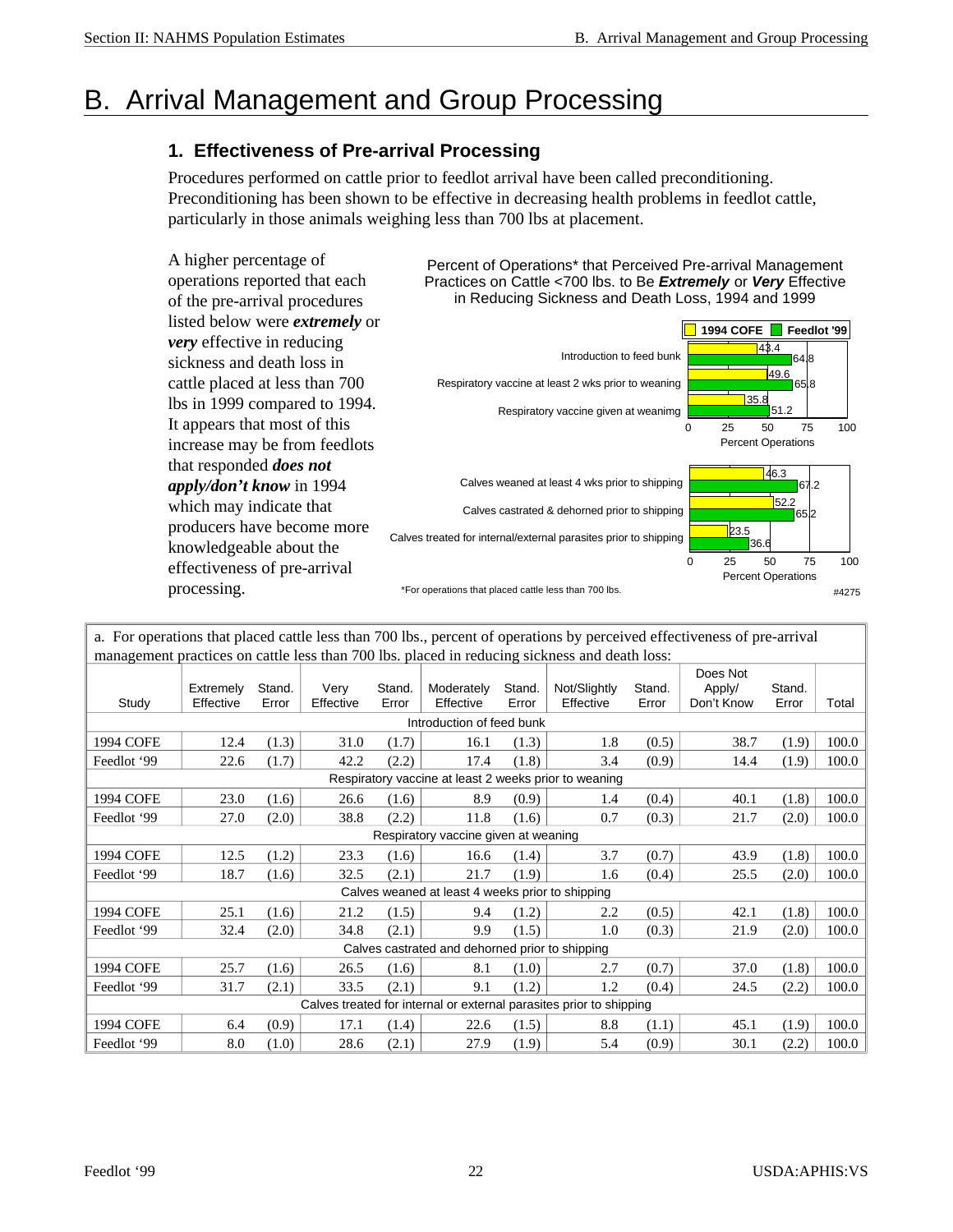#### **2. Initial Processing Timing**

Processing cattle soon after arrival may be advantageous in reducing morbidity and mortality.

Virtually all feedlots processed some cattle as a group in each study year. Most feedlots processed some cattle in the first 24 hours after arrival. In each study year, the percentage of feedlots processing in the first 24 hours was greater for larger feedlots. Time categories in the table below are not mutually exclusive.

a. Percent of *operations* initially processing some cattle as a group during the following time periods after arrival by operation capacity:

|                       |         | 1994 COFE             |         |                |         |                         |         | Feedlot '99           |         |                |         |        |  |  |
|-----------------------|---------|-----------------------|---------|----------------|---------|-------------------------|---------|-----------------------|---------|----------------|---------|--------|--|--|
| 1,000 - 7,999<br>Head |         | 8,000 Head or<br>More |         | All Operations |         | $1,000 - 7,999$<br>Head |         | 8,000 Head or<br>More |         | All Operations |         |        |  |  |
|                       |         | Stand.                |         | Stand.         |         | Stand.                  |         | Stand.                |         | Stand.         |         | Stand. |  |  |
| Time After Arrival    | Percent | Error                 | Percent | Error          | Percent | Error                   | Percent | Error                 | Percent | Error          | Percent | Error  |  |  |
| 12 hours or less      | 48.7    | (2.4)                 | 80.1    | (2.0)          | 56.9    | (1.8)                   | 39.4    | (2.7)                 | 68.8    | (2.2)          | 47.6    | (2.1)  |  |  |
| $13-24$ hours         | 59.6    | (2.4)                 | 85.5    | (1.6)          | 66.3    | (1.8)                   | 55.8    | (2.8)                 | 82.7    | (1.7)          | 63.2    | (2.1)  |  |  |
| $25-72$ hours         | 38.8    | (2.3)                 | 42.6    | (2.3)          | 39.8    | (1.8)                   | 45.4    | (2.8)                 | 47.2    | (2.3)          | 45.9    | (2.1)  |  |  |
| More than 72 hours    | 21.0    | (2.0)                 | 14.5    | (1.7)          | 19.3    | (1.5)                   | 17.2    | (2.1)                 | 11.9    | (1.6)          | 15.7    | (1.6)  |  |  |
| Any processing        | 98.2    | (0.6)                 | 99.4    | (0.4)          | 98.5    | (0.5)                   | 96.6    | (1.1)                 | 100.0   | $- -$          | 97.5    | (0.8)  |  |  |

Percent of Operations Initially Processing Some Cattle as a Group During the Following Time Periods\* After Arrival, 1994 and 1999

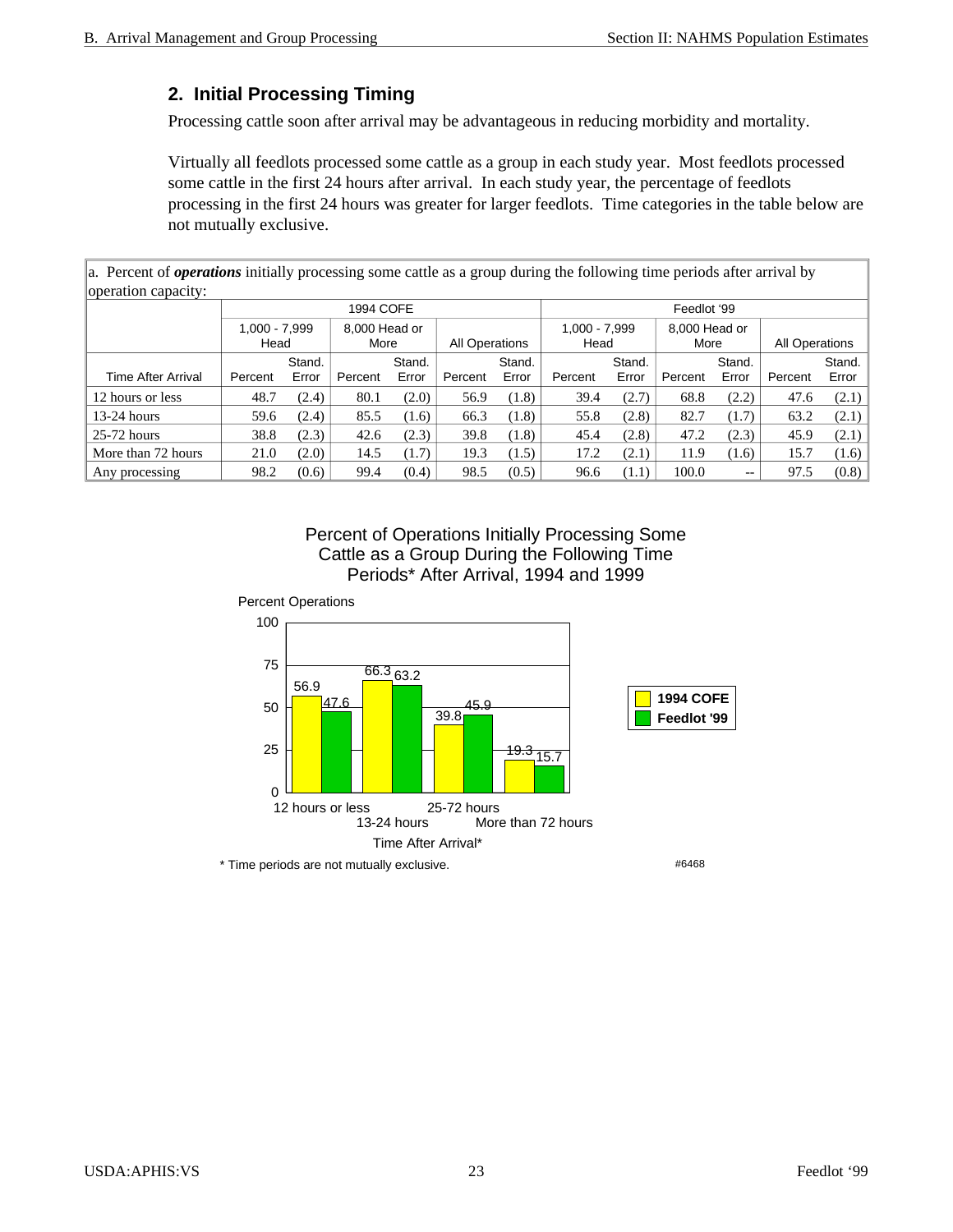The majority of cattle placed in each study year (87.3 percent in 1994 and 80.8 percent in 1999) were processed within 24 hours after arrival. In both 1994 and 1999, a small percentage of placements were not processed following arrival (0.4 and 0.3, respectively).

| b. Percent of <i>cattle</i> initially processed as a group during the following time periods after arrival by operation capacity: |                                                |       |                       |       |                       |       |                         |       |                       |        |                       |       |
|-----------------------------------------------------------------------------------------------------------------------------------|------------------------------------------------|-------|-----------------------|-------|-----------------------|-------|-------------------------|-------|-----------------------|--------|-----------------------|-------|
|                                                                                                                                   |                                                |       | 1994 COFE             |       |                       |       |                         |       | Feedlot '99           |        |                       |       |
|                                                                                                                                   | $1.000 - 7.999$<br>Head                        |       | 8,000 Head or<br>More |       | <b>All Operations</b> |       | $1.000 - 7.999$<br>Head |       | 8.000 Head or<br>More |        | <b>All Operations</b> |       |
|                                                                                                                                   | Stand.<br>Stand.<br>Stand.<br>Stand.<br>Stand. |       |                       |       |                       |       |                         |       |                       | Stand. |                       |       |
| <b>Time After Arrival</b>                                                                                                         | Percent                                        | Error | Percent               | Error | Percent               | Error | Percent                 | Error | Percent               | Error  | Percent               | Error |
| 12 hours or less                                                                                                                  | 37.5                                           | (2.6) | 43.4                  | (2.4) | 42.4                  | (2.0) | 29.4                    | (2.3) | 40.0                  | (2.4)  | 38.3                  | (2.0) |
| $13-24$ hours                                                                                                                     | 36.8                                           | (2.2) | 46.6                  | (2.2) | 44.9                  | (1.9) | 35.1                    | (2.2) | 44.0                  | (2.1)  | 42.5                  | (1.8) |
| $25-72$ hours                                                                                                                     | 17.7                                           | (1.6) | 8.8                   | (0.8) | 10.3                  | (0.7) | 25.5                    | (2.0) | 14.8                  | (1.3)  | 16.6                  | (1.1) |
| More than 72 hours                                                                                                                | 6.4                                            | (0.8) | 1.0                   | (0.2) | 2.0                   | (0.2) | 8.3                     | (1.3) | 1.2                   | (0.3)  | 2.3                   | (0.3) |
| Not processed                                                                                                                     | 1.6                                            | (0.4) | 0.2                   | (0.0) | 0.4                   | (0.1) | 1.7                     | (1.0) | 0.0                   | (0.0)  | 0.3                   | (0.2) |
| Total                                                                                                                             | 100.0                                          |       | 100.0                 |       | 100.0                 |       | 100.0                   |       | 100.0                 |        | 100.0                 |       |

Percent of Operations\* that Changed Any Processing Procedures for New Arrivals Based on Each of the Following Factors, 1994 and 1999



\* For operations that processed new arrivals. Categories are not mutually exclusive. #4269

c. For operations that processed new arrivals, percent of operations that changed any processing procedures for new arrivals based on each of the following factors and by operation capacity:

| allivals based on each of the following factors and by operation capacity. |               |                  |               |       |                       |       |                 |        |               |       |                |       |  |  |
|----------------------------------------------------------------------------|---------------|------------------|---------------|-------|-----------------------|-------|-----------------|--------|---------------|-------|----------------|-------|--|--|
|                                                                            |               | 1994 COFE        |               |       |                       |       |                 |        | Feedlot '99   |       |                |       |  |  |
|                                                                            | 1.000 - 7.999 |                  | 8.000 Head or |       |                       |       | $1.000 - 7.999$ |        | 8.000 Head or |       |                |       |  |  |
|                                                                            |               | Head             |               | More  | <b>All Operations</b> |       |                 | Head   |               | More  | All Operations |       |  |  |
|                                                                            |               | Stand.<br>Stand. |               |       | Stand.                |       | Stand.          | Stand. |               |       | Stand.         |       |  |  |
| Factor                                                                     | Percent       | Error            | Percent       | Error | Percent               | Error | Percent         | Error  | Percent       | Error | Percent        | Error |  |  |
| Arrival weight                                                             | 32.8          | (2.3)            | 58.6          | (2.4) | 39.5                  | (1.8) | 53.7            | (2.8)  | 63.5          | (2.2) | 56.5           | (2.1) |  |  |
| Distance transported                                                       |               |                  |               |       |                       |       |                 |        |               |       |                |       |  |  |
| or percent shrinkage                                                       | 27.7          | (2.2)            | 47.8          | (2.4) | 32.9                  | (1.7) | 28.3            | (2.5)  | 39.1          | (2.2) | 31.3           | (1.9) |  |  |
| Source of cattle                                                           | N/AV          | N/AV             | N/AV          | N/AV  | N/AV                  | N/AV  | 44.3            | (2.8)  | 61.6          | (2.3) | 49.2           | (2.1) |  |  |
| Point of origin                                                            | 30.7          | (2.2)            | 59.8          | (2.3) | 38.3                  | (1.8) | N/AV            | N/AV   | N/AV          | N/AV  | N/AV           | N/AV  |  |  |
| Marketing channel                                                          | 23.2          | (2.0)            | 47.8          | (2.4) | 29.6                  | (1.7) | N/AV            | N/AV   | N/AV          | N/AV  | N/AV           | N/AV  |  |  |
| Preconditioning                                                            | 31.7          | (2.2)            | 55.7          | (2.4) | 37.9                  | (1.8) | 36.6            | (2.7)  | 48.3          | (2.3) | 39.9           | (2.0) |  |  |
| <b>Sex</b>                                                                 | 13.2          | (1.6)            | 37.3          | (2.4) | 19.5                  | (1.3) | 31.9            | (2.6)  | 50.3          | (2.3) | 37.1           | (2.0) |  |  |
| <b>Breed</b>                                                               | 6.2           | (1.1)            | 21.1          | (2.0) | 10.1                  | (1.0) | 10.5            | (1.5)  | 21.6          | (2.0) | 13.7           | (1.3) |  |  |
| Any of the above                                                           | 51.4          | (2.4)            | 72.9          | (2.2) | 57.0                  | (1.9) | 66.1            | (2.7)  | 72.7          | (2.1) | 68.0           | (2.0) |  |  |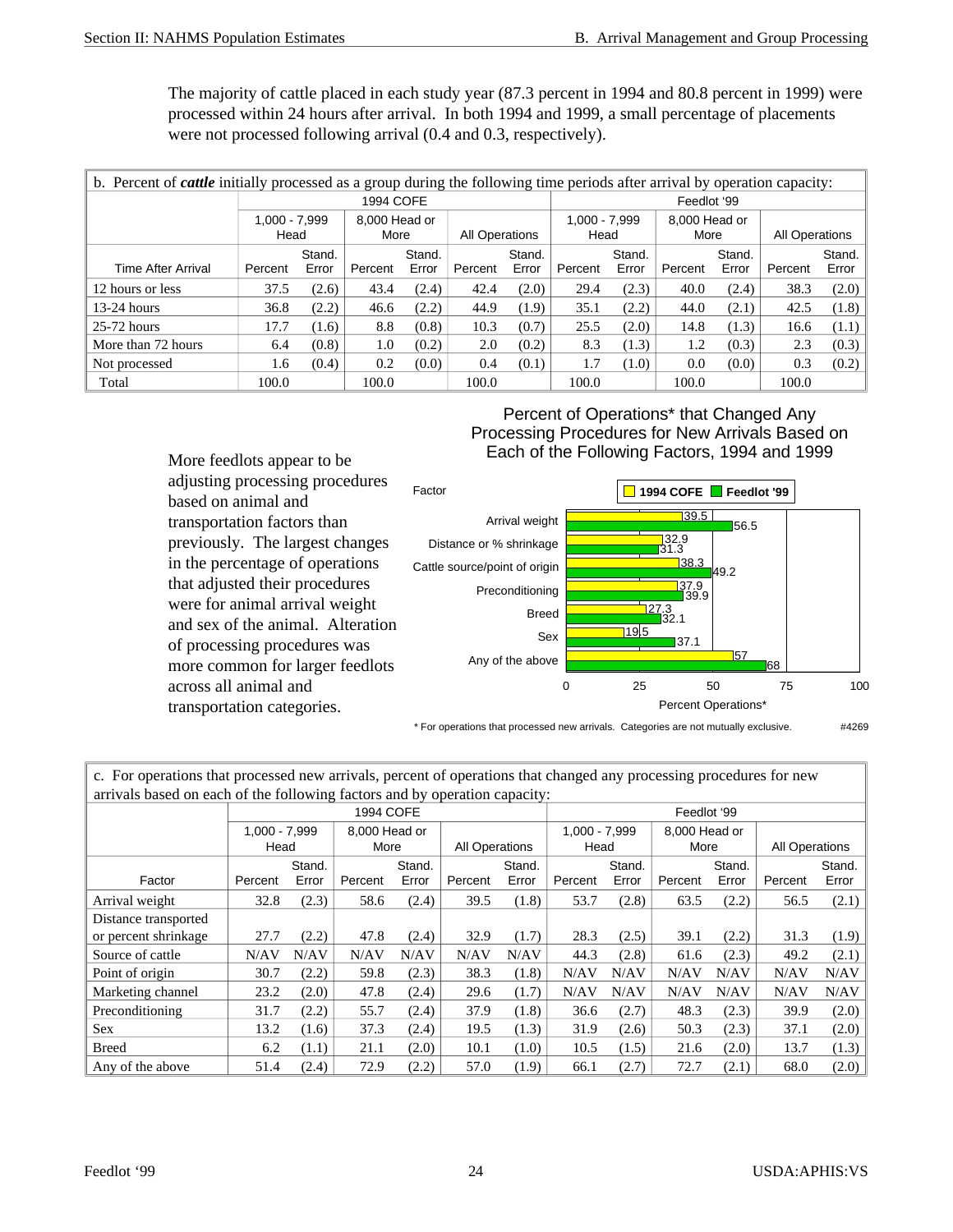The percentages of operations providing additional pen, waterer, and bunk space for newly arrived cattle were similar in the two study years.

| $\vert$ d. Percent of operations that provided new arrivals with additional pen space, water space, and bunk space |        |          |          |                                 |           |          |       |          |       |  |
|--------------------------------------------------------------------------------------------------------------------|--------|----------|----------|---------------------------------|-----------|----------|-------|----------|-------|--|
| (compared to cattle on feed for more than 30 days) by frequency:                                                   |        |          |          |                                 |           |          |       |          |       |  |
|                                                                                                                    |        | Standard | Most of  | Standard                        |           | Standard |       | Standard |       |  |
| Study                                                                                                              | Always | Error    | the Time | Error                           | Sometimes | Error    | Never | Error    | Total |  |
| <b>Additional Pen Space</b>                                                                                        |        |          |          |                                 |           |          |       |          |       |  |
| 1994 COFE                                                                                                          | 14.4   | (1.3)    | 17.0     | (1.4)                           | 29.9      | (1.7)    | 38.7  | (1.8)    | 100.0 |  |
| Feedlot '99                                                                                                        | 19.9   | (1.7)    | 20.7     | (1.7)                           | 26.4      | (1.8)    | 33.0  | (2.1)    | 100.0 |  |
|                                                                                                                    |        |          |          | <b>Additional Waterer Space</b> |           |          |       |          |       |  |
| 1994 COFE                                                                                                          | 14.6   | (1.3)    | 14.5     | (1.3)                           | 30.1      | (1.7)    | 40.8  | (1.9)    | 100.0 |  |
| Feedlot '99                                                                                                        | 19.0   | (1.7)    | 18.7     | (1.6)                           | 23.4      | (1.8)    | 38.9  | (2.1)    | 100.0 |  |
| <b>Additional Bunk Space</b>                                                                                       |        |          |          |                                 |           |          |       |          |       |  |
| 1994 COFE                                                                                                          | 18.6   | (1.5)    | 19.3     | (1.4)                           | 28.2      | (1.7)    | 33.9  | (1.8)    | 100.0 |  |
| Feedlot '99                                                                                                        | 24.5   | (1.9)    | 22.9     | (1.8)                           | 21.5      | (1.6)    | 31.1  | (2.0)    | 100.0 |  |

Cattle are reprocessed within 30 days of arrival for many reasons including administration of initial or further vaccinations against respiratory disease, metaphylaxis (mass-treatment) with an antimicrobial to decrease morbidity and mortality, and delayed implantation to help control the buller steer syndrome.

Similar percentages of feedlots reprocessed and similar percentages of cattle were reprocessed within 30 days of arrival in 1994 and 1999. Approximately two-thirds of feedlots reprocessed at least some cattle, while one-quarter of total placements were reprocessed for various reasons.

| $\ e\ $ . For operations that initially processed cattle/calves as a group within 30 days of arrival, percent of<br>operations processing cattle (and percent of cattle being processed) a second time within 30 days after arrival: |                      |       |         |         |  |  |  |  |  |
|--------------------------------------------------------------------------------------------------------------------------------------------------------------------------------------------------------------------------------------|----------------------|-------|---------|---------|--|--|--|--|--|
| Feedlot '99<br>1994 COFE                                                                                                                                                                                                             |                      |       |         |         |  |  |  |  |  |
|                                                                                                                                                                                                                                      | Standard<br>Standard |       |         |         |  |  |  |  |  |
| Measure                                                                                                                                                                                                                              | Percent              | Error | Percent | Error   |  |  |  |  |  |
| <b>Operations</b>                                                                                                                                                                                                                    | 65.1                 | (1.8) | 63.8    | (2.0)   |  |  |  |  |  |
| Cattle                                                                                                                                                                                                                               | 24.4                 | (1.4) | 24.6    | $(1.3)$ |  |  |  |  |  |

In 1999, approximately three-quarters (78.9 percent) of all feedlots used the same pens for receiving and shipping cattle, a higher percentage than for 1994 (66.1 percent).

| f. Percent of operations that used the same     |          |                  |          |  |  |  |  |  |
|-------------------------------------------------|----------|------------------|----------|--|--|--|--|--|
| holding pens for receiving and shipping cattle: |          |                  |          |  |  |  |  |  |
| 1994 COFE<br>Feedlot '99                        |          |                  |          |  |  |  |  |  |
|                                                 | Standard |                  | Standard |  |  |  |  |  |
| Percent                                         | Error    | Error<br>Percent |          |  |  |  |  |  |
| 78 9<br>66 1<br>(1.8)<br>(1.7)                  |          |                  |          |  |  |  |  |  |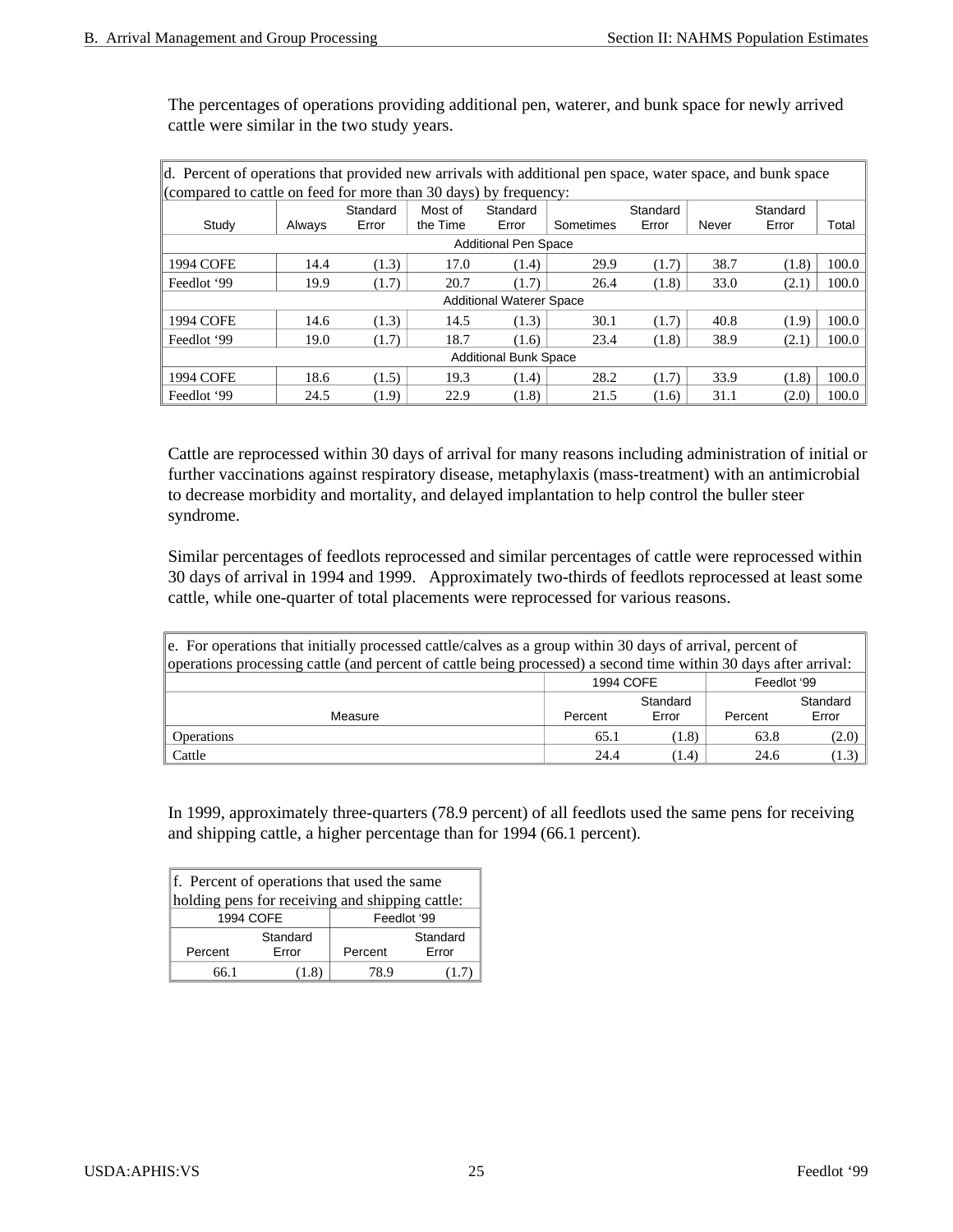#### **3. Branding and Identification**

Branding is a visually obvious and permanent form of identification, although it can result in substantial hide damage and subsequent economic loss. In 1994, a surprisingly large percentage of

feedlots hide branded cattle after arrival (42.9 percent of feedlots), and one in five cattle (20.2 percent) were hide branded. In 1999, 38.5 percent of feedlots hide branded and 29.1 percent of all cattle were hide branded.

Data gathered in the Feedlot '99 study indicated that there was not one main reason that feedlots hide branded cattle (presented in *Part I: Baseline Reference of Feedlots Management Practices, 1999*). Therefore, efforts to decrease economic losses due to hide branding must account for the variety of reasons that motivate branding.

Percent of Operations that Hide Branded (Freeze or Hot) Cattle and Percent of Cattle Branded After Arrival, 1994 and 1999



| a. Percent of operations (and percent of cattle) that hide |                                                              |       |      |       |  |  |  |  |  |
|------------------------------------------------------------|--------------------------------------------------------------|-------|------|-------|--|--|--|--|--|
| branded (freeze or hot) cattle after arrival:              |                                                              |       |      |       |  |  |  |  |  |
| 1994 COFE<br>Feedlot '99                                   |                                                              |       |      |       |  |  |  |  |  |
| Measure                                                    | Standard<br>Standard<br>Error<br>Error<br>Percent<br>Percent |       |      |       |  |  |  |  |  |
| <i>i</i> . Operations                                      | 42.9                                                         | (1.7) | 38.5 | (1.8) |  |  |  |  |  |
| Cattle<br>20.2<br>29.1<br>(1.6)<br>(2.2)<br>11.            |                                                              |       |      |       |  |  |  |  |  |

The percentage of feedlots branding any cattle at one or more of the following locations decreased over time. There is some evidence that the greatest decrease in branding site use was for the head, neck, or shoulder.

b. Percent of all operations (and percent of cattle) that hide branded (freeze or hot) at one or more of the following sites:

| $10110$ will $600$ .                   |           |          |         |             |
|----------------------------------------|-----------|----------|---------|-------------|
|                                        | 1994 COFE |          |         | Feedlot '99 |
|                                        |           | Standard |         | Standard    |
| Site                                   | Percent   | Error    | Percent | Error       |
| Operations                             |           |          |         |             |
| Head, neck, or shoulder                | 9.5       | (1.1)    | 6.3     | (0.7)       |
| Side or rib                            | 10.1      | (1.1)    | 8.0     | (1.0)       |
| Lower rear leg, upper rear leg, or hip | 36.6      | (1.7)    | 34.5    | (1.8)       |
| Cattle Branded                         |           |          |         |             |
| Head, neck, or shoulder                | 2.2       | (0.3)    | 2.3     | (0.4)       |
| Side or rib                            | 1.6       | (0.2)    | 1.6     | (0.3)       |
| Lower rear leg, upper rear leg, or hip | 16.4      | (1.5)    | 25.5    | (2.1)       |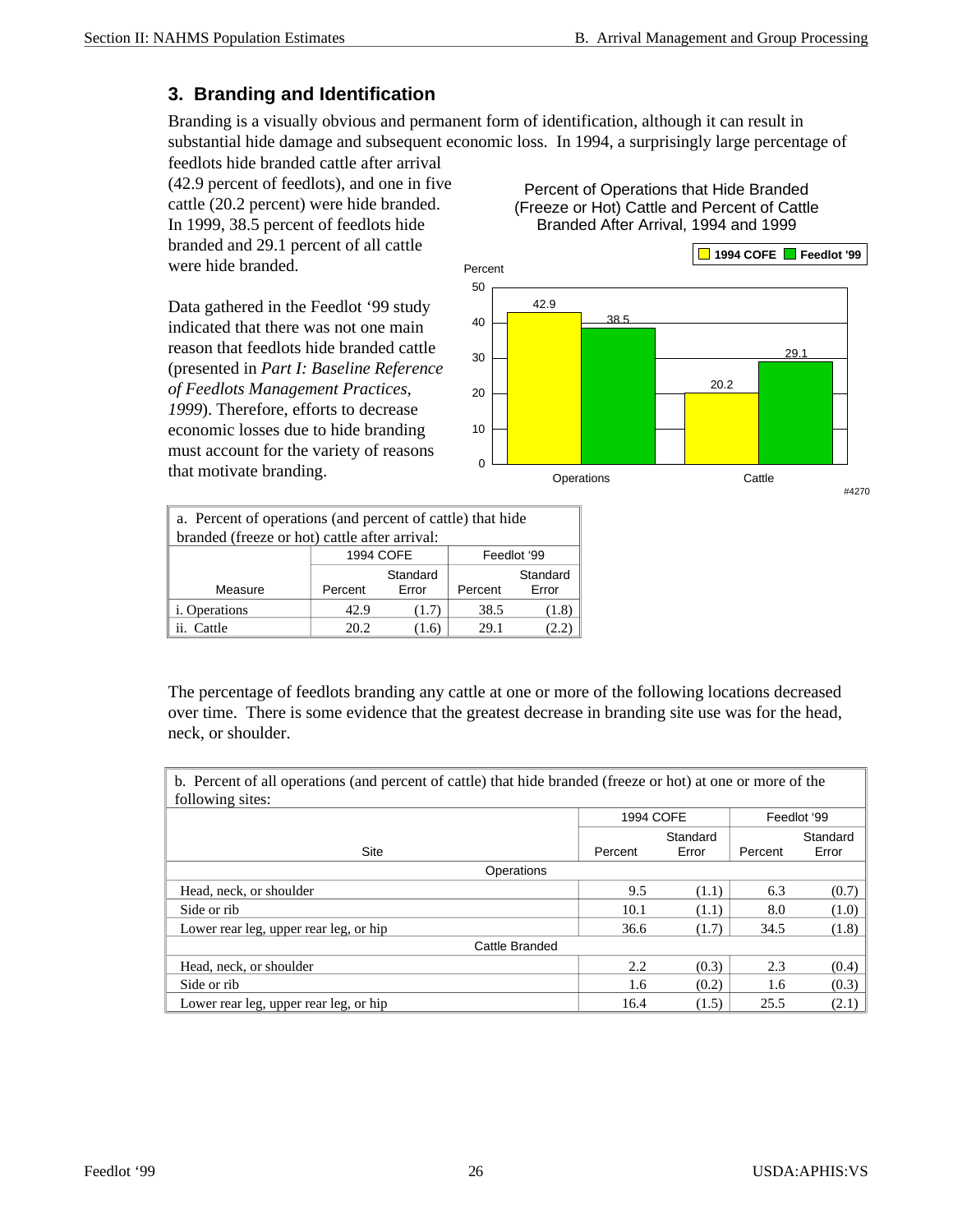## C. Nutritional Management

#### **1. Implants**

Implants are a cost-effective method of increasing cattle performance, feed efficiency, and lean muscle mass. Much research has been focused on developing appropriate implant strategies to enhance their economic benefit. The greatest benefits of implants are realized when cattle are exposed to active implants throughout the feeding period.

There was little change in the number of times cattle less than 700 lbs at placement were implanted from 1994 to 1999.

| a. For steers and heifers less than 700 lbs. when placed, percent implanted by number of times implanted: |           |       |                           |             |          |  |  |  |  |
|-----------------------------------------------------------------------------------------------------------|-----------|-------|---------------------------|-------------|----------|--|--|--|--|
|                                                                                                           | 1994 COFE |       | <b>Question Variation</b> | Feedlot '99 |          |  |  |  |  |
|                                                                                                           | Standard  |       |                           |             | Standard |  |  |  |  |
| Number of Times                                                                                           | Percent   | Error |                           | Percent     | Error    |  |  |  |  |
|                                                                                                           | 1.3       | (0.2) |                           | 1.9         | (0.4)    |  |  |  |  |
|                                                                                                           | 21.1      | (1.6) |                           | 18.1        | (1.5)    |  |  |  |  |
|                                                                                                           |           |       |                           | 74.0        | (1.7)    |  |  |  |  |
| 2 or more                                                                                                 | 77.6      | (1.6) | 3 or more                 | 6.0         | (0.9)    |  |  |  |  |
| Total                                                                                                     | 100.0     |       |                           | 100.0       |          |  |  |  |  |

For cattle 700 lbs or more at placement, the percentage that were not implanted increased in 1999 (2.8 percent) compared to 1994 (1.1 percent). The percentage that were implanted two or more times decreased over the period (from 35.0 percent to 30.4 percent).

| $\ b$ . For steers and heifers 700 lbs. or more when placed, percent of calves implanted by number of times<br>implanted: |         |           |                           |             |          |  |  |  |
|---------------------------------------------------------------------------------------------------------------------------|---------|-----------|---------------------------|-------------|----------|--|--|--|
|                                                                                                                           |         | 1994 COFE | <b>Question Variation</b> | Feedlot '99 |          |  |  |  |
|                                                                                                                           |         | Standard  |                           |             | Standard |  |  |  |
| Number of Times                                                                                                           | Percent | Error     |                           | Percent     | Error    |  |  |  |
|                                                                                                                           | 1.1     | (0.2)     |                           | 2.8         | (0.7)    |  |  |  |
|                                                                                                                           | 63.9    | (2.1)     |                           | 66.8        | (2.2)    |  |  |  |
|                                                                                                                           |         |           |                           | 30.0        | (2.1)    |  |  |  |
| 2 or more                                                                                                                 | 35.0    | (2.2)     | 3 or more                 | 0.4         | (0.2)    |  |  |  |
| Total                                                                                                                     | 100.0   |           |                           | 100.0       |          |  |  |  |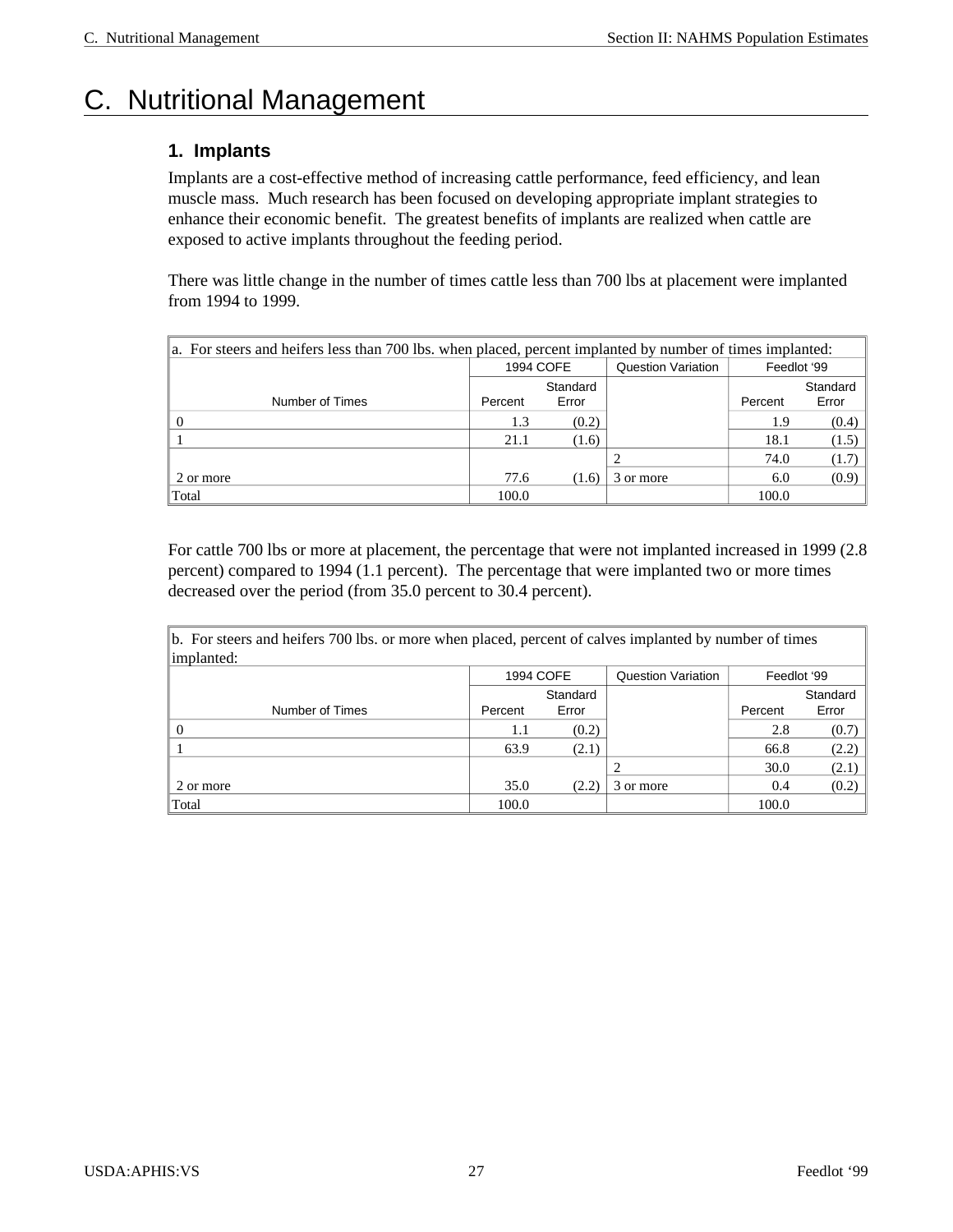#### **2. Feed Additives**

 Ionophores are rumen microbial modifiers that improve feed efficiency (decrease feed-to-gain ratio) through enhancement of rumen microbial metabolism and also provide some control of coccidiosis. Coccidiostats are anticoccidial drugs that may be used to treat or prevent coccidiosis. The primary coccidial parasites of feedlot cattle are *Eimeria bovis* and *E. zurnii*. Probiotics are combinations of rumen microbes that usually include *Lactobacillus* spp. and are thought to enhance the development of a healthy rumen microbial environment.

From 1994 to 1999, there was a small shift downward in the percentages of feedlots using, and placements that were fed, ionophores, coccidiostats, and probiotics. Greater than 90 percent of feedlots used an ionophore in 1999, and greater than 95 percent of cattle received an ionophore.

| a. Percent of operations that fed (and percent of cattle placed that were fed) the following additives:      |                          |       |         |       |  |  |  |  |
|--------------------------------------------------------------------------------------------------------------|--------------------------|-------|---------|-------|--|--|--|--|
|                                                                                                              | 1994 COFE<br>Feedlot '99 |       |         |       |  |  |  |  |
|                                                                                                              | Standard<br>Standard     |       |         |       |  |  |  |  |
| Additive                                                                                                     | Percent                  | Error | Percent | Error |  |  |  |  |
| <i>i</i> . Operations                                                                                        |                          |       |         |       |  |  |  |  |
| Ionophore*                                                                                                   | 97.3                     | (0.6) | 92.9    | (1.3) |  |  |  |  |
| Coccidiostat*                                                                                                | 58.6                     | (1.8) | 46.2    | (2.1) |  |  |  |  |
| Probiotic                                                                                                    | 37.3                     | (1.8) | 27.3    | (1.8) |  |  |  |  |
| ii. Cattle placed                                                                                            |                          |       |         |       |  |  |  |  |
| Ionophore*                                                                                                   | 98.2                     | (0.5) | 95.9    | (0.8) |  |  |  |  |
| Coccidiostat*                                                                                                | 35.2                     | (2.4) | 23.1    | (2.7) |  |  |  |  |
| Probiotic                                                                                                    | 17.2                     | (1.6) | 14.4    | (1.7) |  |  |  |  |
| * Ionophore such as Rumensin®, Bovatec®, or Cattlyst®.                                                       |                          |       |         |       |  |  |  |  |
| Coccidiostat other than an ionophore such as $\text{Corid}^{\circledast}$ or $\text{Deccox}^{\circledast}$ . |                          |       |         |       |  |  |  |  |

#### Percent of Operations that Fed (and Percent of Cattle Placed that Were Fed) the Following Additives, 1994 and 1999



Coccidiostat other than an ionophore such as Corid® or Deccox®.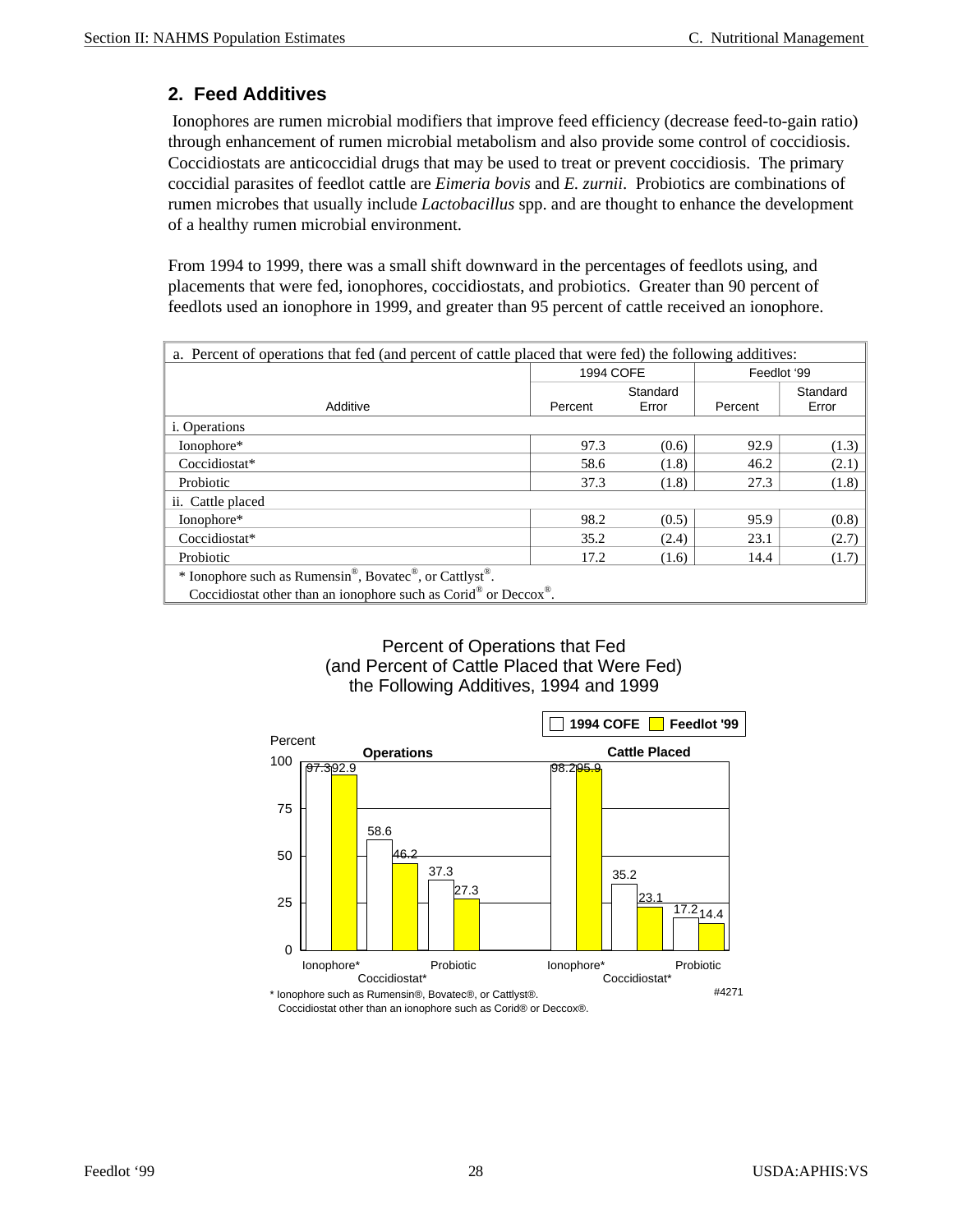#### **3. Other**

Heifers in which estrus is not controlled may have erratic feed intake and health problems. Melengesterol acetate (MGA $^{\circledR}$ ) is a progestin used as a feed additive to suppress ovarian activity in intact heifers. Additionally, decreasing the stress associated with estrus increases average daily gains and gain-to-feed ratio.

Almost identical percentages of feedlots in 1994 and 1999 fed  $MGA^{\circledR}$  to at least some heifers. These operations represent approximately two-thirds of operations that placed female cattle on feed.

| a. For operations that placed female cattle on        |          |                         |          |  |  |  |
|-------------------------------------------------------|----------|-------------------------|----------|--|--|--|
| feed, percent of operations feeding MGA <sup>®:</sup> |          |                         |          |  |  |  |
| 1994 COFE                                             |          | Feedlot '99             |          |  |  |  |
|                                                       | Standard |                         | Standard |  |  |  |
| Percent                                               | Error    | <b>Frror</b><br>Percent |          |  |  |  |
| 63 7                                                  | (1.9)    | 63 2                    |          |  |  |  |

A majority of the operations that fed any female cattle  $MGA^{\circledR}$  fed it to all female cattle.

| b. For operations that placed female cattle on feed, percent of |         |                   |                              |       |  |  |  |
|-----------------------------------------------------------------|---------|-------------------|------------------------------|-------|--|--|--|
| operations by percent of females fed MGA <sup>®</sup> :         |         |                   |                              |       |  |  |  |
| 1994 COFE<br>Feedlot '99                                        |         |                   |                              |       |  |  |  |
| Percent Females Fed<br>$MGA^{\circledR}$                        | Percent | Standard<br>Error | Standard<br>Error<br>Percent |       |  |  |  |
| 0                                                               | 36.3    | (2.0)             | 36.8                         | (2.1) |  |  |  |
| 1 - 49                                                          | 8.1     | (1.1)             | 5.2                          | (0.8) |  |  |  |
| $50 - 99$                                                       | 5.4     | (0.9)             | 6.5                          | (1.0) |  |  |  |
| 100                                                             | 50.2    | (2.0)             | 51.5                         | (2.2) |  |  |  |
| Total                                                           | 100.0   |                   | 100.0                        |       |  |  |  |

#### Percent of Operations\* by Percent of Females Fed Melengesterol Acetate (MGA®), 1994 and 1999



\* For operations that placed female cattle on feed.

#4272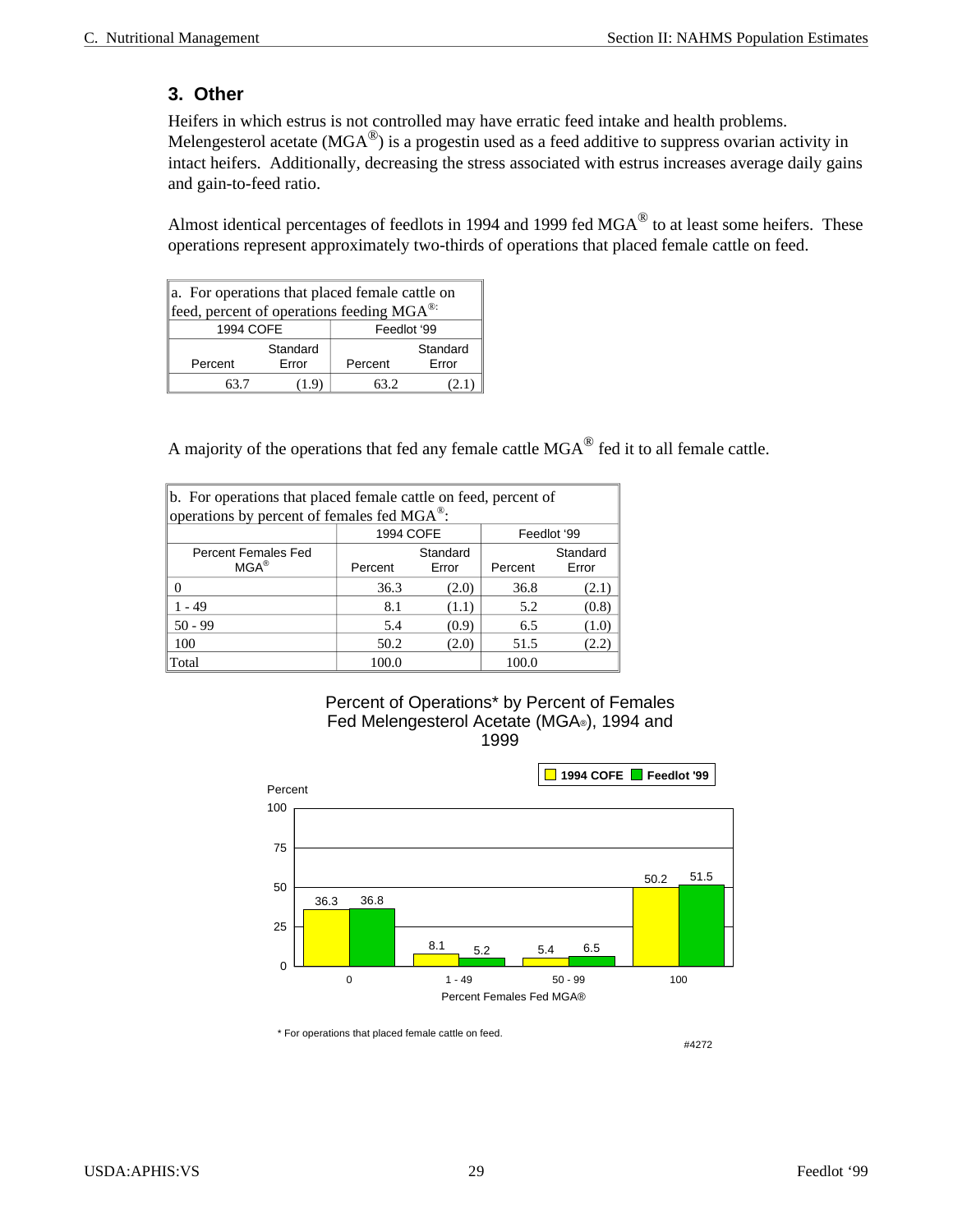Cattle require a period of adaptation to high-energy concentrate (non-structural carbohydrate) rations to minimize the occurrence of lactic acidosis. Cattle that are maladapted to rations containing high concentrations of readily fermentable carbohydrates will likely suffer from rumen lactic acidosis and related diseases. Such diseases include, but are not limited to, dehydration, scours, liver abscessation, and laminitis (founder).

The percentage of feedlots that fed new arrivals a ration containing 1-35 percent energy concentrate (such as corn, wheat, or barley) decreased from 1994 to 1999. Over the same period, the percentage of feedlots that fed a ration containing 75 percent or more energy concentrate to new arrivals increased.

| c. Percent of operations that fed the following average levels of concentrates (dry matter |                          |          |         |          |  |  |  |  |
|--------------------------------------------------------------------------------------------|--------------------------|----------|---------|----------|--|--|--|--|
| basis) to cattle in rations on arrival:                                                    |                          |          |         |          |  |  |  |  |
|                                                                                            | 1994 COFE<br>Feedlot '99 |          |         |          |  |  |  |  |
|                                                                                            |                          | Standard |         | Standard |  |  |  |  |
| <b>Percent Concentrate</b>                                                                 | Percent                  | Error    | Percent | Error    |  |  |  |  |
| $\Omega$                                                                                   | 5.3                      | (0.9)    | 5.3     | (1.1)    |  |  |  |  |
| $1 - 35$                                                                                   | 40.0                     | (1.9)    | 31.0    | (2.1)    |  |  |  |  |
| $36 - 55$                                                                                  | 30.1                     | (1.7)    | 30.9    | (1.9)    |  |  |  |  |
| $56 - 74$                                                                                  | 13.6                     | (1.3)    | 14.0    | (1.5)    |  |  |  |  |
| 75 or more                                                                                 | 11.0                     | (1.2)    | 18.8    | (1.7)    |  |  |  |  |
| Total                                                                                      | 100.0                    |          | 100.0   |          |  |  |  |  |

Percent of Operations that Fed the Following Average Levels of Concentrates (Dry Matter Basis) to Cattle in Rations on Arrival, 1994 and 1999

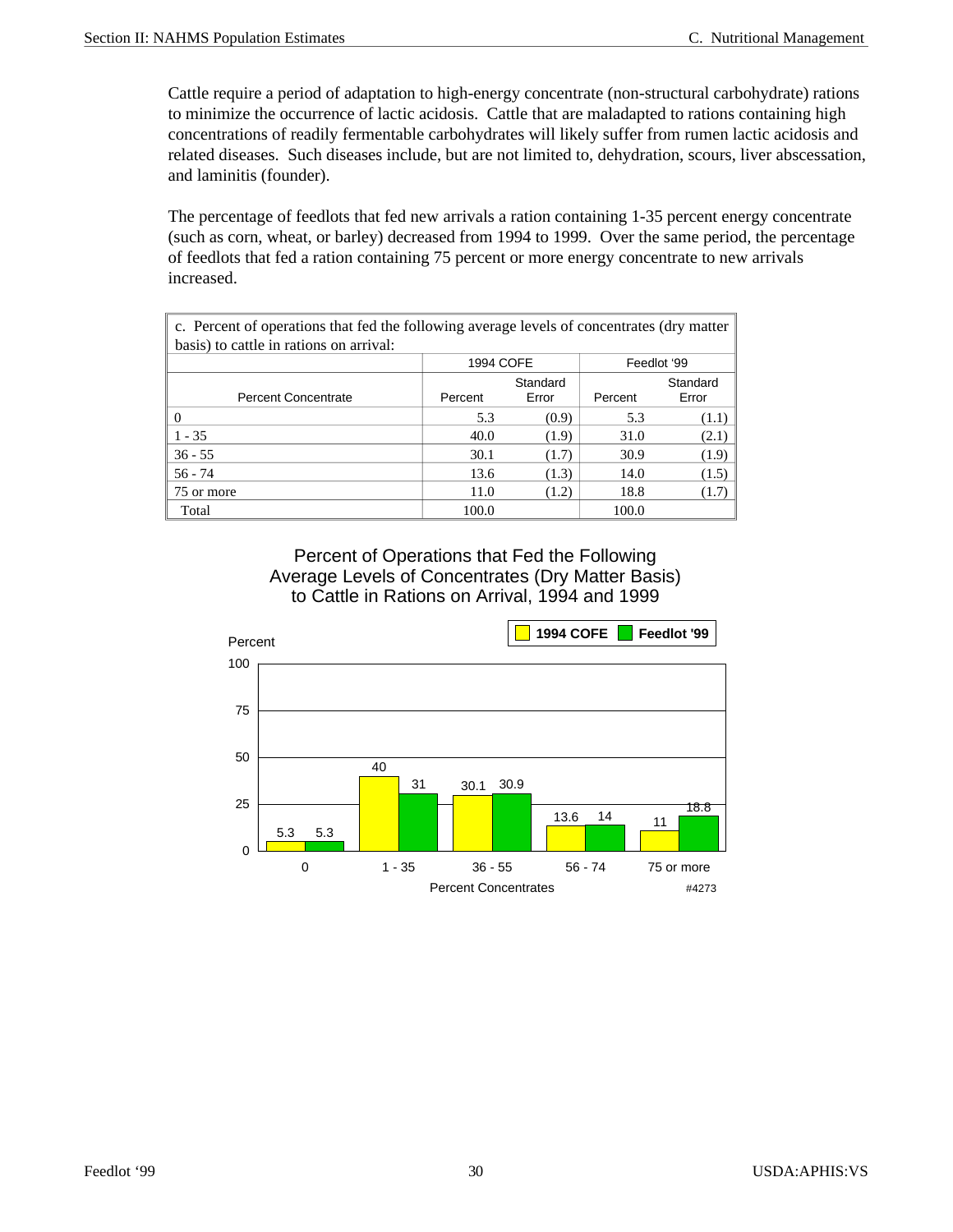## D. Health Management

#### **1. Health Records Maintained**

Disease conditions may be confused when basing a diagnosis solely on clinical signs. Different diseases may result in similar manifestations such as drooped ears, lowered head appearance, and unresponsiveness. Recording various animal and treatment information can provide data to monitor disease occurrence and treatment success and can be used for training purposes. Some examples of simple, yet valuable information include body temperature to help differentiate an infectious condition from a non-infectious condition, treatment date or expected withdrawal period (to avoid violative residues), disease diagnosis, and response to therapy. Further, day-to-day variations in an animal's weight may be a sensitive indicator of either treatment success or the need to implement a secondary treatment regimen.

The percentage of feedlots recording the following information changed little from 1994 to 1999. There was a slight decrease in the percentage of feedlots that recorded body temperature *always* or *most of the time* (68.0 percent in 1994 compared to 60.8 percent in 1999). The percentage of feedlots that measured and recorded weight at time of treatment *always* or *most of the time* appears to have increased (30.3) percent compared to 35.9 percent).



| a. Percent of operations by frequency of recording the following for sick animals: |        |          |          |                             |                                                               |          |       |          |
|------------------------------------------------------------------------------------|--------|----------|----------|-----------------------------|---------------------------------------------------------------|----------|-------|----------|
|                                                                                    |        | Standard | Most of  | Standard                    |                                                               | Standard |       | Standard |
| Study                                                                              | Always | Error    | the Time | Error                       | Sometimes                                                     | Error    | Never | Error    |
|                                                                                    |        |          |          | Body temperature            |                                                               |          |       |          |
| 1994 COFE                                                                          | 54.7   | (1.8)    | 13.3     | (1.3)                       | 13.0                                                          | (1.3)    | 19.0  | (1.5)    |
| Feedlot '99                                                                        | 42.3   | (2.0)    | 18.5     | (1.7)                       | 16.3                                                          | (1.6)    | 22.9  | (1.9)    |
|                                                                                    |        |          |          | Date treated                |                                                               |          |       |          |
| 1994 COFE                                                                          | 71.8   | (1.6)    | 6.0      | (0.9)                       | 7.2                                                           | (1.0)    | 15.0  | (1.4)    |
| Feedlot '99                                                                        | 71.8   | (2.0)    | 9.3      | (1.4)                       | 6.0                                                           | (1.1)    | 12.9  | (1.7)    |
|                                                                                    |        |          |          | Weight at time of treatment |                                                               |          |       |          |
| 1994 COFE                                                                          | 23.3   | (1.4)    | 7.3      | (0.9)                       | 13.2                                                          | (1.2)    | 56.2  | (1.7)    |
| Feedlot '99                                                                        | 25.5   | (1.7)    | 10.4     | (1.4)                       | 14.0                                                          | (1.4)    | 50.1  | (2.1)    |
|                                                                                    |        |          |          | Treatment given             |                                                               |          |       |          |
| 1994 COFE                                                                          | 77.7   | (1.6)    | 4.6      | (0.8)                       | 4.9                                                           | (0.9)    | 12.8  | (1.3)    |
| Feedlot '99                                                                        | 73.5   | (2.0)    | 10.0     | (1.5)                       | 4.1                                                           | (0.9)    | 12.4  | (1.6)    |
|                                                                                    |        |          |          | Treatment withdrawal period |                                                               |          |       |          |
| 1994 COFE                                                                          | 63.3   | (1.8)    | 5.2      | (0.9)                       | 6.3                                                           | (0.9)    | 25.2  | (1.7)    |
| Feedlot '99                                                                        | 57.6   | (2.1)    | 7.4      | (1.3)                       | 9.3                                                           | (1.3)    | 25.7  | (2.0)    |
|                                                                                    |        |          |          |                             | Disease condition (shipping fever, lameness, pneumonia, etc.) |          |       |          |
| <b>1994 COFE</b>                                                                   | 61.7   | (1.8)    | 7.8      | (1.0)                       | 8.5                                                           | (1.1)    | 22.0  | (1.6)    |
| Feedlot '99                                                                        | 57.6   | (2.1)    | 11.5     | (1.5)                       | 12.5                                                          | (1.5)    | 18.4  | (1.8)    |
|                                                                                    |        |          |          |                             | Outcome of treatment (return to pen, died, or culled)         |          |       |          |
| 1994 COFE                                                                          | 62.3   | (1.8)    | 7.8      | (1.0)                       | 8.1                                                           | (1.1)    | 21.8  | (1.6)    |
| Feedlot '99                                                                        | 57.0   | (2.1)    | 9.2      | (1.4)                       | 10.1                                                          | (1.4)    | 23.7  | (2.0)    |

Percent of Operations that Recorded the Following for Sick Animals *Always* or *Most of the Time*, 1994 and 1999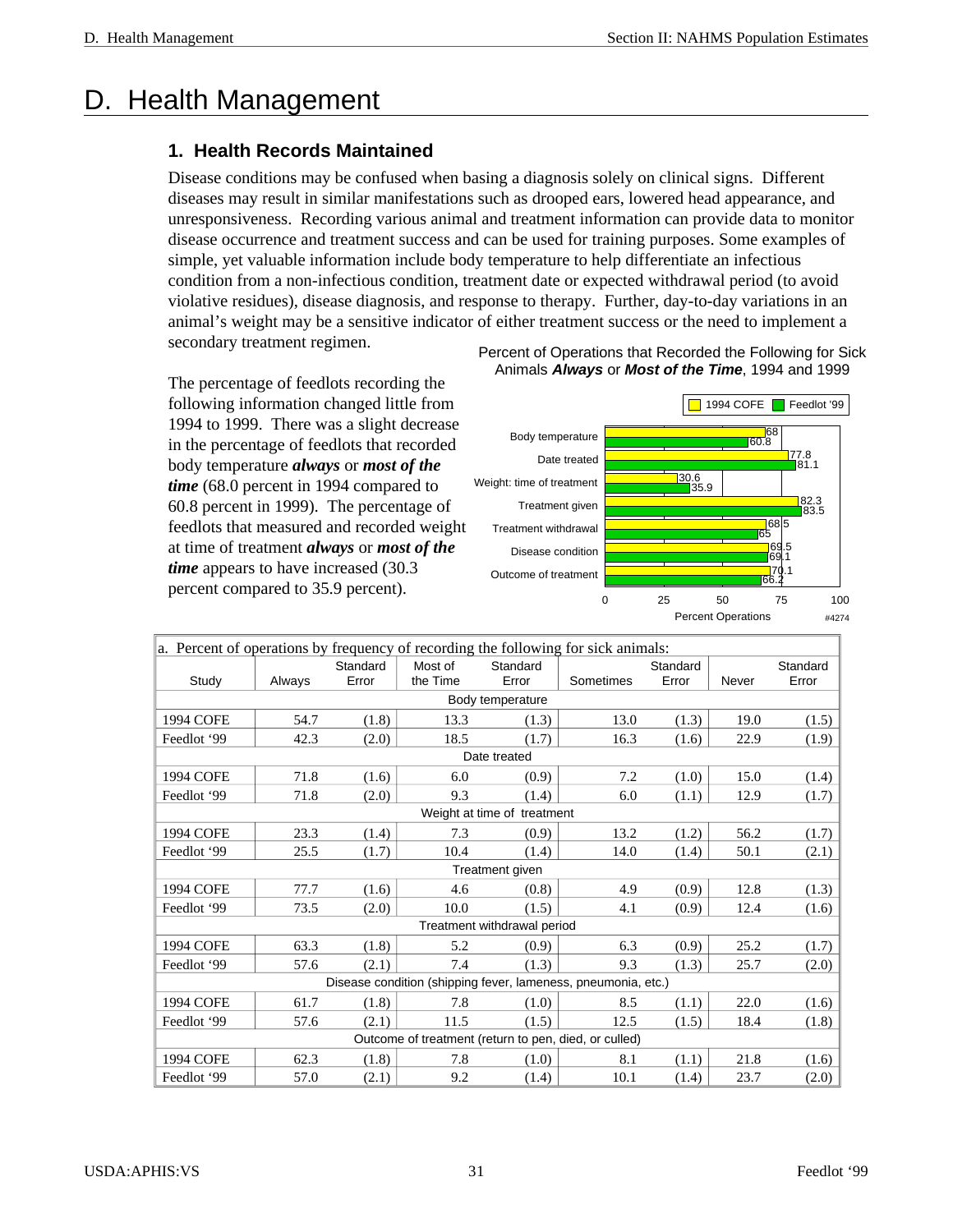#### **2. Use of Veterinarian and Nutritionist Services**

Almost all feedlots (97.4 percent) used the services of a veterinarian in 1999, while many (91.0 percent) feedlots used the services of a nutritionist. Approximately one-third of feedlots had a veterinarian and/or nutritionist that made regular visits in 1999.

a. Percent of operations that used the services of the following types of consultants during the respective year ending June 30:

|                                                         | 1994 COFE |       | Feedlot '99 |          |
|---------------------------------------------------------|-----------|-------|-------------|----------|
|                                                         | Standard  |       |             | Standard |
| Service                                                 | Percent   | Error | Percent     | Error    |
| Veterinarian                                            |           |       |             |          |
| Full-time veterinarian on staff                         | 3.6       | (0.6) | 3.3         | (0.5)    |
| Private veterinarian who made regular or routine visits | 39.3      | (1.6) | 34.6        | (1.6)    |
| Professional veterinarian called as needed              | 72.7      | (1.4) | 70.9        | (1.6)    |
| Any veterinarian                                        | 99.0      | (0.3) | 97.4        | (0.7)    |
| Nutritionist                                            |           |       |             |          |
| Full-time nutritionist on staff                         | 3.9       | (0.6) | 3.7         | (0.7)    |
| Private nutritionist who made regular or routine visits | 64.8      | (1.7) | 38.2        | (1.8)    |
| Professional nutritionist called as needed              | 33.1      | (1.8) | 15.8        | (1.4)    |
| Feed company nutritionist                               | N/AV      | N/AV  | 56.0        | (2.1)    |
| Other nutritionist                                      | N/AV      | N/AV  | 2.1         | (0.7)    |
| Any nutritionist                                        | 87.7      | (1.3) | 91.0        | (1.5)    |

Percent of Operations that Used the Services of Veterinarians and Nutritionists, 1994 and 1999

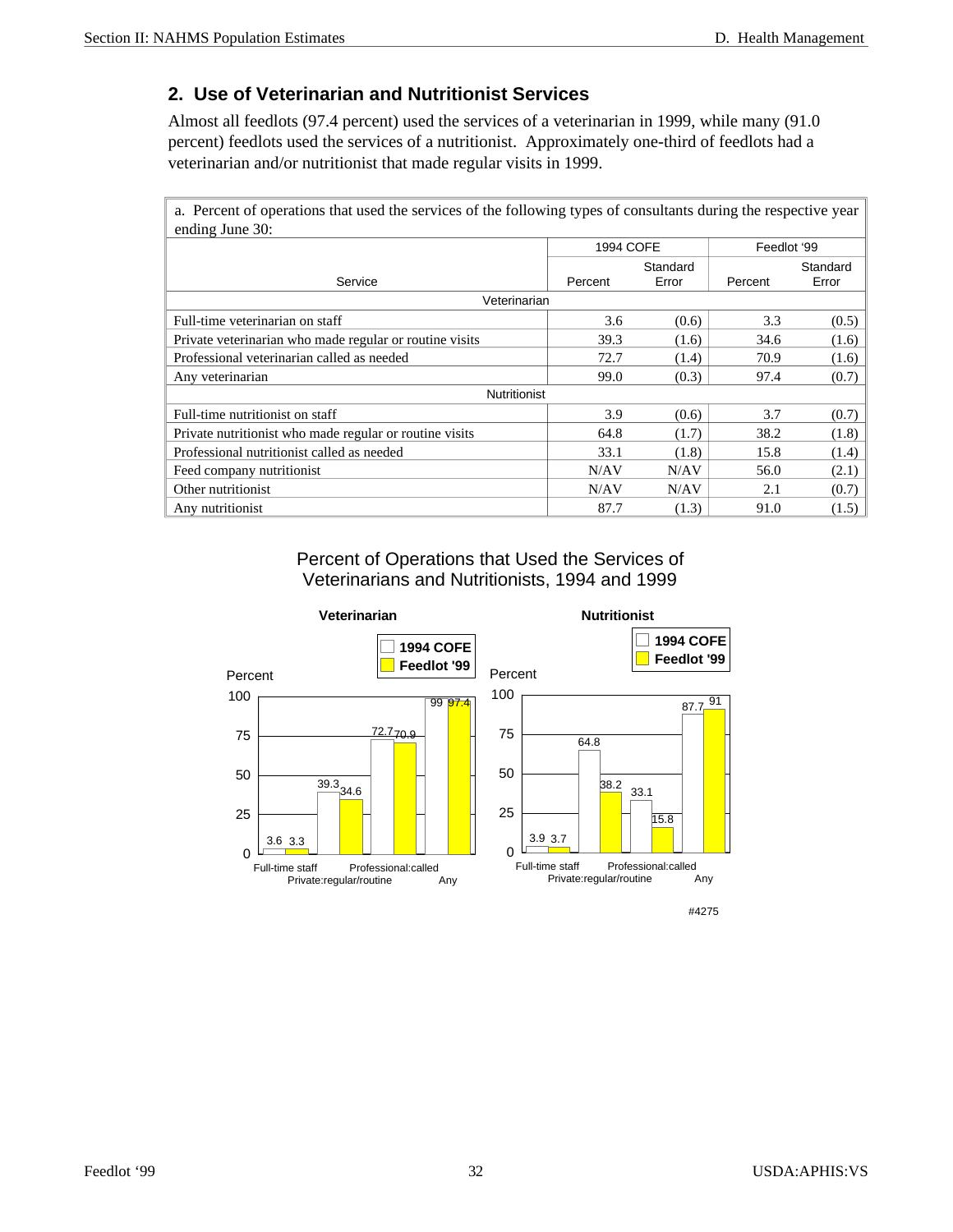The best way to categorize cause of death in a feedlot animal is via a postmortem examination (autopsy/necropsy). Postmortems can be effectively performed by veterinarians or trained feedlot personnel. Failure to do postmortems will likely result in some misclassification of animal deaths and may lead to the inability to identify trends in cattle health such as treatment failure, misdiagnosis of live animals, or seasonal peaks in the incidence of diseases such as acute interstitial pneumonia.

There was a substantial increase in the percentage of dead cattle that had a postmortem examination from 1994 (45.9 percent) to 1999 (53.9 percent). This increase was primarily from postmortems by non-veterinarians.

| $\ b$ . Percent of dead cattle where a postmortem examination was done during the year by: |           |          |             |       |  |  |
|--------------------------------------------------------------------------------------------|-----------|----------|-------------|-------|--|--|
|                                                                                            | 1994 COFE |          | Feedlot '99 |       |  |  |
|                                                                                            |           | Standard | Standard    |       |  |  |
| Examiner                                                                                   | Percent   | Error    | Percent     | Error |  |  |
| A veterinarian                                                                             | 15.5      | (1.5)    | 13.2        | (0.7) |  |  |
| A nonveterinarian                                                                          | 30.4      | (2.4)    | 40.7        | (2.1) |  |  |
| No postmortem performed                                                                    | 54.1      | (2.5)    | 46.1        | (2.3) |  |  |
| Total                                                                                      | 100.0     |          | 100.0       |       |  |  |

#### Percent of Dead Cattle Where a Postmortem Examination Was Done by Examiner, 1994 and 1999

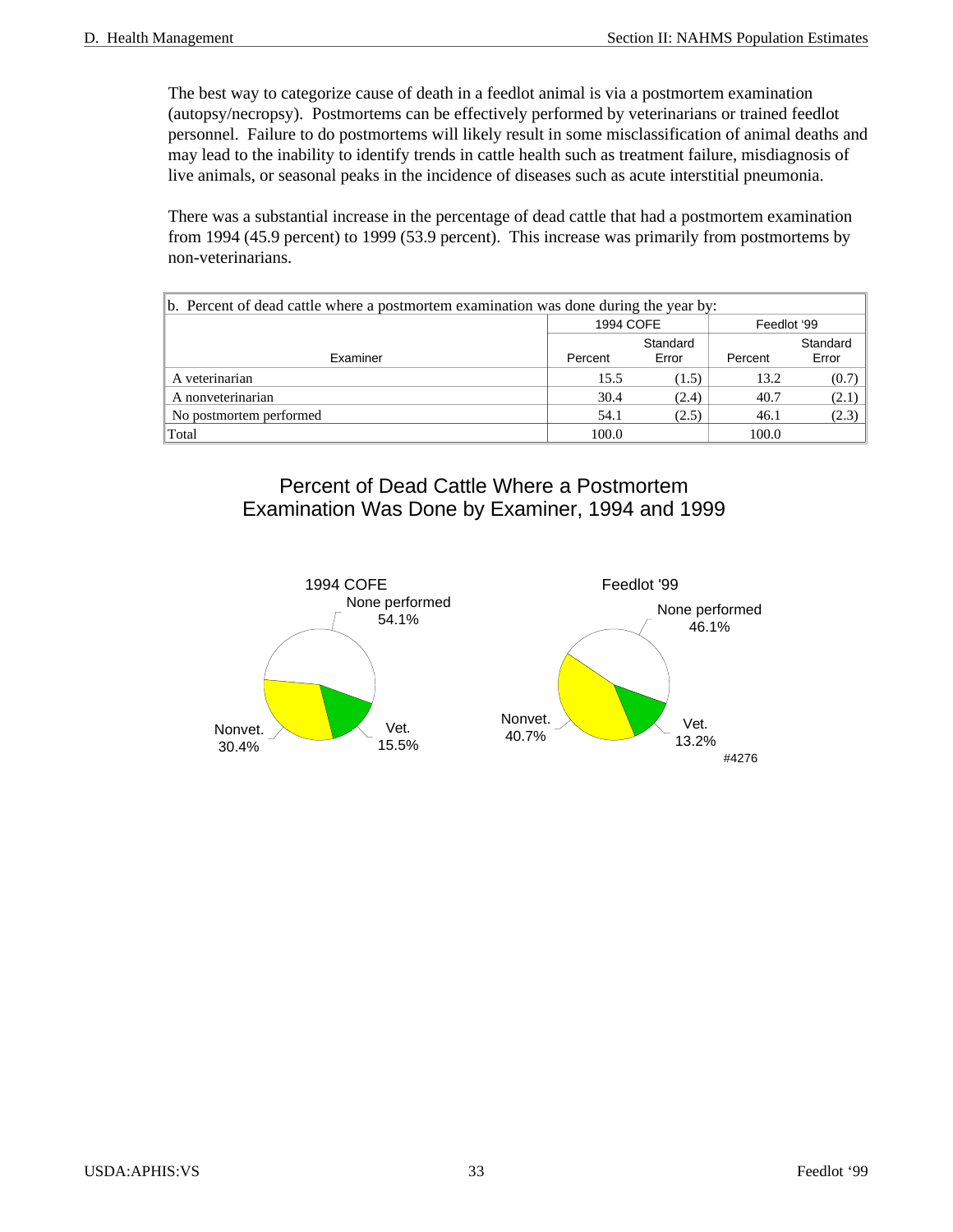#### **3. Carcass Disposal Methods**

The percentages of feedlots that used various dead animal disposal methods (and the percentages of dead animals disposed of) changed little from 1994 to 1999. Operations may have used more than one method of dead animal disposal.

| a. Percent of operations (and percent of dead animals) by dead animal disposal method: |           |          |             |          |  |
|----------------------------------------------------------------------------------------|-----------|----------|-------------|----------|--|
|                                                                                        | 1994 COFE |          | Feedlot '99 |          |  |
|                                                                                        |           | Standard |             | Standard |  |
| Disposal Method                                                                        | Percent   | Error    | Percent     | Error    |  |
| Operations                                                                             |           |          |             |          |  |
| Buried on farm                                                                         | 11.8      | (1.0)    | 10.7        | (1.3)    |  |
| Landfill                                                                               | 1.2       | (0.4)    | 1.6         | (0.4)    |  |
| Renderer                                                                               | 94.3      | (0.7)    | 94.4        | (0.8)    |  |
| Other                                                                                  | 1.0       | (0.4)    | 0.4         | (0.2)    |  |
| Dead Animals                                                                           |           |          |             |          |  |
| Buried on farm                                                                         | 3.5       | (0.8)    | 5.3         | (1.5)    |  |
| Landfill                                                                               | 0.7       | (0.5)    | 0.5         | (0.2)    |  |
| Renderer                                                                               | 95.8      | (0.9)    | 94.1        | (1.6)    |  |
| Other                                                                                  | 0.0       | (0.0)    | 0.1         | (0.1)    |  |
| Total                                                                                  | 100.0     |          | 100.0       |          |  |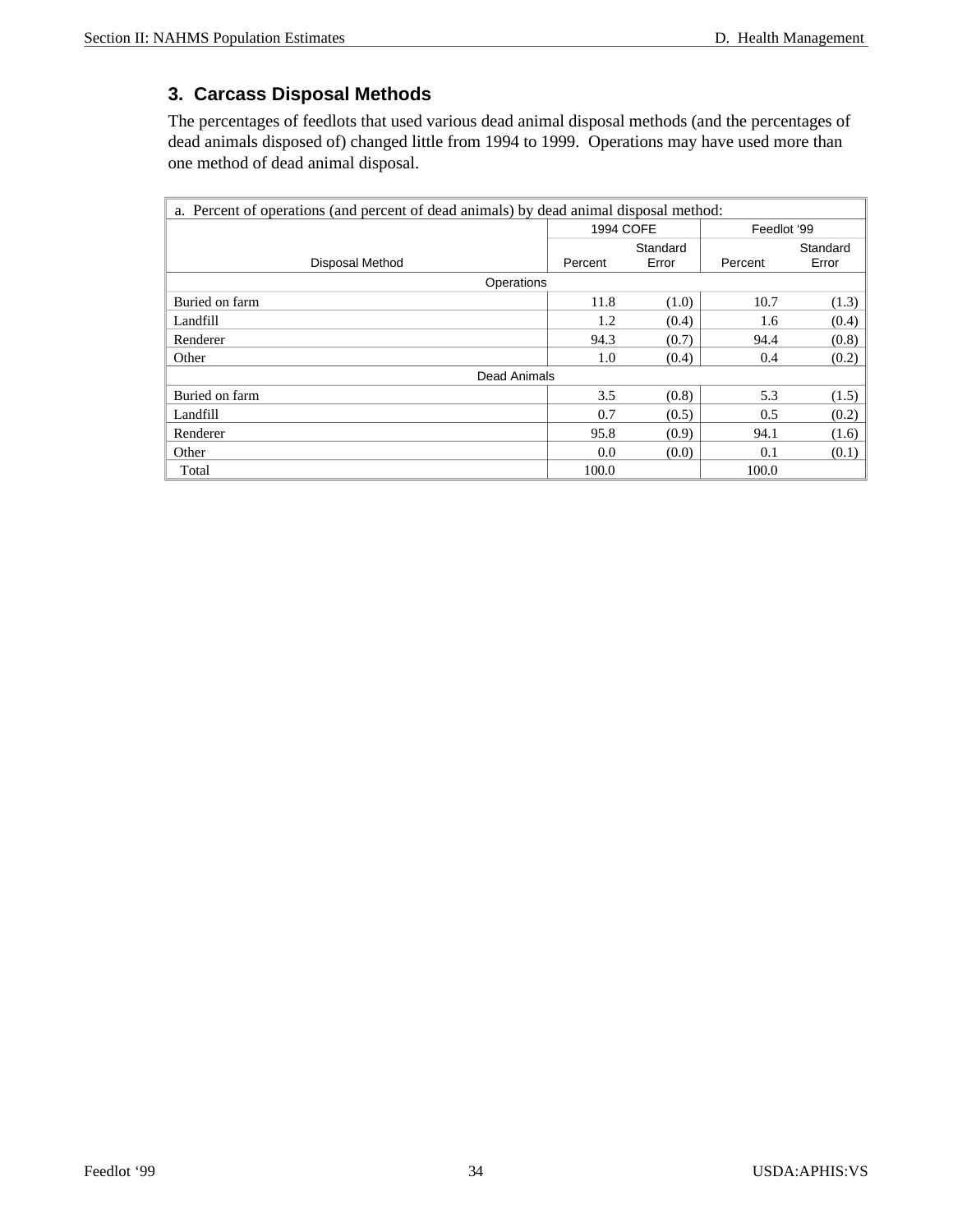# E. Environmental Programs

#### **1. Waste Management**

Manure disposal may pose problems for some feedlots, whereas others are able to capitalize on manure as a valuable, high quality fertilizer.

Feedlot operators used multiple means to dispose of manure from their operations. The majority of feedlots applied manure to land owned or managed by the feedlot, although this proportion of feedlots decreased slightly from 1994 to 1999. Interestingly, there was a slight increase in the percentage of feedlots that sold manure and a decrease in those that paid someone to take it.

82.9 9.3 11 26.7 3.3 3.4 88 23  $6.6$  3.3 Applied on owned/managed land Sold Given away Paid someone Other method 0 25 50 75 100 Percent Operations **1994 COFE Feedlot '99** #4277

Percent of Operations that Used the Following Manure Disposal Methods, 1994 and 1999

| a. Percent of operations that used the following manure disposal methods: |           |          |             |          |  |  |
|---------------------------------------------------------------------------|-----------|----------|-------------|----------|--|--|
|                                                                           | 1994 COFE |          | Feedlot '99 |          |  |  |
|                                                                           |           | Standard |             | Standard |  |  |
| Method                                                                    | Percent   | Error    | Percent     | Error    |  |  |
| Applied on land owned or managed by the feedlot                           | 88.0      | (1.0)    | 82.9        | (1.1)    |  |  |
| Sold                                                                      | 9.3       | (1.0)    | 11.0        | (0.9)    |  |  |
| Given away                                                                | 23.0      | (1.3)    | 26.7        | (1.4)    |  |  |
| Paid someone to take it                                                   | 6.6       | (0.7)    | 3.3         | (0.4)    |  |  |
| Removed by another method                                                 | 4.1       | (0.6)    | 3.4         | (0.6)    |  |  |

The percentage of feedlots that applied manure to land owned or managed by the feedlot that tested the nutrient content of soil increased in 1999 compared to 1994. Approximately three-quarters (76.1 percent) of the feedlots in this category tested the soil where the manure was being applied. It is unclear why a greater proportion tested soil if it were not to determine the application rate. Testing may have been part of a management plan to monitor phosphorous concentration in the soil.

b. For operations that applied manure on land owned by the feedlot, percent of operations that tested the nutrient content of the soil receiving the manure (and percent testing to determine the manure application rate) by operation capacity:

|                                             | 1994 COFE |       | Feedlot '99 |          |
|---------------------------------------------|-----------|-------|-------------|----------|
|                                             | Standard  |       |             | Standard |
| Test Type                                   | Percent   | Error | Percent     | Error    |
| Tested                                      | 69.1      | 1.9)  | 76.1        | (2.0)    |
| Tested to determine manure application rate | 62.4      | (2.4) | 53.5        | (2.5)    |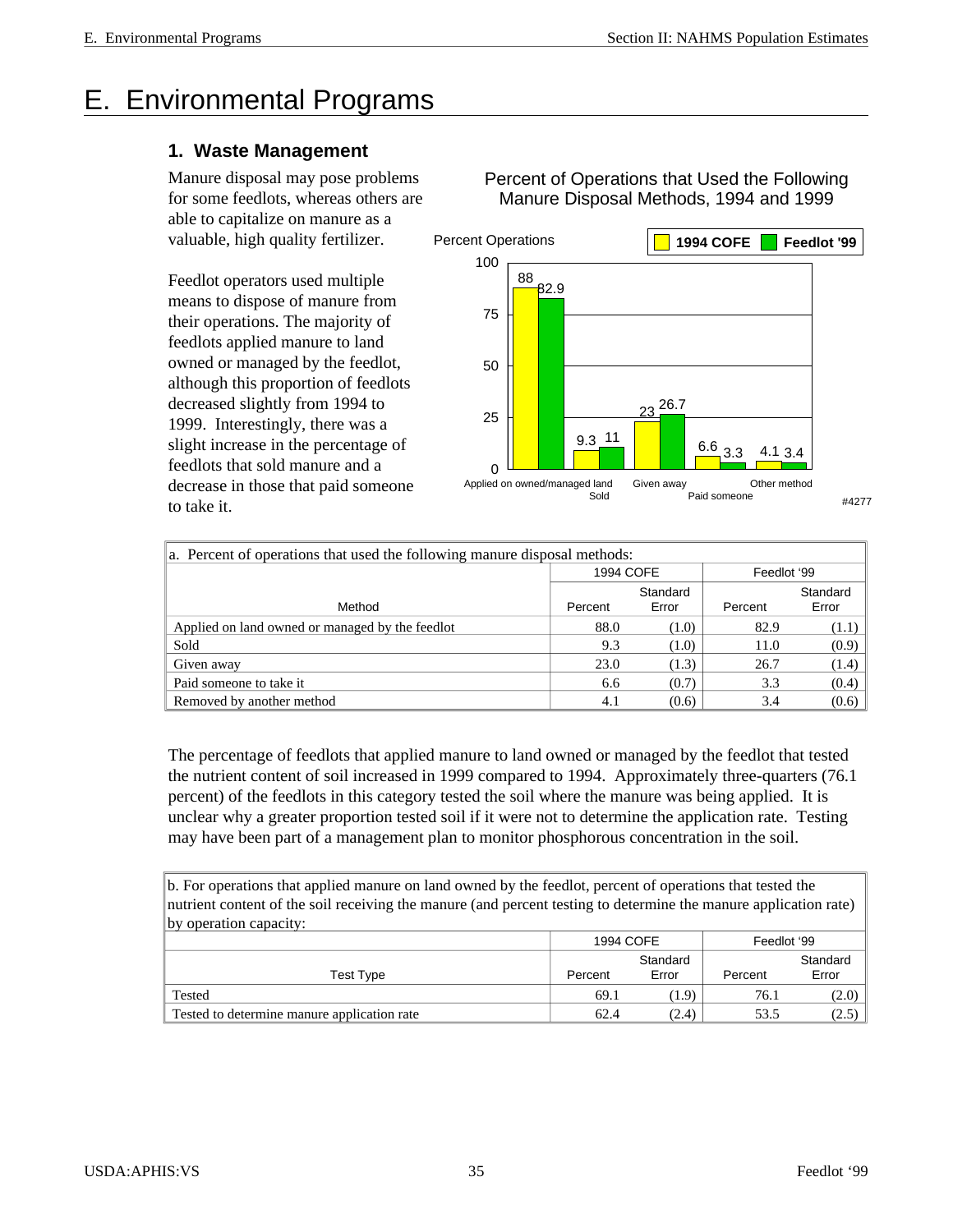## Appendix I: Sample Profile

#### **A. Responding Operations - 1,000 Head or More Capacity Feedlots**

a. Number of operations by number placed during the year July 1 through June 30: 1994 COFE | Feedlot '99 Phase I Phase II Number Placed Number Number Number  $1 - 2,499$  161 135 134  $2,500 - 9,999$  143 131 160 10,000 - 39,999 118 116 133 40,000 or more 76 71 93 Total  $498$  453 520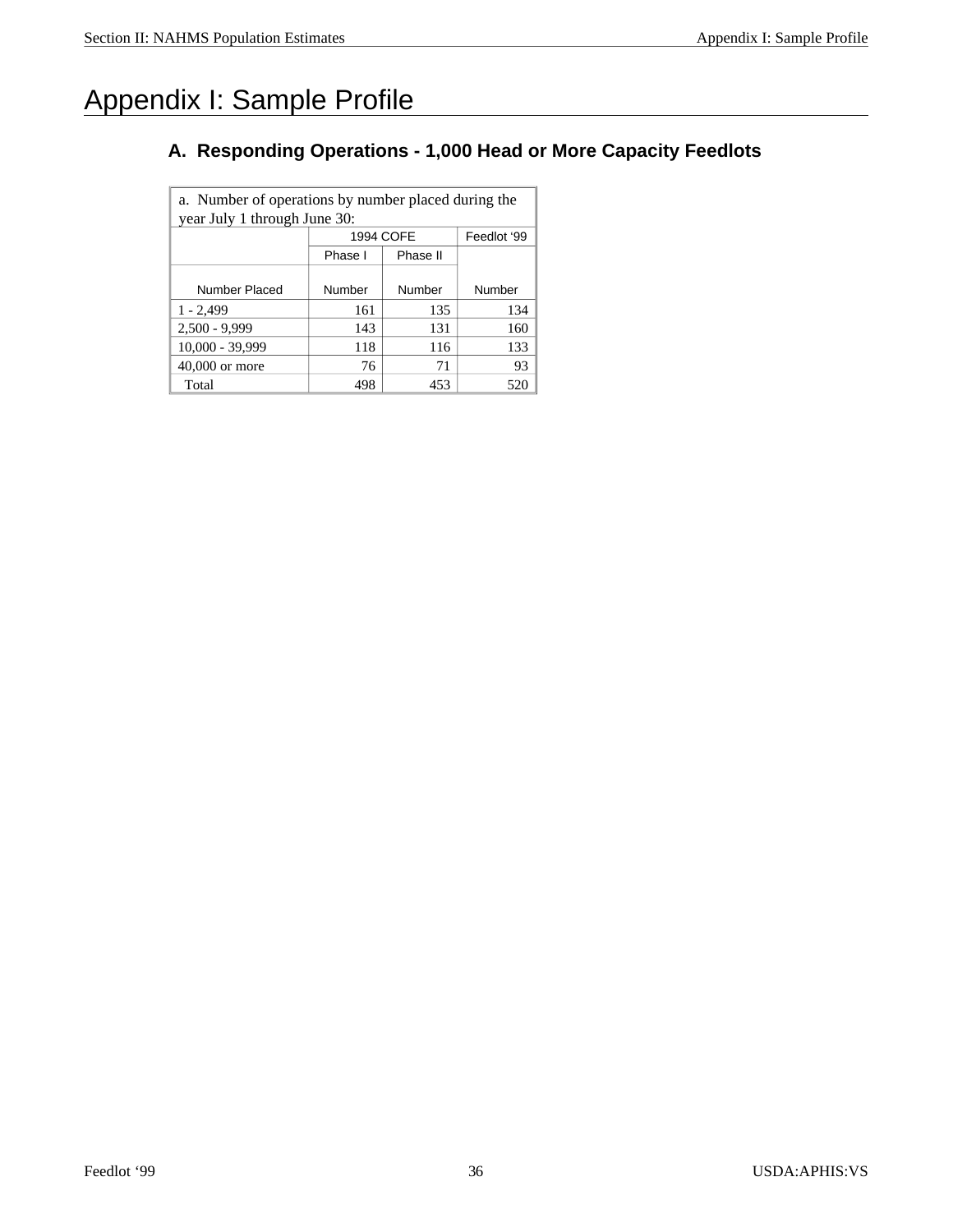# **NAHMS FEEDLOT '99 STUDY:**

# **Completed and Expected Outputs and Related Study Objectives**

- 1. Describe changes in management practices and animal health in feedlots from 1994 to 1999.
- *Changes in the U.S. Feedlot Industry, 1994-1999*, August 2000
- 2. Describe the management in feedlots that impacts product quality.
- Part I: Baseline Reference of Feedlot Management Practices, 1999, May 2000
- Part II: Baseline Reference of Feedlot Health and Health Management Practices, 1999, expected October 2000
- Part III: Health Management and Biosecurity in U.S. Feedlots, 1999, expected December 2000
- Quality assurance (interpretive report), expected 2001
- Water quality (info sheet), expected fall 2000
- Feed quality (info sheet), expected fall 2000
- Implants (info sheet), May 2000
- Vaccination practices (info sheet), expected fall 2000
- Injections (info sheet), expected fall 2000

3. Identify factors associated with shedding by feed lot cattle of specified pathogens, such as *E. coli* 0157, Salmonellae spp., and *Campylobacter* spp.

- *E. coli* 0157:H7 (info sheet), expected 2001
- *Salmonella* (info sheet), expected 2001
- *Campylobacter* (info sheet), expected 2001
- 4. Describe antimicrobial usage in feedlots.
- Part I: Baseline Reference of Feedlot Management Practices, 1999, May 2000
- Part II: Baseline Reference of Feedlot Health and Health Management Practices, 1999, expected October 2000
- Part III: Health Management and Biosecurity in U.S. Feedlots, 1999, expected December 2000
- Antimicrobial usage in feedlots, expected fall 2001
- 5. Identify priority areas for pre-arrival processing of cattle and calves.
- Part I: Baseline Reference of Feedlot Management Practices, 1999, May 2000
- Part II: Baseline Reference of Feedlot Health and Health Management Practices, 1999, expected October 2000
- Implants (info sheet), May 2000
- Pre-arrival processing (info sheet), expected fall 2000